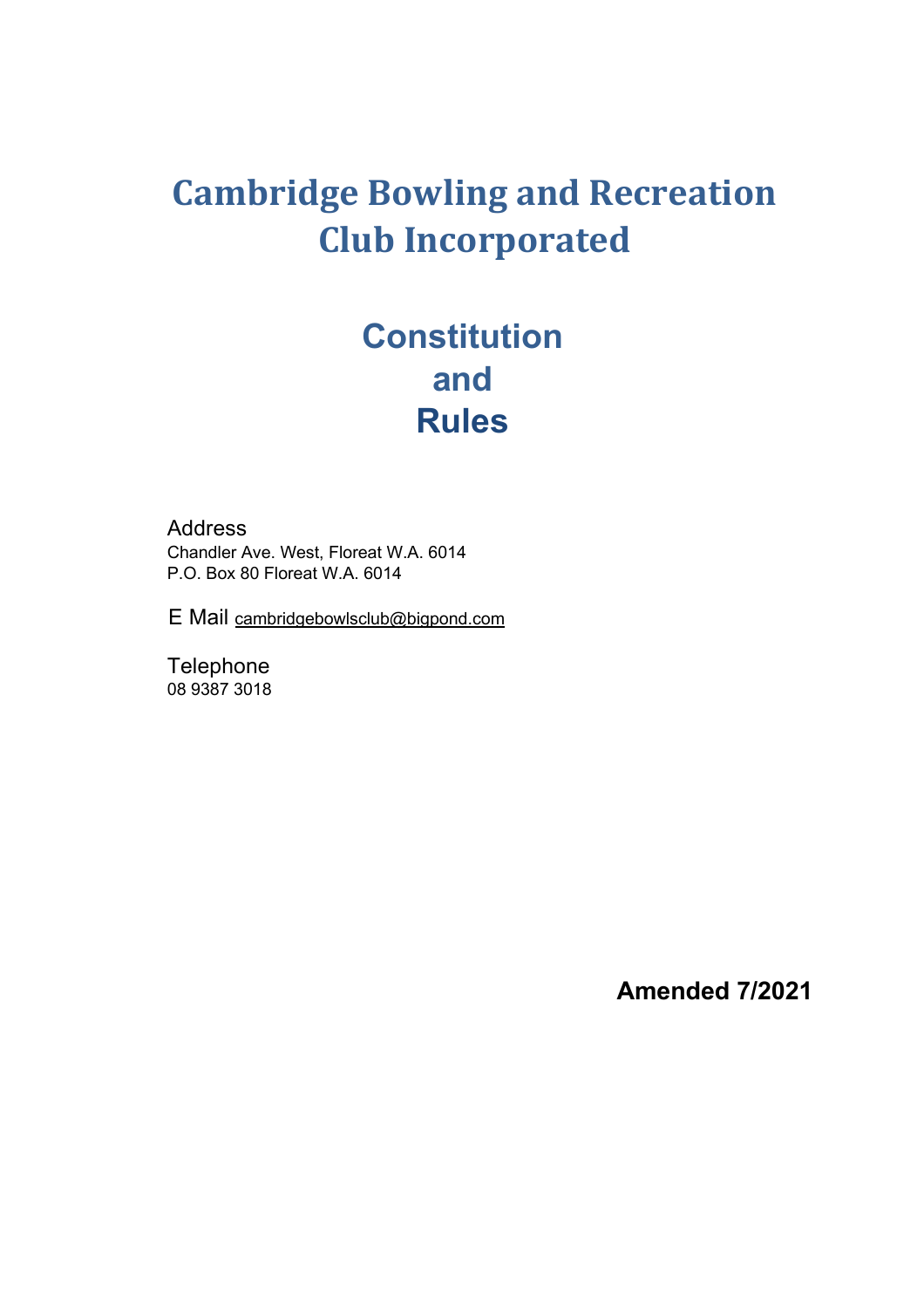# **Contents**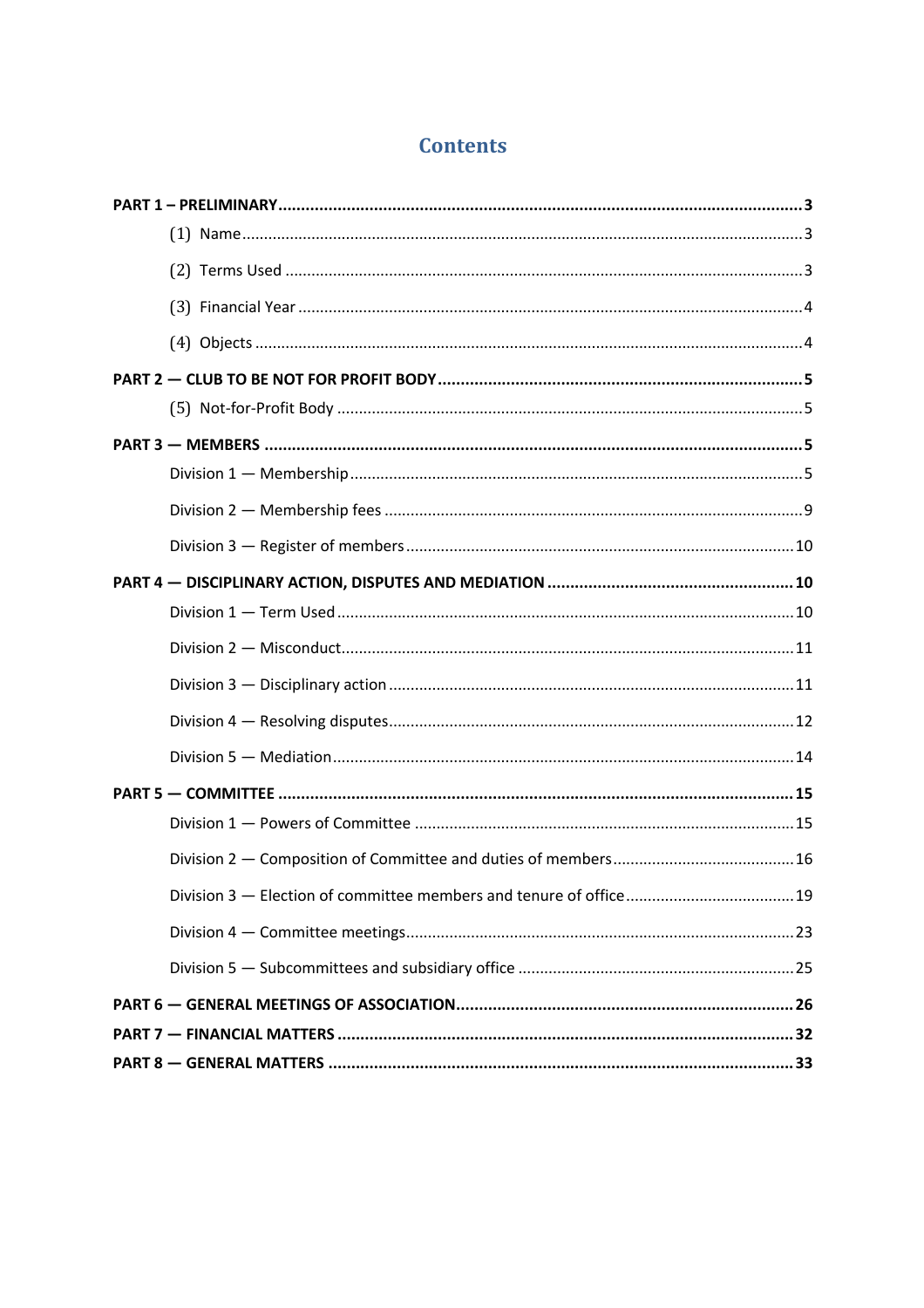# **PART 1 - PRELIMINARY**

#### (1) Name

The name of the Club shall be The Cambridge Bowling and Recreation Club Incorporated.

#### (2) Terms Used

In these rules, unless the contrary intention appears:

*Act* means the *Associations Incorporation Act 2015*;

*Associate member* means a member with the rights referred to in **rules 10 (7) (8) (9);** *Association* means the Cambridge Bowling & Recreation Club Incorporated.

*Books*, of the Club, includes the following: -

- (a) a register;
- (b) financial records, financial statements or financial reports, however compiled, recorded or stored;
- (c) a document;
- (d) any other record of information.

*Bowls W.A. means the Royal Western Australian Bowling Association Inc;*

*By laws* means by-laws made by the Club under rule 75;

**Chairperson** means the committee member holding office as the chairperson of the Club;

**Club** means the Cambridge Bowling & Recreation Club Incorporated:

*Commissioner* means the person for the time being designated as the Commissioner under section 153 of the Act;

*Committee* means the Executive committee of the Club unless specified otherwise;

*Committee meeting* means a meeting of the Executive committee;

*Committee member means a member of the Executive committee*;

*Disputes and Conduct committee* means the committee as described in part 4 (17) of the rules.

*Financial records* include: -

- (a) invoices, receipts, orders for the payment of money, bills of exchange, cheques, promissory notes and vouchers; and
- (b) documents of prime entry; and
- (c) working papers and other documents needed to explain: (i) the methods by which financial statements are prepared; and (j) adjustments to be made in preparing financial statements.

*Financial report*, of a tier 2 association or a tier 3 association, has the meaning given in section 63 of the Act;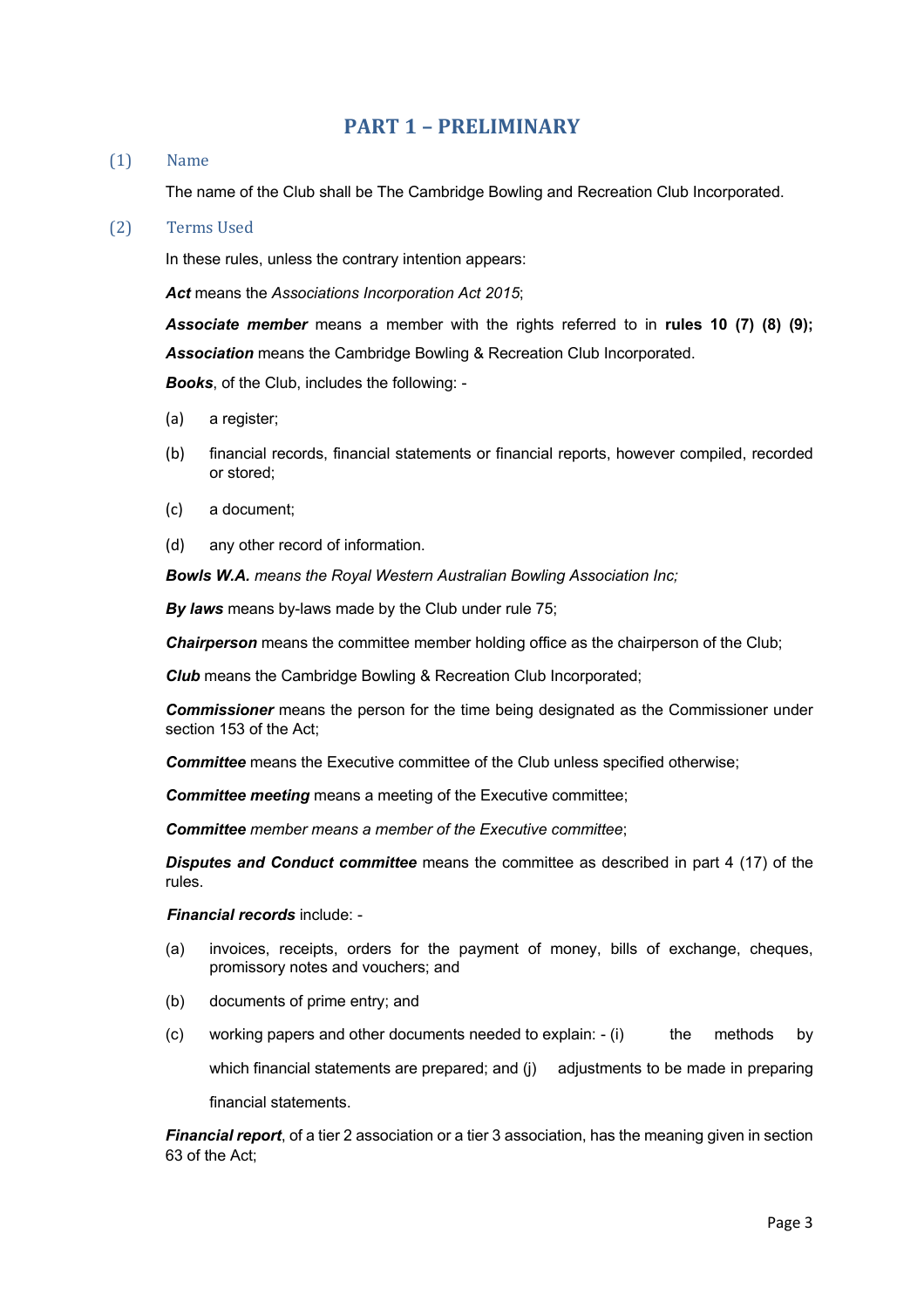*Financial statements* mean the financial statements in relation to the Club required under Part 5 Division 3 of the Act;

*Financial year,* of the Club has the meaning given in rule 3;

*Football Fives* means the company that operate a soccer competition on Club property under a sub-lease in the name of Fox Football Fives Pty. Ltd.

*General meeting*, of the Club, means a meeting of the Club that all ordinary members are entitled to receive notice of and to attend;

*Member* means a person who is an ordinary member with the rights referred to in 10(5);

*Ordinary committee member* means a committee member who is not an Office Holder of the Club under rule 32(3);

*Register of members* means the register of members referred to in section 53 of the Act;

*Rules* means these rules of the Club as in force for the time being;

**Secretary** means the committee member holding office as the Secretary of the Club;

*Special general meeting* means a general meeting of the Club other than the annual general meeting;

*Special resolution* means a resolution passed by the members at a general meeting accordance with section 51 of the Act;

**Subcommittee** means a subcommittee appointed by the committee under rule 59(1)(a);

*Tier 1 association* means an incorporated association to which section 64(1) of the Act applies;

**Tier 2 association** means an incorporated association to which section 64(2) of the Act applies;

*Tier 3 association* means an incorporated association to which section 64(3) of the Act applies;

**Treasurer** means the committee member holding office as the treasurer of the Club.

(3) Financial Year 

The financial year of the Club shall commence in the  $1<sup>st</sup>$  day of May each year and end on the 30<sup>th</sup> day of April each year.

Each subsequent financial year of the Club is the period of 12 months commencing at the termination of the first financial year or the anniversary of that termination.

#### (4) Objects

The objects of the Club shall be,

- (a) To foster the game of lawn bowls, and promote social and recreational fellowship amongst members;
- (b) To affiliate with the Royal Western Australian Bowling Association (Inc) (RWABA) trading as Bowls W.A. The members shall recognise and accept the RWABA Constitution, Rules and By-laws and shall make all decisions consistent therewith. All games of lawn bowls shall be played according to the Constitution, By-laws and laws of the game currently recognised by the RWABA.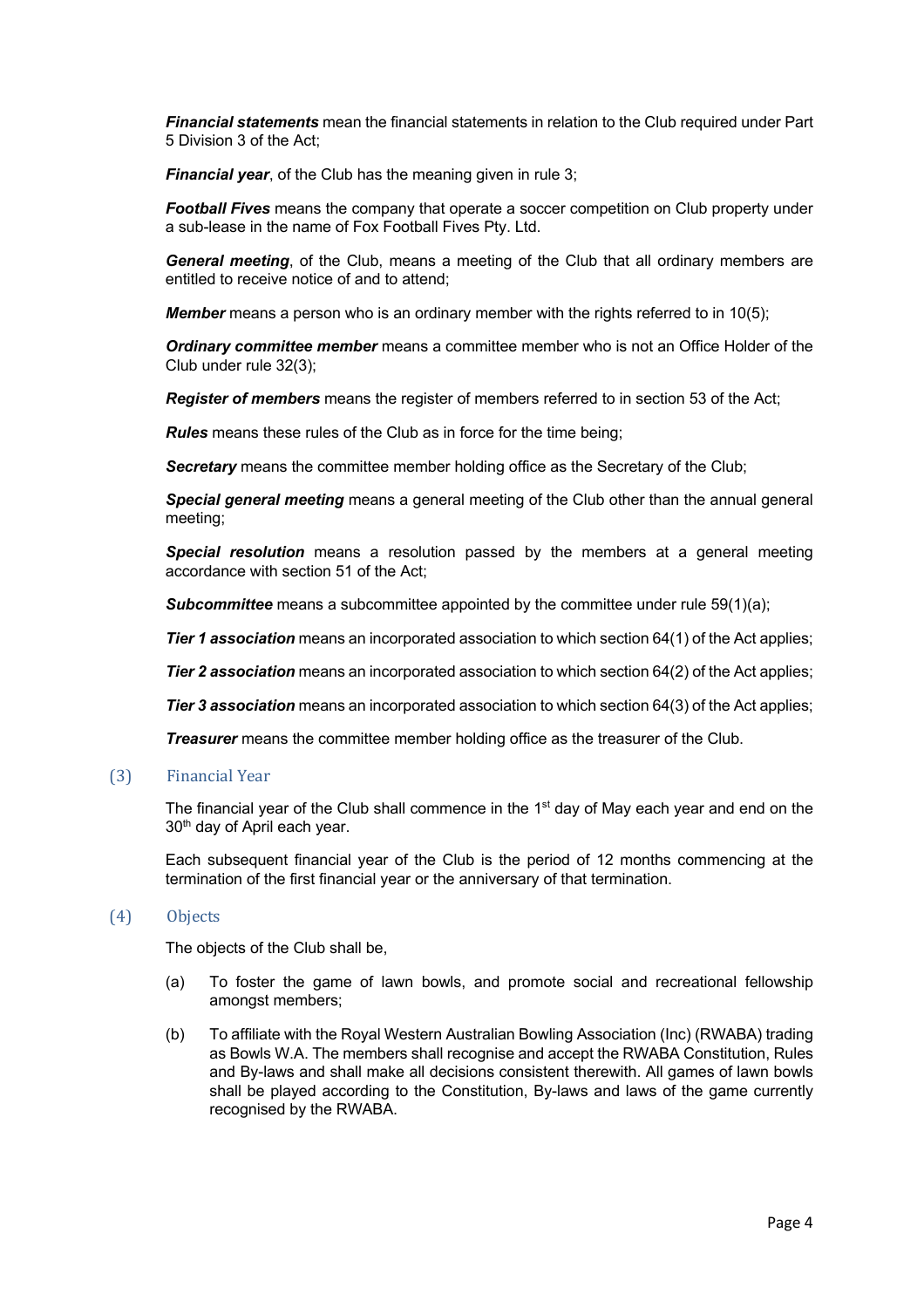# **PART 2 – CLUB TO BE NOT FOR PROFIT BODY**

#### (5) Not-for-Profit Body

- (1) The property and income of the Club must be applied solely towards the promotion of the objects or purposes of the Club and no part of that property or income may be paid or otherwise distributed, directly or indirectly, to any member, except in good faith in the promotion of those objects or purposes.
- (2) A payment may be made to a member out of the funds of the Club only if it is authorised under sub rule (3).
- (3) A payment to a member out of the funds of the Club is authorised if it is:
	- (a) the payment in good faith to the member as reasonable remuneration for any services provided to the Club, or for goods supplied to the Club, in the ordinary course of business; or
	- (b) the payment of interest, on money borrowed by the Club from the member, at a rate not greater than the cash rate published from time to time by the Reserve Bank of Australia plus 3%; or
	- (c) the payment of reasonable rent to the member for premises leased by the member to the Club; or
	- (d) the reimbursement of reasonable expenses properly incurred by the member on behalf of the Club.

# **PART 3 — MEMBERS**

# **Division 1 — Membership**

- $(6)$  Eligibility for membership
	- (1) Any person who supports the objects or purposes of the Club is eligible to apply to become a member.
	- (2) An individual who has not reached the age of 18 years is not eligible to apply for a class of membership that confers full voting rights.

#### (7) Applying for membership

- (1) A person who wants to become a member must apply in writing to the Club.
- (2) The application must include a member's nomination of the applicant for membership.
- (3) The application must be signed by the applicant and the member nominating the applicant.
- (4) The applicant must specify in the application the class of membership, if there is more than one, to which the application relates.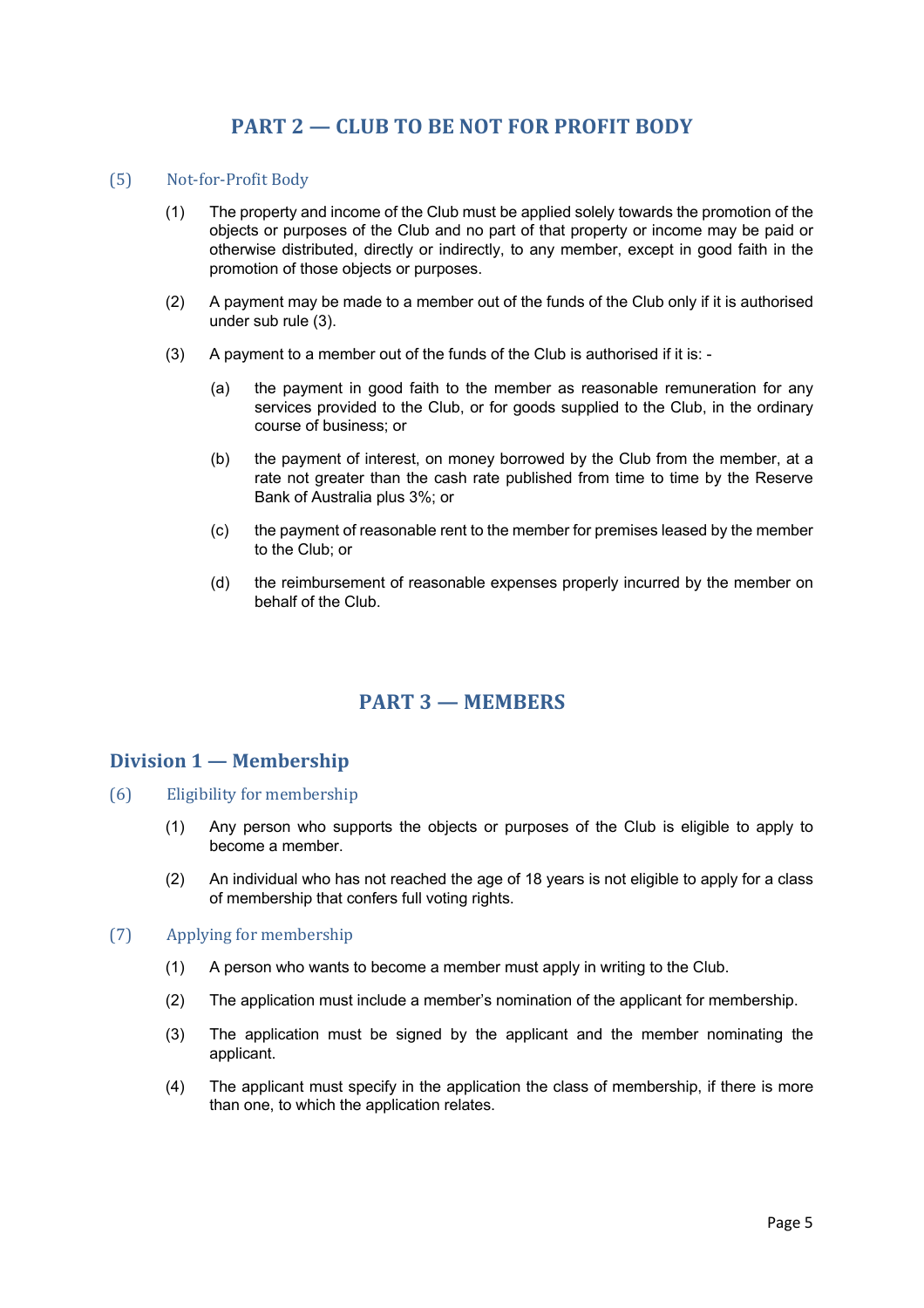### (8) Dealing with membership applications

- (1) The committee must consider each application for membership of the Club and decide whether to accept or reject the application.
- (2) When the application form and all subscriptions have been received, the person shall be a provisional member of the club and exercise all privileges of a member excluding voting rights until such time as the person's membership is accepted or rejected by the Management Committee.
- (3) Subject to sub rule (4), the Committee must consider applications in the order in which they are received by the Club.
- (4) The committee may delay its consideration of an application if the committee considers that any matter relating to the application needs to be clarified by the applicant or that the applicant needs to provide further information in support of the application.
- (5) The Committee must not accept an application unless the applicant: (a) is eligible

under rule 6; and (b) has applied under rule 7.

(6) The Committee may reject an application even if the applicant: - (a) is eligible

under rule 6; and (b) has applied under rule 7.

- (7) The Committee must notify the applicant of the Committee's decision to accept or reject the application as soon as practicable after making the decision.
- (8) If the Committee rejects the application, the Committee is not required to give the applicant its reasons for doing so.
- (9) On election of each candidate, the Secretary shall notify the same of them, and shall on payment of their subscription, as determined by the Committee, be enrolled as a Member of the Club, and become entitled to the privileges and be bound by its rules and by the consequences resulting from breach or non-performance thereof, and shall thereby absolve every person concerned in carrying out enforcing such rules from all personal responsibility or legal liability on such account.

## (9) Becoming a member

An applicant for membership of the Club becomes a member when: -

- (a) the committee accepts the application; and
- (b) the applicant pays any membership fees payable to the Club under rule 15.

#### $(10)$  Classes of membership

- (1) The Club consists of Ordinary members and any Associate members provided for under sub rule (2).
- (2) The Clubs classes of membership are:- x Club Patron x Ordinary Member  $\times$

Honorary Life Member x Honorary Member

x Associate Member

- Social bowling
- Financial member of football fives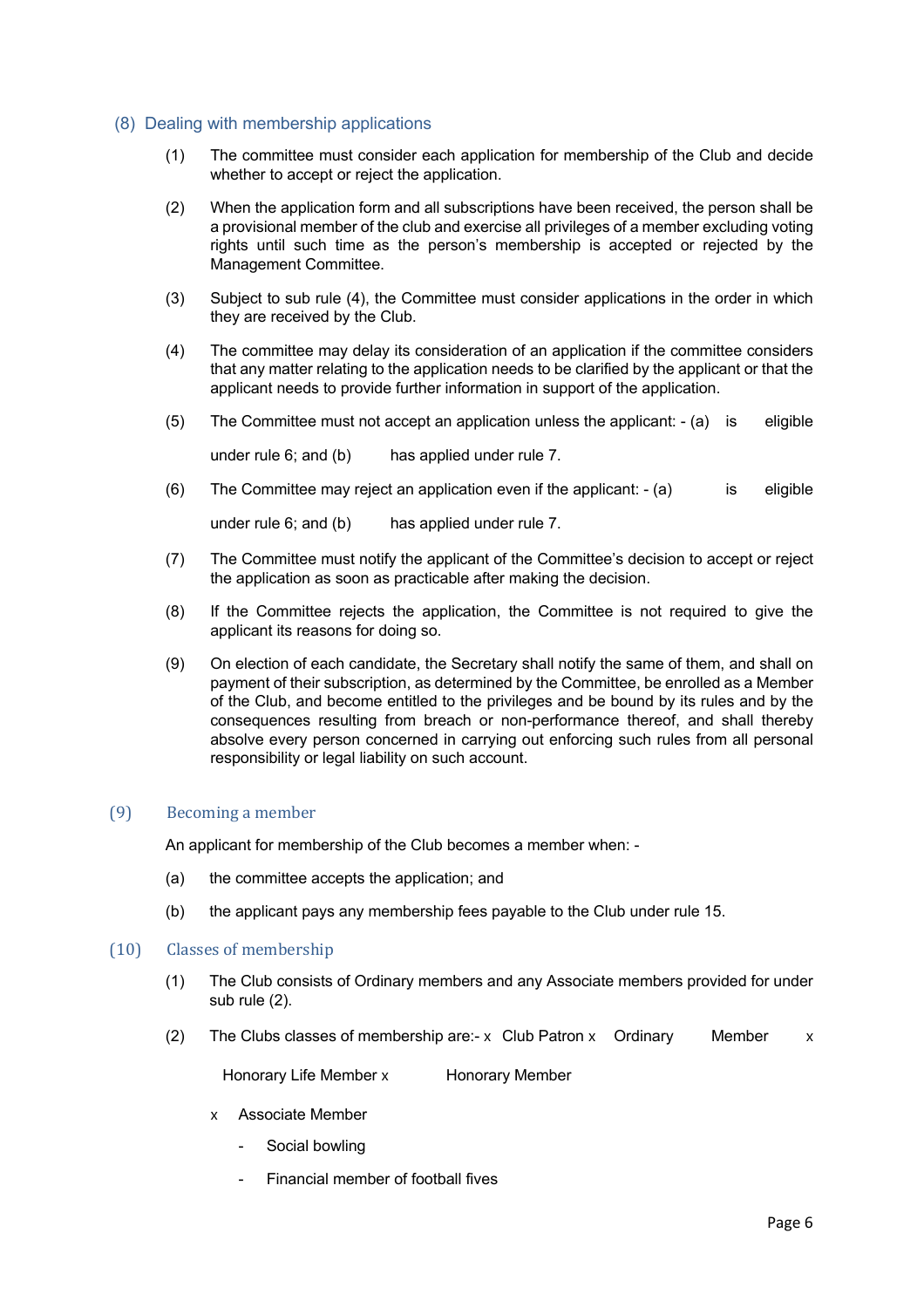- **Social**
- Junior / Student
- **Dual**
- Temporary

and can have any other class of membership approved by resolution at a general meeting.

- (3) An individual who has not reached the age of 18 is only eligible to be to be a junior/student member.
- (4) A person can only be an Ordinary member or belong to one class of Associate membership.
- (5) An Ordinary member shall be over the age of eighteen (18), have full voting rights and be entitled to exercise all the privileges of the Club and any other rights conferred on members by these rules or approved by resolution at any general meeting or determined by the committee.
- (6) Club Patron, Honorary Life membership and Honorary membership may be granted to such persons as the Committee shall determine from time to time and have the same rights and entitlements as an Ordinary member and no fees shall be payable to the Club with the exception of fees and levies including any additional fees and levies imposed by Bowls W.A.
- (7) An Associate member social bowling, shall be over the age of eighteen, have the rights referred to in sub rule (5) but shall not be eligible
	- (i) to stand for any office in the Club, propose or second any application for membership or vote in any ballot or at any general meeting of the Club.
	- (ii) to play in pennants Club championships, or open events at this or any other Club unless entitled to under the rules of that Club.
- (8) An Associate member football fives, shall be a financial member of football fives and have the same privileges and restrictions that apply to an Associate member- social as in sub rule (9).
- (9) An Associate member social shall be over the age of eighteen (18) be entitled to the privileges of the Club but shall not be eligible,
	- (i) to stand for any office of the Club, propose or second any application for membership or vote in any ballot or at any general meeting of the Club.
	- (ii) to use the greens except with the specific invitation and/or approval of the committee.
	- (iii) to play in pennants, Club championships, or open events at this or any other club unless entitled to under the rules of that Club.
- (10) An Associate member junior/student, who is under the age of eighteen (18) or if a student over the age of eighteen (18) engaged in full time studies at a recognised tertiary institution, shall be entitled to access all Club facilities but shall not be eligible,
	- (i) to stand for any office of the Club, propose or second any application for membership or vote in any ballot or at any general meeting of the Club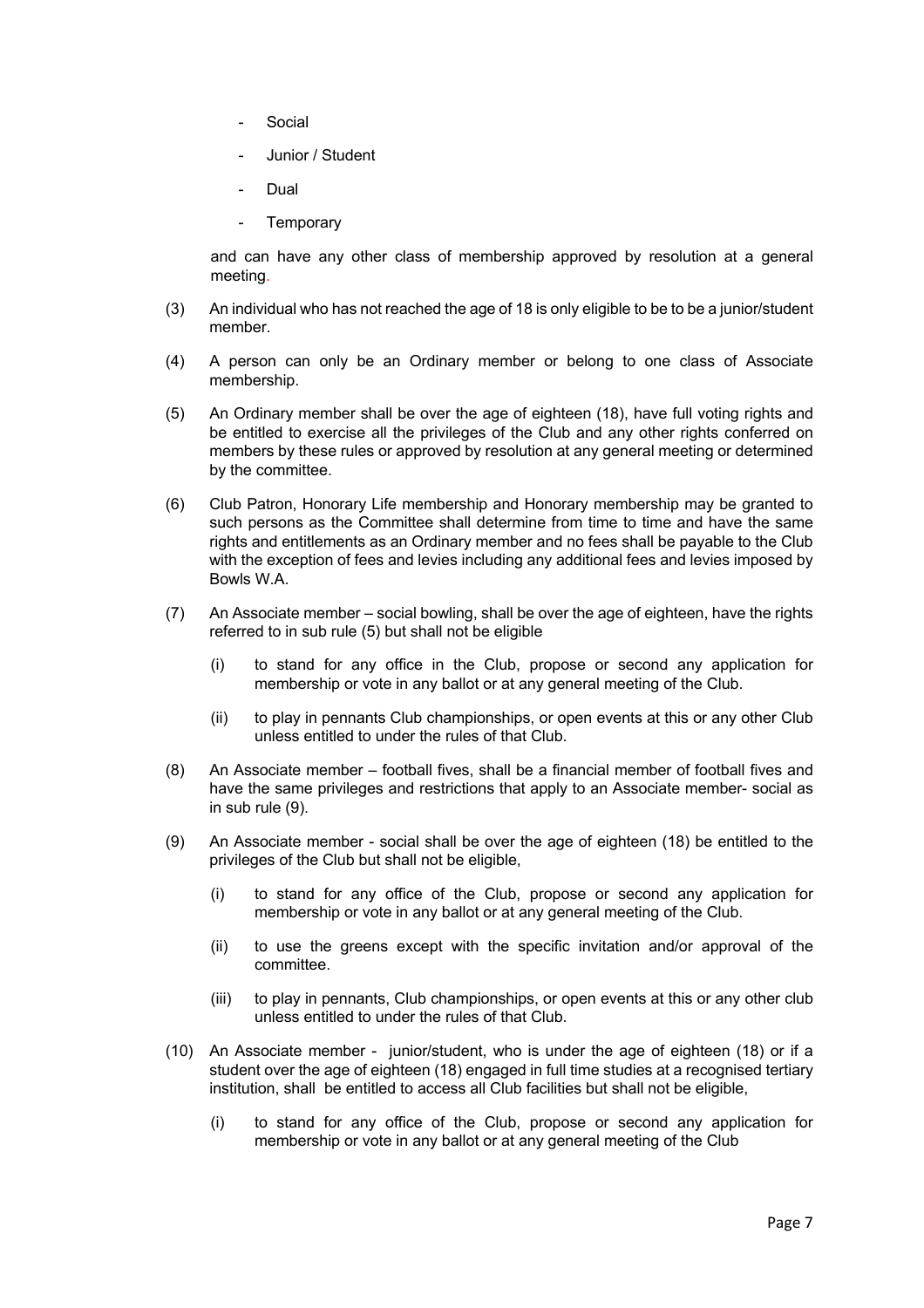- (ii) to invite guests into the Club except with the specific invitation or approval of an Office Holder of the Club
- (11) A Dual member shall be an ordinary or full capitated member of another club affiliated with Bowls W.A. or with a similar Association in any other Australian state or territory. They shall be entitled to all privileges of the Club but shall not be eligible.
	- (i) to stand for any office of the Club, propose or second any application for membership or vote in any ballot or at any general meeting of the Club.
	- (ii) to play in any pennant matches for the Club unless the member's home club does not enter a side in a defined Bowls W.A. pennant competition and has Bowls W.A. permission to play.
	- (iii) to represent the club or play in Club championship events.
- (12) Temporary Member a person who is on any day visiting the Club as a member or an official of another club,
	- (i) that is to engage in a pre-arranged event with the Club conducted for the purposes of one of the Clubs principle objects or,
	- (ii) that is to hold a pre-arranged function at the Club involving the use of the Clubs sporting facilities or,
	- (iii) a person invited by a member to play bowls on a particular occasion may be taken to be a person who is accorded temporary membership of the Club on that day in accordance with rules approved by the Liquor Act.

#### (11) When membership ceases

(1) A person ceases to be a member when any of the following takes place: - (a)

When the member dies.

- (b) the person resigns from the Club under rule 12;
- (c) the person is expelled from the Club under rule 19;
- (d) the person ceases to be a member under rule 15(4).
- (e) The person who is an Associate member football fives, ceases to be a financial member of football fives.
- (2) The Secretary must keep a record, for at least one year after a person ceases to be a member, of: -
	- (a) the date on which the person ceased to be a member; and
	- (b) the reason why the person ceased to be a member.

#### (12) Resignation

- (1) A member may resign from membership of the Club by giving written notice of the resignation to the Secretary.
- (2) The resignation takes effect:
	- (a) when the Secretary receives the notice; or
	- (b) if a later time is stated in the notice, at that later time.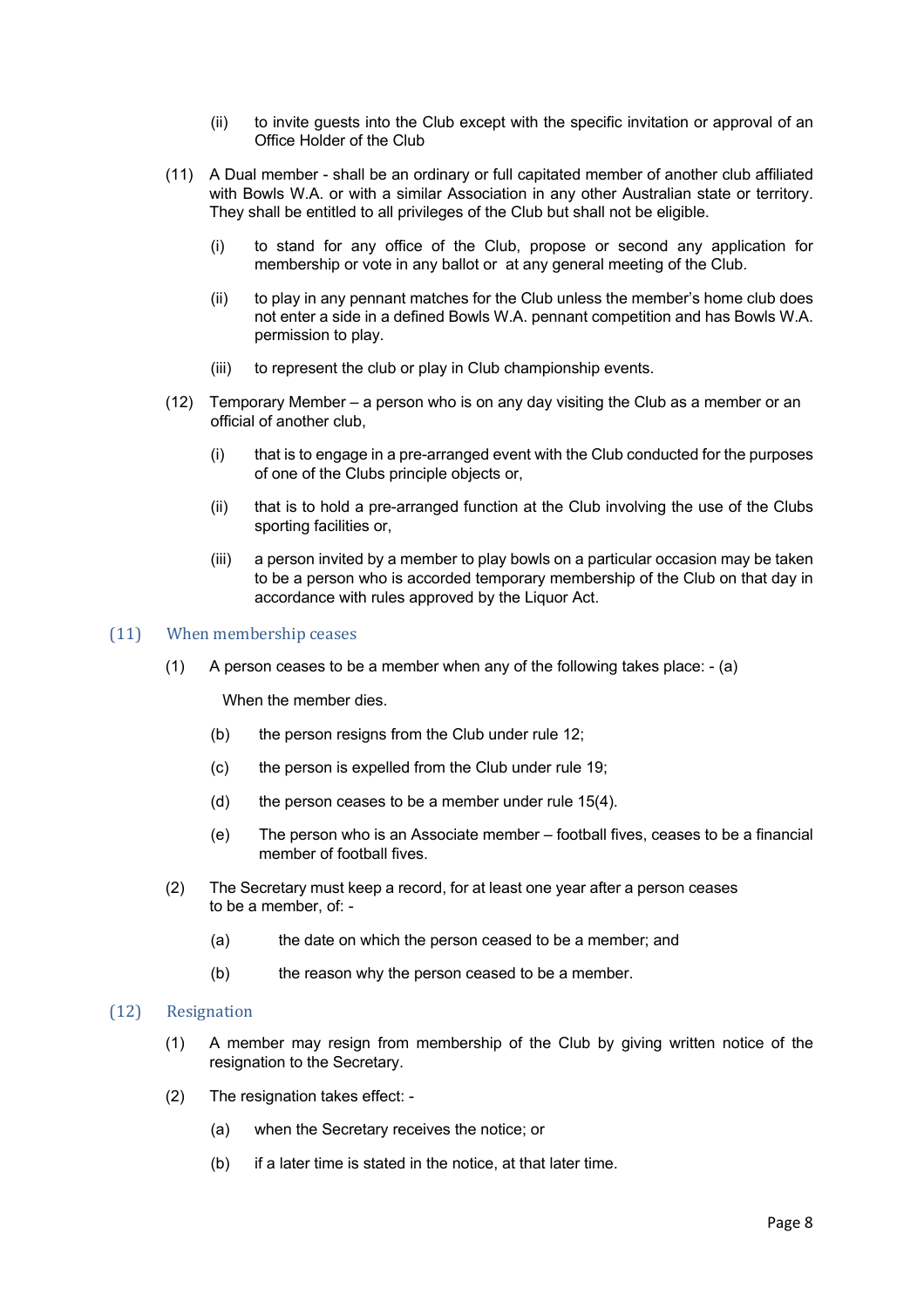- (3) A person who has resigned from membership of the Club remains liable for any fees that are owed to the Club (the *owed amount*) at the time of resignation.
- (4) The owed amount may be recovered by the Club in a court of competent jurisdiction as a debt due to the Club.

#### (13) Guests

Ordinary, Honorary Life members, Honorary members, Social bowling, Social and Dual members may introduce guests to the Club at any time provided that,

- (a) other than as provided for under (e) below, the number of guests shall not exceed five (5) in any number at any one time,
- (b) a guest shall not be supplied with liquor in the club premises except on the invitation and in the company of the member,
- (c) a guest shall be supplied with liquor to be consumed only on the Club premises,
- (d) a member introducing a guest shall be responsible for the proper conduct of the guest(s) whilst on Club premises,
- (e) at the expense of the member and with approval of the Committee, a member may supply liquor to guests, without limitation as to number, at a private function held by or on behalf of that member at the Club premises,
- (f) any member who has been refused membership of the Club or who is under suspension or expulsion from the Club or any affiliated bowling club shall not be admitted as a guest of any member of the Club. However, a person refused membership of the Club, but who is a member of another club competing in a competition at the Cambridge Bowling and Recreation Club shall be accorded the same privileges as other visiting competitors for the duration of that competition.

#### $(14)$  Rights not transferable

The rights of a member are not transferable and end when membership ceases.

# **Division 2 — Membership fees**

#### (15) Membership fees

- (1) The committee must determine the entrance fee (if any) and the annual membership fee (if any) to be paid for membership of the Club.
- (2) The fees determined under sub rule (1) may be different for different classes of membership.
- (3) A member must pay the annual membership fee to the Treasurer, or another person authorised by the committee to accept payments, by the date (the *due date*) determined by the committee.
- (4) If a member has not paid the annual membership fee within the period of 3 months after the due date, the member ceases to be a member on the expiry of that period.
- (5) If a person who has ceased to be a member under sub rule (4) offers to pay the annual membership fee after the period referred to in that sub rule has expired: -
	- (a) the Committee may, at its discretion, accept that payment; and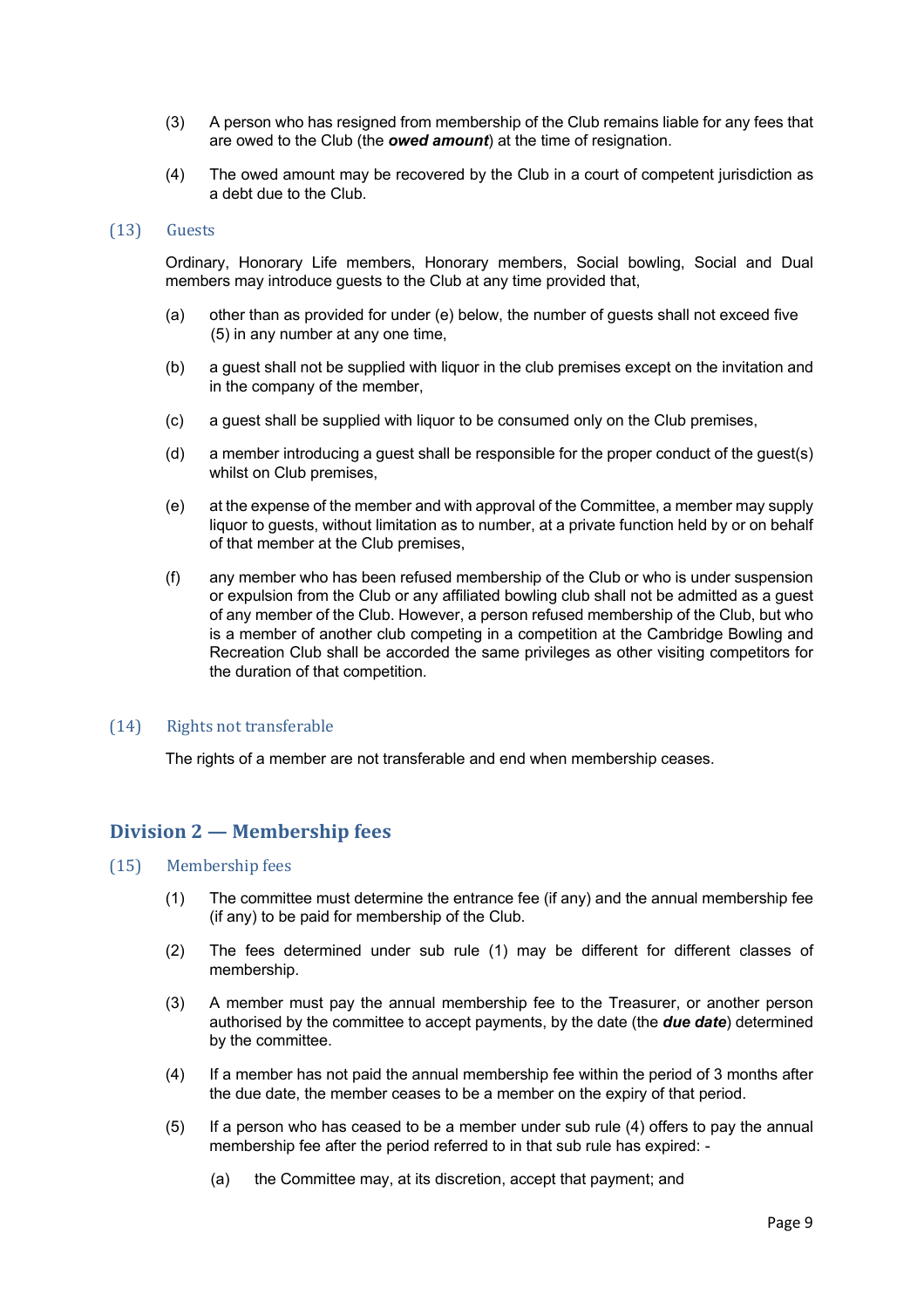- (b) if the payment is accepted, the person's membership is reinstated from the date the payment is accepted.
- (6) The Secretary at his discretion may apportion the membership fee for new members joining during the financial year.
- (7) Any levy imposed at any general or special meeting of members shall be additional to the annual membership fee.

# **Division 3 — Register of members**

- (16) Register of members
	- (1) The Secretary, or another person authorised by the committee, is responsible for the requirements imposed on the Club under section 53 of the Act to maintain the register of members and record in that register any change in the membership of the Club.
	- (2) In addition to the matters referred to in section 53(2) of the Act, the register of members must include the class of membership (if applicable) to which each member belongs and the date on which each member becomes a member.
	- (3) The Club shall keep an up to date register of members in respect of each class of membership. This register must be continually available for inspection at the club premises.
	- (4) A member who wishes to inspect the register of members must contact the Secretary to make the necessary arrangements.
	- $(5)$  If: -
		- (a) a member inspecting the register of members wishes to make a copy of, or take an extract from, the register under section 54(2) of the Act; or
		- (b) a member makes a written request under section 56(1) of the Act to be provided with a copy of the register of members,

the committee may require the member to provide a statutory declaration setting out the purpose for which the copy or extract is required and declaring that the purpose is connected with the affairs of the Club.

# **PART 4 – DISCIPLINARY ACTION, DISPUTES AND MEDIATION**

# **Division 1 — Term Used**

(17) Terms Used 

In this Part: - **member,** in relation to a member who is expelled from the Club, includes

former member. **Committee** means the Disputes and Conduct Committee

**the Disputes and Conduct Committee** means the committee which will consist of the President, Secretary and one (1) other who will be a member of the Executive committee and be appointed by the President from time to time.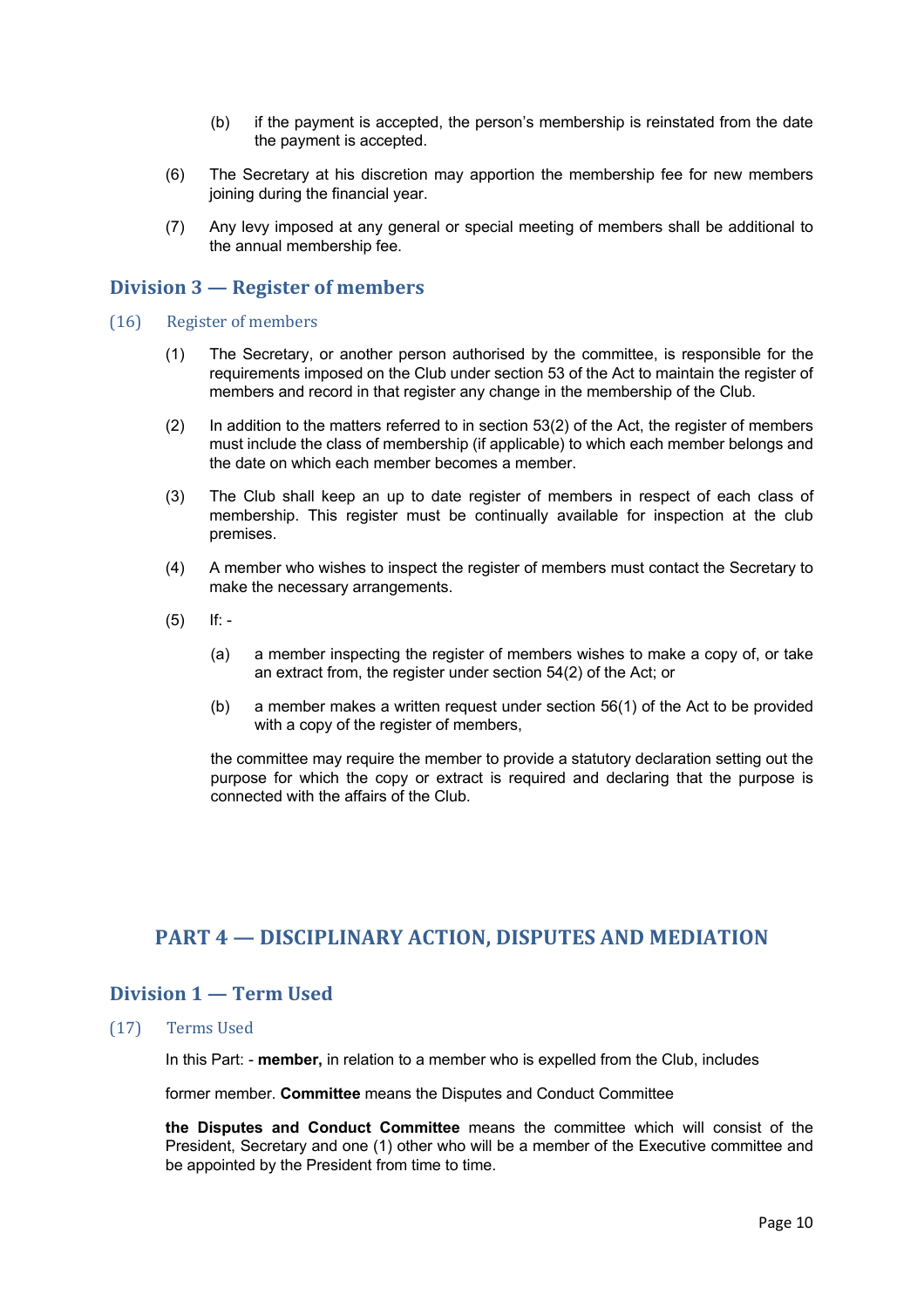# **Division 2 — Misconduct**

#### (18) Power to investigate

The committee shall exercise full power to investigate, review, suspend, reprimand, expel or impose penalties on any member of the Club who shall, in the sole and absolute judgement of the Committee, have been guilty, either in or out of the Club premises, of any act, practice, conduct, matter or thing, calculated to bring discredit on, or in any manner prejudice the reputation of the Club, or in any manner impair or affect the enjoyment of the Club facilities and premises by members thereof or to cause any ill feeling or friction between or among members.

## **Division 3 — Disciplinary action**

- (19) Suspension or expulsion
	- (1) The committee may decide to suspend a member's membership or to expel a member from the Club if: -
		- (a) the member contravenes any of these rules; or
		- (b) the member acts detrimentally to the interests of the Club or its members.
	- (2) The Secretary must give the member written notice of the proposed suspension or expulsion at least 28 days before the committee meeting at which the proposal is to be considered by the committee.
	- (3) The notice given to the member must state:
		- (a) when and where the Committee meeting is to be held; and
		- (b) the grounds on which the proposed suspension or expulsion is based; and
		- (c) that the member, or the member's representative, may attend the meeting and will be given a reasonable opportunity to make written or oral (or both written and oral) submissions to the committee about the proposed suspension or expulsion;
	- (4) At the Committee Meeting, the Committee must
		- (a) give the member, or the member's representative, a reasonable opportunity to make written or oral (or both written and oral) submissions to the Committee about the proposed suspension or expulsion; and
		- (b) give due consideration to any submissions so made; and
		- (c) decide: -

(i) whether or not to suspend the member's membership and, if the decision is to suspend the membership, the period of suspension; or (ii) whether or not to expel the member from the Club.

- (5) A decision of the Committee to suspend the member's membership or to expel the member from the Club takes immediate effect.
- (6) The Committee must give the member written notice of the Committee's decision, and the reasons for the decision, within 7 days after the Committee meeting at which the decision is made.
- (7) A member whose membership is suspended or who is expelled from the Club may, within 14 days after receiving notice of the Committee's decision under sub rule (6), give written notice to the Secretary requesting the appointment of a mediator under rule 28.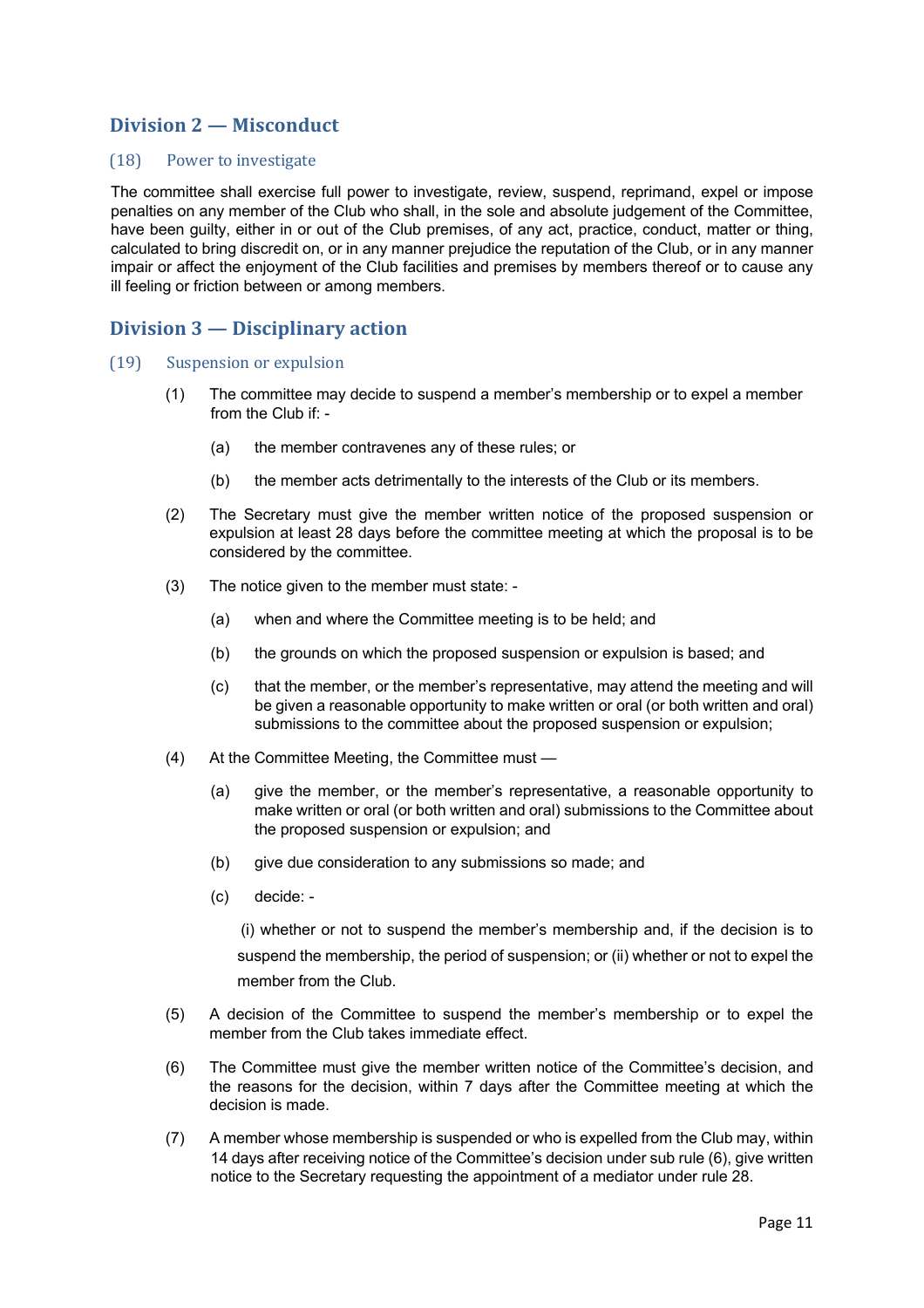- (8) If notice is given under sub rule (7), the member who gives the notice and the Committee are the parties to the mediation.
- (20) Consequences of suspension
	- (1) During the period a member's membership is suspended, the member:
		- (a) loses any rights (including voting rights) arising as a result of membership; and
		- (b) is not entitled to a refund, rebate, relief or credit for membership fees paid, or payable, to the Club.
	- (2) When a member's membership is suspended, the Secretary must record in the register of members: -
		- (a) that the member's membership is suspended; and (b) the date on which the

suspension takes effect; and (c) the period of the suspension.

(3) When the period of the suspension ends, the Secretary must record in the register of members that the member's membership is no longer suspended.

# **Division 4 — Resolving disputes**

(21) Terms used

In this Division: -

*grievance procedure* means the procedures set out in this Division;

*party to a dispute* includes a person – (a) who is a party to

the dispute; and

(b) who ceases to be a member within 6 months before the dispute has come to the attention of each party to the dispute.

**Committee** means the Disputes and Conduct committee.

#### (22) Application of Division

The procedure set out in this Division (the grievance procedure) applies to disputes: -

- (a) between members; or
- (b) between one or more members and the Club.
- (23) Parties to attempt to resolve dispute

The parties to a dispute must attempt to resolve the dispute between themselves within 14 days after the dispute has come to the attention of each party.

#### (24) How grievance procedure is started

- (1) If the parties to a dispute are unable to resolve the dispute between themselves within the time required by rule 23, any party to the dispute may start the grievance procedure by giving written notice to the Secretary of: -
	- (a) the parties to the dispute; and
	- (b) the matters that are the subject of the dispute.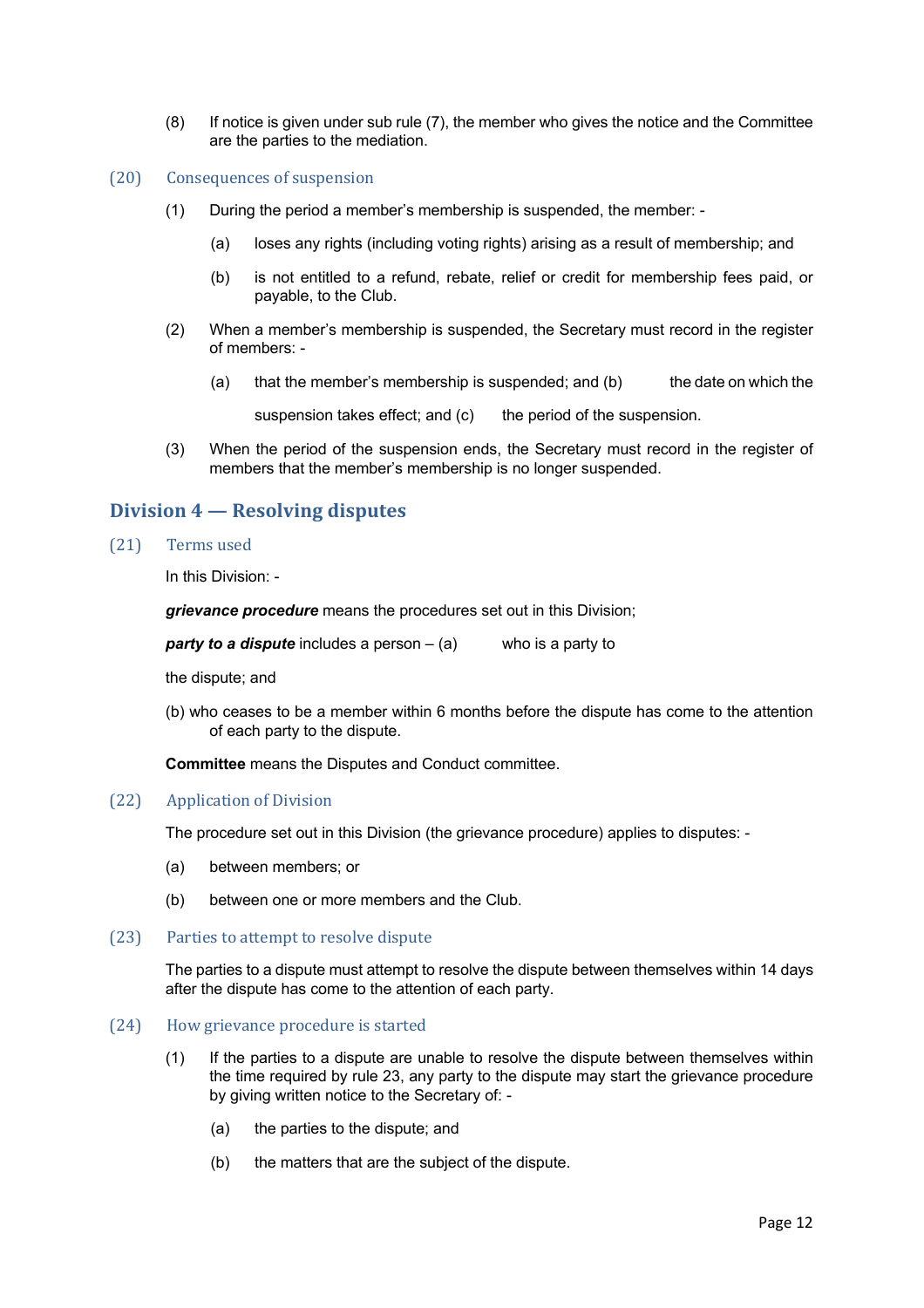- (2) Within 28 days after the Secretary is given the notice, a Committee meeting must be convened to consider and determine the dispute.
- (3) The Secretary must give each party to the dispute written notice of the committee meeting at which the dispute is to be considered and determined at least 7 days before the meeting is held.
- (4) The notice given to each party to the dispute must state: (a) when and where the

Committee meeting is to be held; and

- (b) that the party, or the party's representative, may attend the meeting and will be given a reasonable opportunity to make written or oral (or both written and oral) submissions to the committee about the dispute.
- $(5)$  If: -
	- (a) the dispute is between one or more members and the Club; and
	- (b) any party to the dispute gives written notice to the Secretary stating that the party: -
		- (i) does not agree to the dispute being determined by the committee; and
		- (ii) requests the appointment of a mediator under rule 28,

the committee must not determine the dispute.

#### (25) Determination of dispute by committee

- (1) At the committee meeting at which a dispute is to be considered and determined, the committee must: -
	- (a) give each party to the dispute, or the party's representative, a reasonable opportunity to make written or oral (or both written and oral) submissions to the committee about the dispute; and
	- (b) give due consideration to any submissions so made; and (c)

determine the dispute.

- (2) The Committee must give each party to the dispute written notice of the Committee's determination, and the reasons for the determination, within 7 days after the Committee meeting at which the determination is made.
- (3) A party to the dispute may, within 14 days after receiving notice of the Committee's determination under sub rule (1)(c), give written notice to the Secretary requesting the appointment of a mediator under rule 28.
- (4) If notice is given under sub rule (3), each party to the dispute is a party to the mediation.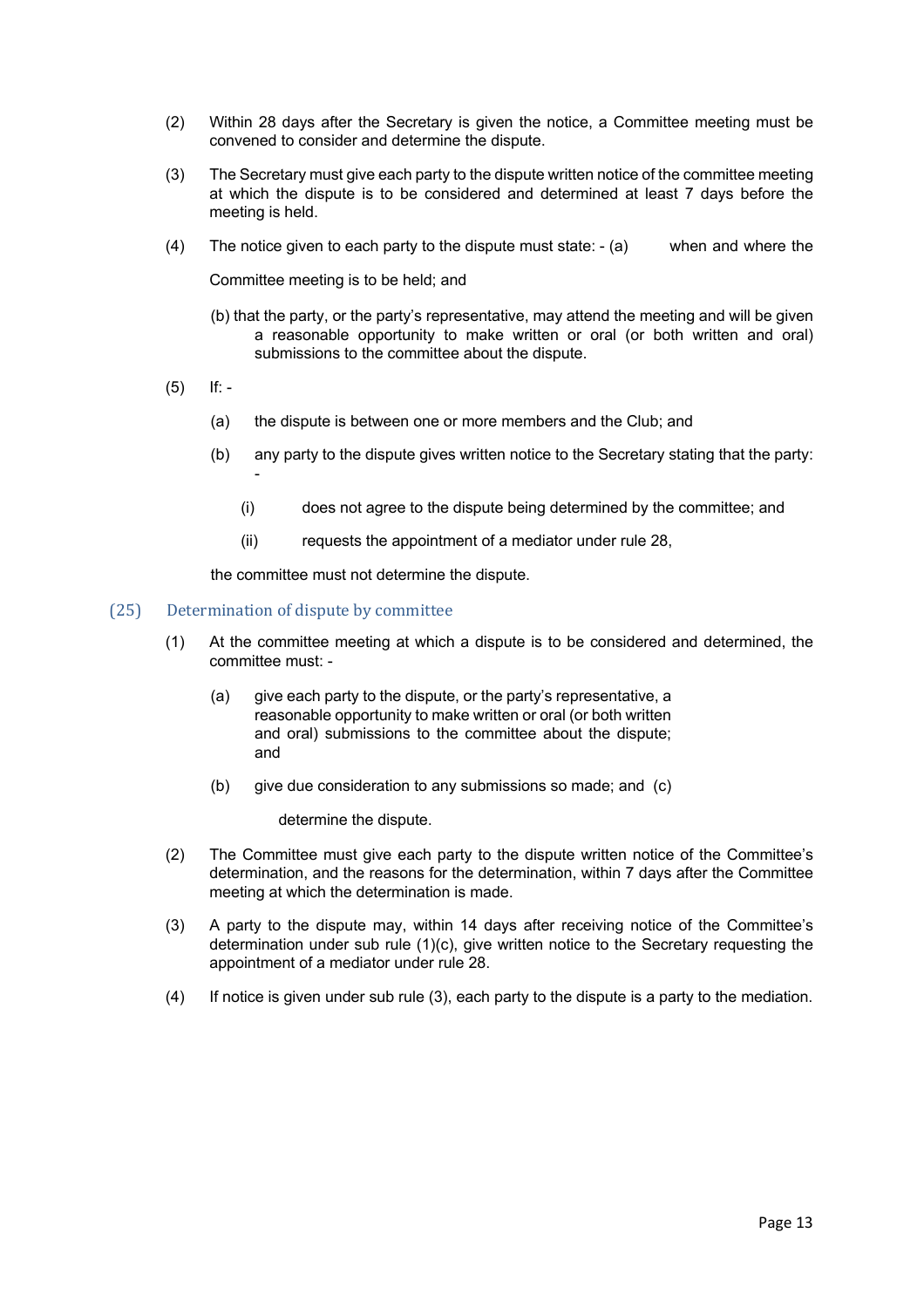# **Division 5 — Mediation**

(26) Term Used 

**Committee** means the Disputes and Conduct committee.

#### (27) Application of Division

- (1) This Division applies if written notice has been given to the Secretary requesting the appointment of a mediator: -
	- (a) by a member under rule 19(7); or
	- (b) by a party to a dispute under rule  $24(5)(b)(ii)$  or  $25(3)$ .
- (2) If this Division applies, a mediator must be chosen or appointed under rule 28.

#### (28) Appointment of mediator

- (1) The mediator must be a person chosen:
	- (a) if the appointment of a mediator was requested by a member under rule  $19(7)$  by agreement between the member and the Committee; or
	- (b) if the appointment of a mediator was requested by a party to a dispute under rule  $24(5)(b)(ii)$  or  $25(3)$  — by agreement between the parties to the dispute.
- (2) If there is no agreement for the purposes of sub rule (1) (a) or (b), then, subject to sub rules (3) and (4), the committee must appoint the mediator.
- (3) The person appointed as mediator by the Committee must be a person who acts as a mediator for another not-for-profit body, such as a community legal centre, if the appointment of a mediator was requested by: -
	- (a) a member under rule 19(7); or
	- (b) a party to a dispute under rule  $24$  (5)(b)(ii); or
	- (c) a party to a dispute under rule 25(3) and the dispute is between one or more members and the Club.
- (4) The person appointed as mediator by the committee may be a member or former member of the Club but must not: -
	- (a) have a personal interest in the matter that is the subject of the mediation; or (b)

be biased in favour of or against any party to the mediation.

#### (29) Mediation process

- (1) The parties to the mediation must attempt in good faith to settle the matter that is the subject of the mediation.
- (2) Each party to the mediation must give the mediator a written statement of the issues that need to be considered at the mediation at least 5 days before the mediation takes place.
- (3) In conducting the mediation, the mediator must:
	- (a) give each party to the mediation every opportunity to be heard; and
	- (b) allow each party to the mediation to give due consideration to any written statement given by another party; and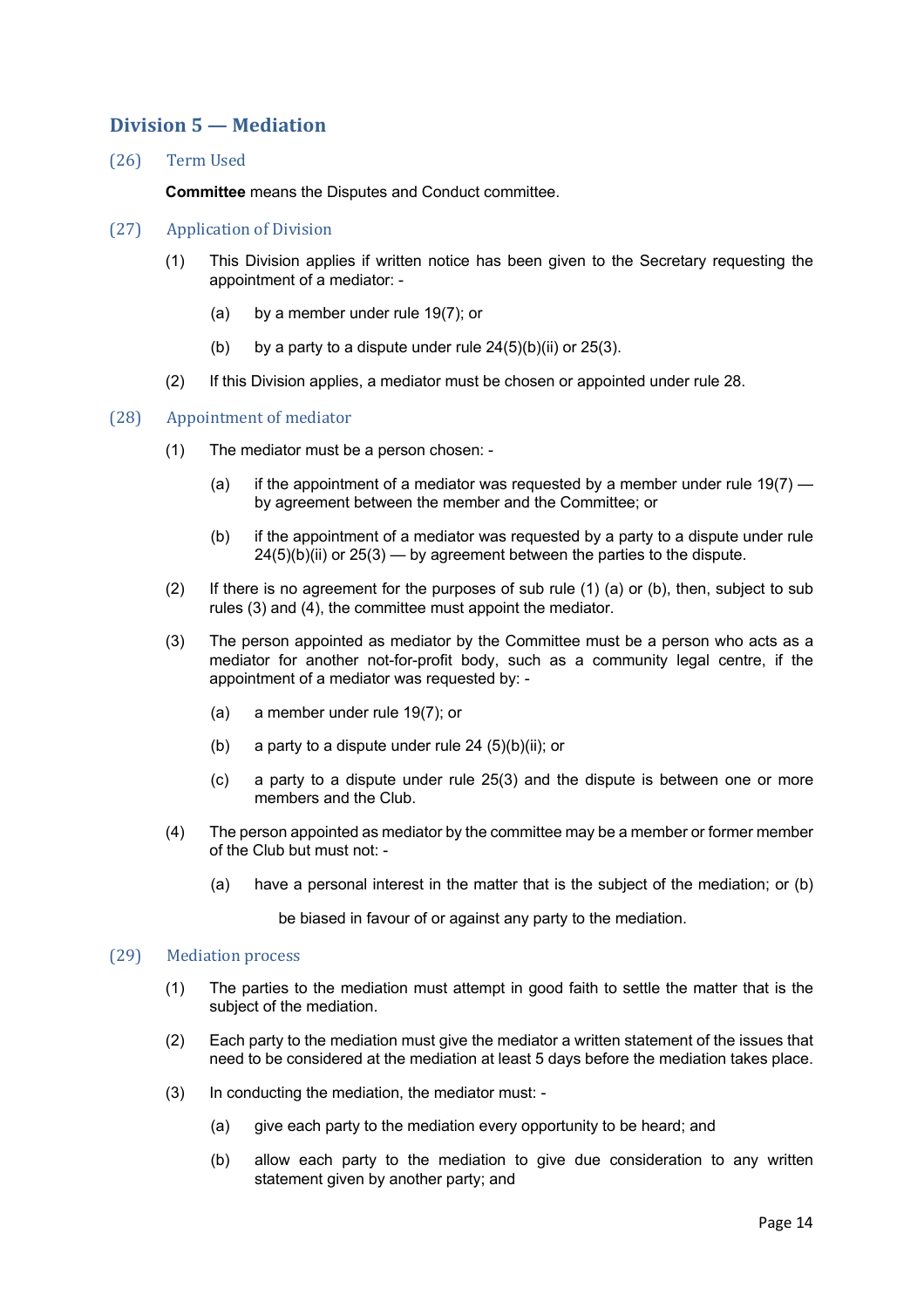- (c) ensure that natural justice is given to the parties to the mediation throughout the mediation process.
- (4) The mediator cannot determine the matter that is the subject of the mediation.
- (5) The mediation must be confidential, and any information given at the mediation cannot be used in any other proceedings that take place in relation to the matter that is the subject of the mediation.
- (6) The costs of the mediation are to be paid by the party or parties to the mediation that requested the appointment of the mediator.
- (30) If mediation results in decision to suspend or expel being revoked

If:  $-$ 

- (a) mediation takes place because a member whose membership is suspended or who is expelled from the Club gives notice under rule 19(7); and
- (b) as the result of the mediation, the decision to suspend the member's membership or expel the member is revoked,

that revocation does not affect the validity of any decision made at a Committee meeting or general meeting during the period of suspension or expulsion.

# **PART 5 — COMMITTEE**

# **Division 1 — Powers of Committee**

#### (31) Committee

- (1) The committee members are the persons who, as the Executive committee of the Club, have the power to manage the affairs of the Club and such powers include: -
	- (a) Elect members within the terms of these rules
	- (b) Frame By- laws for the management of the Club, consistent with these rules and to alter, amend or rescind such By-laws as occasion may require, and such Bylaws shall be equally as binding as, but shall not be opposed to, the rules.

Such By-laws shall be binding on all members until repealed or amended by the committee, or by any general meeting of members and may impose penalties for any breach of these rules. The Secretary shall post a certified copy of all By-laws on the Club notice board.

- (c) Fill any vacancy on the Committee or any other committee of the Club
- (d) Refuse to admit any person to membership of the Club without assigning any reason for doing so,
- (e) Limit the number of members of the various categories of membership,
- (f) Delegate any portion of their powers to any special sub-committee not otherwise provided in these rules,
- (g) Engage and dismiss employees of the Club,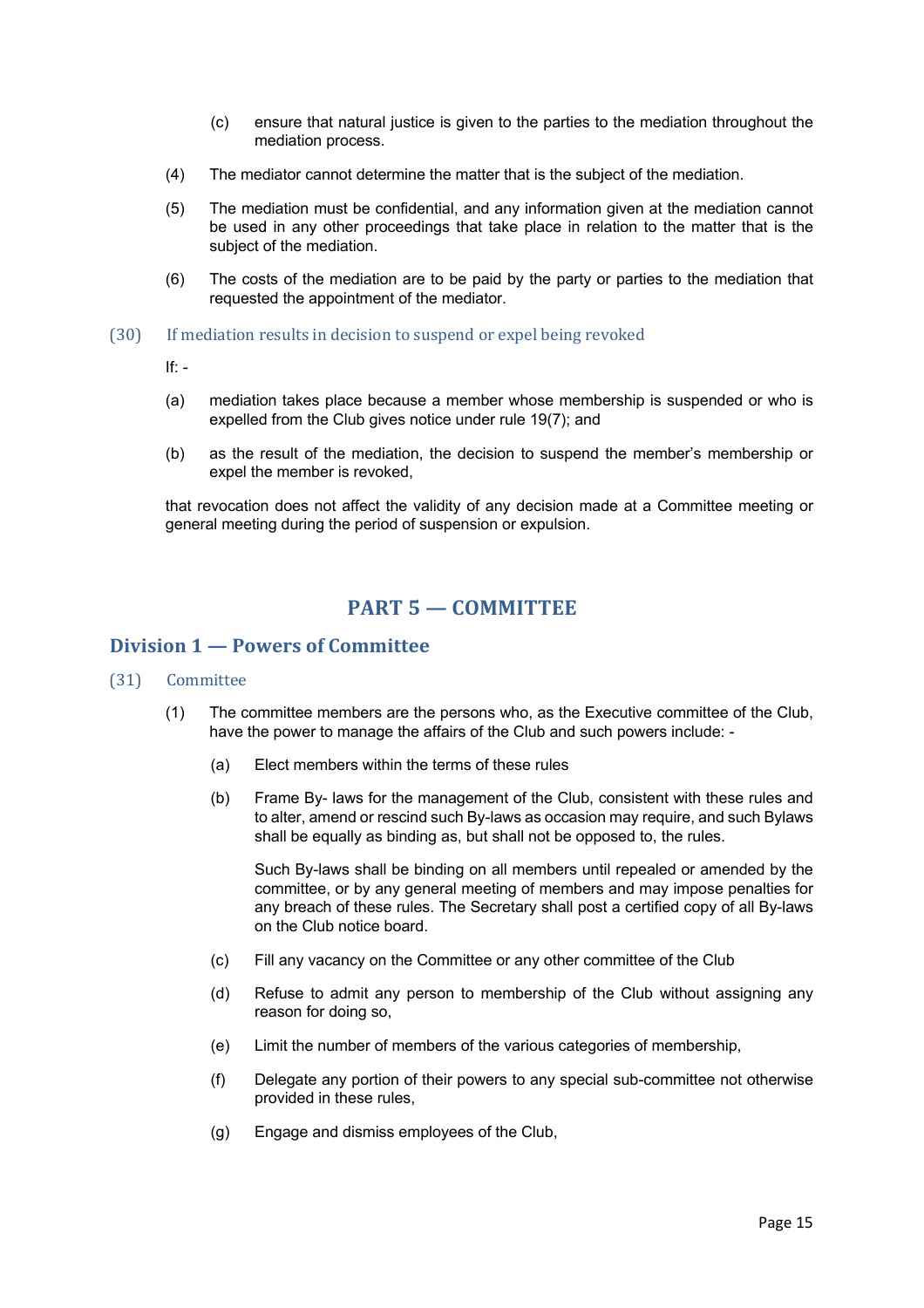- (h) Establish and control all matters of conduct, policy, finance, promotion, publicity and planning relative to sporting and cultural activities within the Club and adjudicate on all matters impinging on the objects of the Club,
- (i) Hear and determine charges of misconduct lodged against any member under these rules and to impose penalties accordingly.
- (2) Subject to the Act, these rules, the By-laws (if any) and any resolution passed at any general meeting, the committee has power to do all things necessary or convenient to be done for the proper management of the affairs of the Club.
- (3) In the event that an urgent decision is required regarding the management of the Club and the emergency deems it impractical to call a meeting of the Committee, the powers contained in clause 31 (1) and (2) shall be vested in the Office Holders of the Club who shall be competent to exercise all powers vested in the Committee. Any decisions made under this clause must be ratified by the next meeting of the Committee.
- (4) The Committee must take all reasonable steps to ensure that the Club complies with the Act, these rules and the by-laws (if any).

# **Division 2 — Composition of Committee and duties of members**

- (32) Committee members
	- (1) The Committee members will be elected annually at the annual general meeting and consist of: -
		- (a) the Office holders of the Club; and
		- (b) Chairperson, men's bowls committee, and
		- (c) Chairperson, ladies' bowls committee and
		- (d) Chairperson, men's selection committee
		- (e) Chairperson. ladies selection committee
		- (f) Chairperson of each standing committee
	- (2) The Committee must determine the maximum number of members who may be ordinary committee members.
	- (3) The following are the Office Holders of the Club:
		- (a) the President
		- (b) the Vice President
		- (c) the Secretary;
		- (d) the Treasurer.
	- (4) A person may be a committee member if the person is:  $-(a)$  an individual who has reached 18 years of age; and (b) an ordinary financial member.
	- (5) A person must not hold 2 or more of the offices mentioned in sub rule (3) at the same time.
	- (6) All Office Holders of the Club and Chairpersons of committees and Standing committees shall be elected annually, except the Chairpersons described in sub rules (7) and (8), at the annual general meeting by all members entitled to attend and vote at the meeting.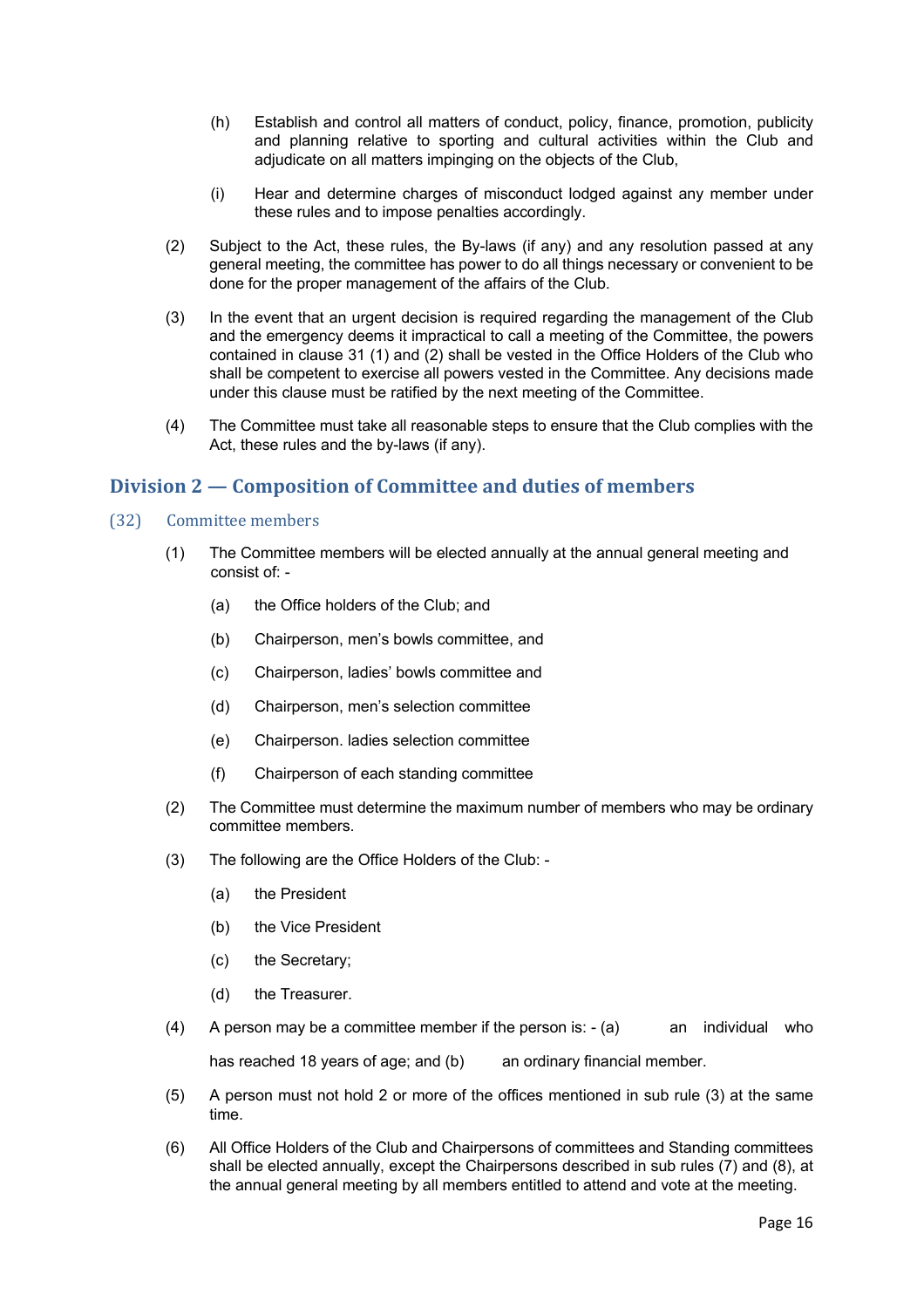- (7) The Chairperson of men's bowls and Chairperson of men's selection committees shall be elected annually at the annual general meeting by all male members entitled to attend and vote at the meeting.
- (8) The Chairperson of ladies' bowls and Chairperson of ladies' selection committees shall be elected annually at the annual general meeting by all female members entitled to attend and vote at the meeting.
- (9) Standing committees, such as Bar, House & Grounds, Social, Membership and any other as may be required from time to time to carry out the functions of the Club shall be selected annually by the Chair of each of each of the standing committees. The Executive committee must be advised in writing of those members selected for each standing committee.
- (10) An employee of the Club may not act on any committee nor propose or second any nomination for election to any committee.

#### (33) Chairperson/President

- (1) It is the duty of the President to consult with the Secretary regarding the business to be conducted at each Committee meeting and general meeting.
- (2) The President has the powers and duties relating to convening and presiding at Committee meetings and presiding at general meetings provided for in these rules.

#### (34) Secretary

The Secretary has the following duties: -

- (1) dealing with the Clubs correspondence:
- (2) consulting with the Chairperson regarding the business to be conducted at each committee meeting and general meeting;
- (3) preparing the notices required for meetings and for the business to be conducted at meetings;
- (4) unless another member is authorised by the Committee to do so, maintaining on behalf of the Club the register of members, and recording in the register any changes in the membership, as required under section 53(1) of the Act;
- (5) maintaining on behalf of the Club an up-to-date copy of these rules, as required under section 35(1) of the Act;
- (6) unless another member is authorised by the Committee to do so, maintaining on behalf of the Club a record of Committee members and other persons authorised to act on behalf of the Club, as required under section 58(2) of the Act;
- (7) ensuring the safe custody of the books of the Club, other than the financial records, financial statements and financial reports, as applicable to the Club;
- (8) maintaining full and accurate minutes of Committee meetings and general meetings;
- (9) carrying out any other duty given to the Secretary under these rules or by the committee.

#### (35) Treasurer

The Treasurer has the following duties: -

(1) Ensuring that any amounts payable to the Club are collected and issuing receipts, if required, for those amounts in the Club name;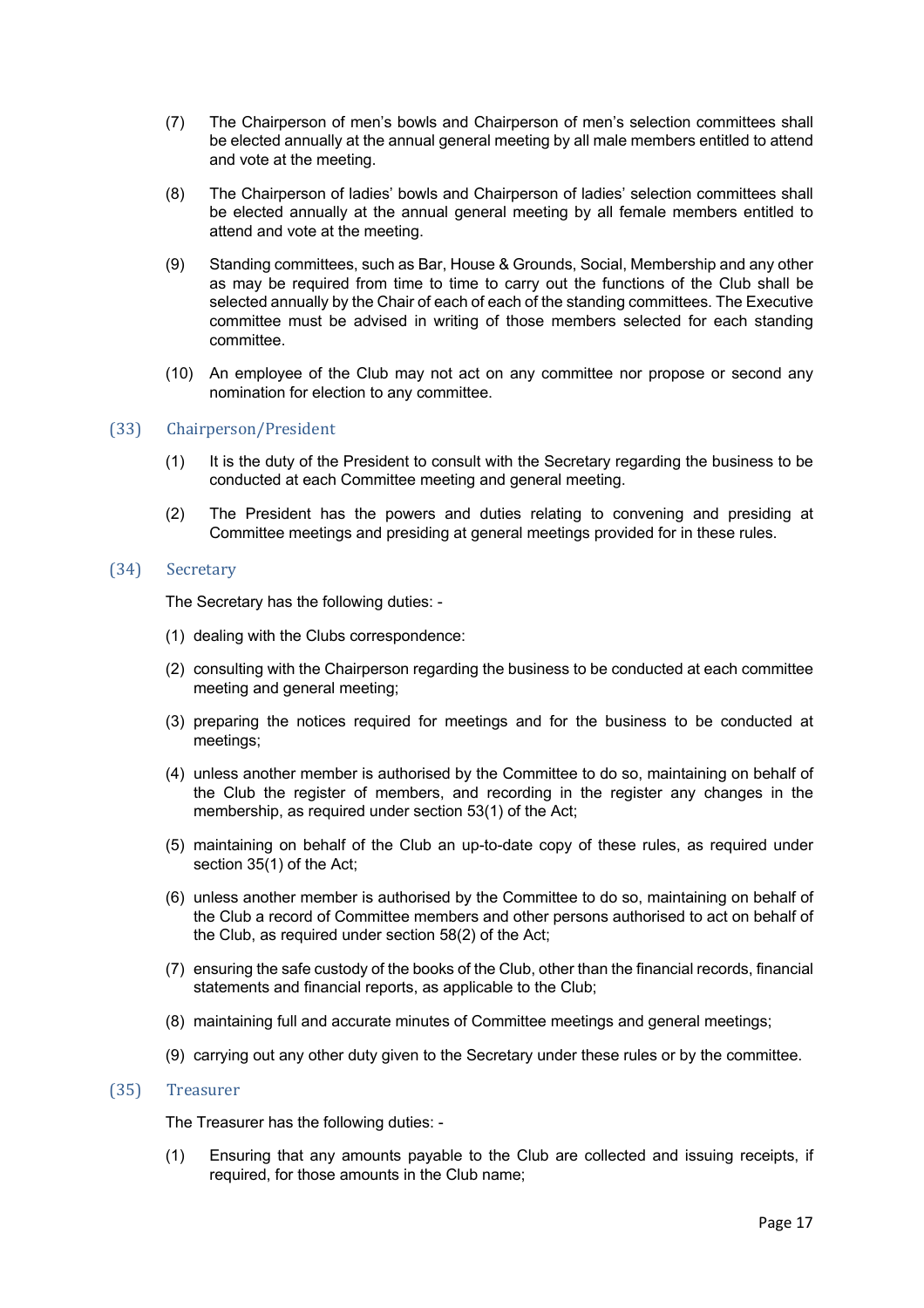- (2) ensuring that any amounts paid to the Club are credited to the appropriate account of the Club, as directed by the committee;
- (3) ensuring that any payments to be made by the Club that have been authorised by the committee or at a general meeting are made on time;
- (4) ensuring that the Club complies with the relevant requirements of Part 5 of the Act;
- (5) ensuring the safe custody of the Club's financial records, financial statements and financial reports, as applicable to the Club;
- (6) if the Club is a tier 1 association, coordinating the preparation of the Club's financial statements before their submission to the Clubs annual general meeting;
- (7) if the Club is a tier 2 association or a tier 3 association, coordinating the preparation of the Club's financial report before its submission to the Club's annual general meeting;
- (8) providing any assistance required by an auditor or reviewer conducting an audit or review of the Club's financial statements or financial report under Part 5 Division 5 of the Act;
- (9) carrying out any other duty given to the Treasurer under these rules or by the committee.

#### (36) Bowls Committees

(1) The men's bowls committee shall comprise the Chairperson men's bowls and any financial Ordinary or Honorary life male members as may be required from time to time to carry out the functions of the men's bowls committee, one of whom will be the male delegate to Bowls W.A.

The Chairperson shall appoint the bowls committee within 14 days of the annual general meeting and notify the Executive Committee in writing of the names of the bowls committee prior to the first meeting of the Executive Committee following the annual general meeting.

(2) The ladies' bowls committee shall comprise the Chairperson ladies' bowls and any financial Ordinary or Honorary life female members as may be required from time to time to carry out the functions of the bowls committee, one of whom shall be the female delegate to Bowls W.A.

The Chairperson shall appoint the bowls committee within 14 days of the annual general meeting and notify the Executive committee in writing of the names of the bowls committee prior to the first meeting of the Executive Committee following the annual general meeting.

- (3) The bowls committees have the following duties:
	- (a) Responsible for the organisation and control of all bowls events including Club championships.
	- (b) The recruitment of umpires and match officials
	- (c) Promote fellowship among the members and welcome and introduce new members.
	- (d) Encourage participation of all members old and new in all events held by the Club.
	- (e) Promotion of the correct etiquette and sportsmanship amongst the Clubs players and any other matters deemed appropriate by the Executive Committee from time to time.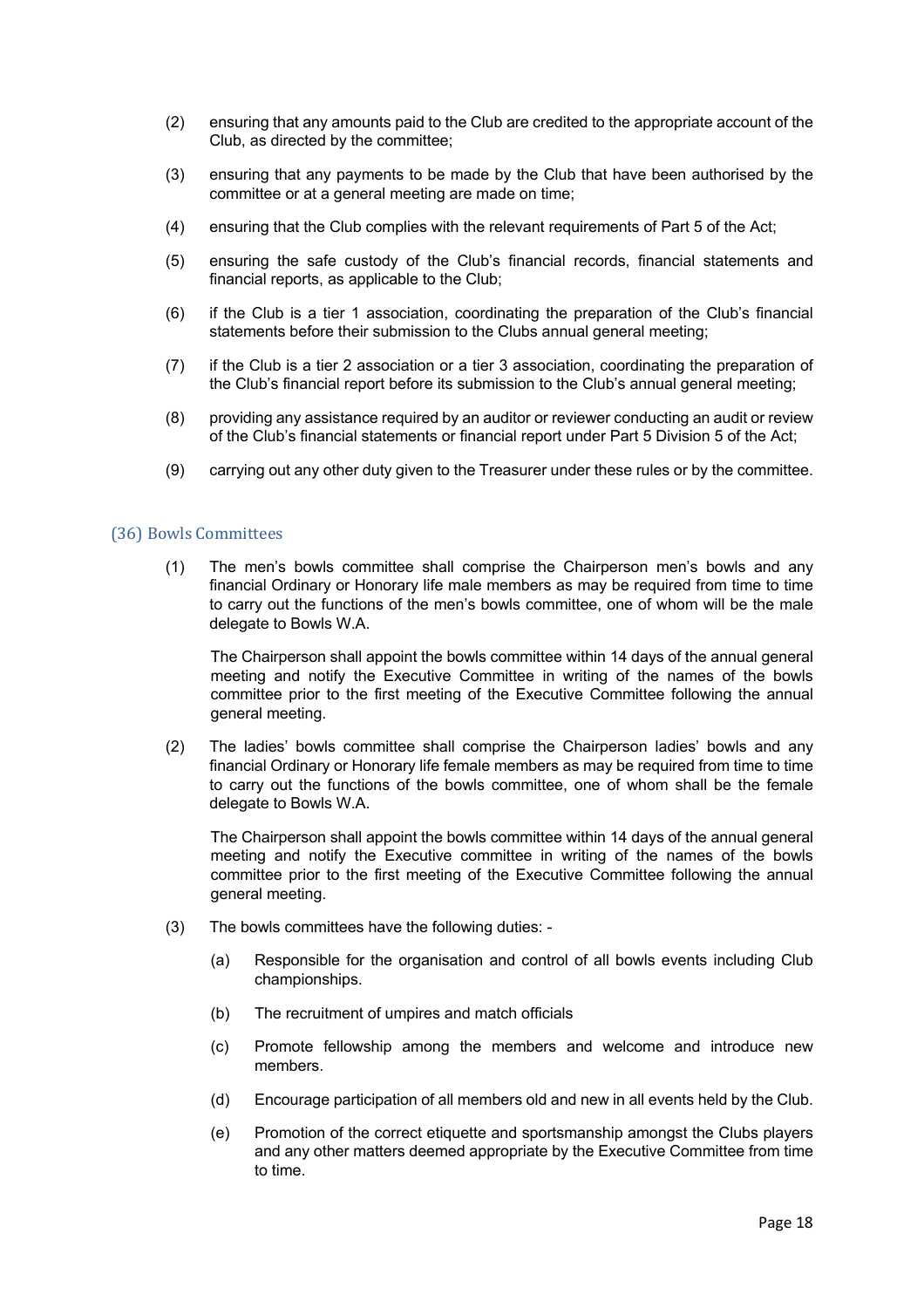#### (37) Club Captains

- (1) The duties and responsibilities of the Club Captains include, but are not limited to representing the Club as its senior playing members, to participate in the promotion of the Club, and its playing members and in the sport of bowls in general. They should also ensure, as much as possible, that all members represent the Club at the highest level of fair play and sportsmanship.
- (2) The Executive Committee shall have the power to appoint Club Captain men and Club Captain ladies.
- (3) The Club Captain men shall be a member of the Premier division or if there is no Premier division the highest side fielded by the club in the Bowls W.A. men's pennants Saturday competition.
- (4) The Club Captain ladies will be a member of the highest side fielded by the Club in the Bowls W.A. ladies' pennants Thursday competition.
- (5) The Club Captains will be appointed annually prior to the commencement of the first pennant game.
- (6) The club captains will not be a member of the Executive Committee*.*

#### (38) Selection Committees

- (1) The men's selection committee shall comprise the Chairperson of men's selectors and two male financial Ordinary or Honorary life members who shall be elected annually by all male members entitled to vote at the annual general meeting.
- (2) The ladies' selection committee shall comprise the Chairperson of ladies' selectors and two female financial Ordinary or Honorary life members who shall be elected annually by all female members entitled to vote at the annual general meeting.
- (3) Should the Executive Committee appoint Club Captains, they may direct that they be nominated to assist the selection committee in the selection of the Premier or highest pennant teams to represent the club in all pennant and representative events.

#### (39) Standing Committees

May be required from time to time to assist in managing the affairs of the Club. The Office Holders shall decide prior to the annual general meeting as to which standing committees are required and the Chair of each committee to be elected at the annual general meeting.

#### (40) Ad- Hoc Committees

May be appointed by the Office Holders as and when required for specific duties. The authority and responsibility of the committee ceases at the next annual general meeting or prior to that meeting if the Office Holders decide.

#### (41) Finance Committee

The finance committee shall comprise the Office Holders of the Club and shall meet as and when the President deems it necessary and may review and investigate all financial matters relating to the operations of the club.

## **Division 3 — Election of committee members and tenure of office**

## (42) How members become Committee members

A member becomes a Committee member if the member: -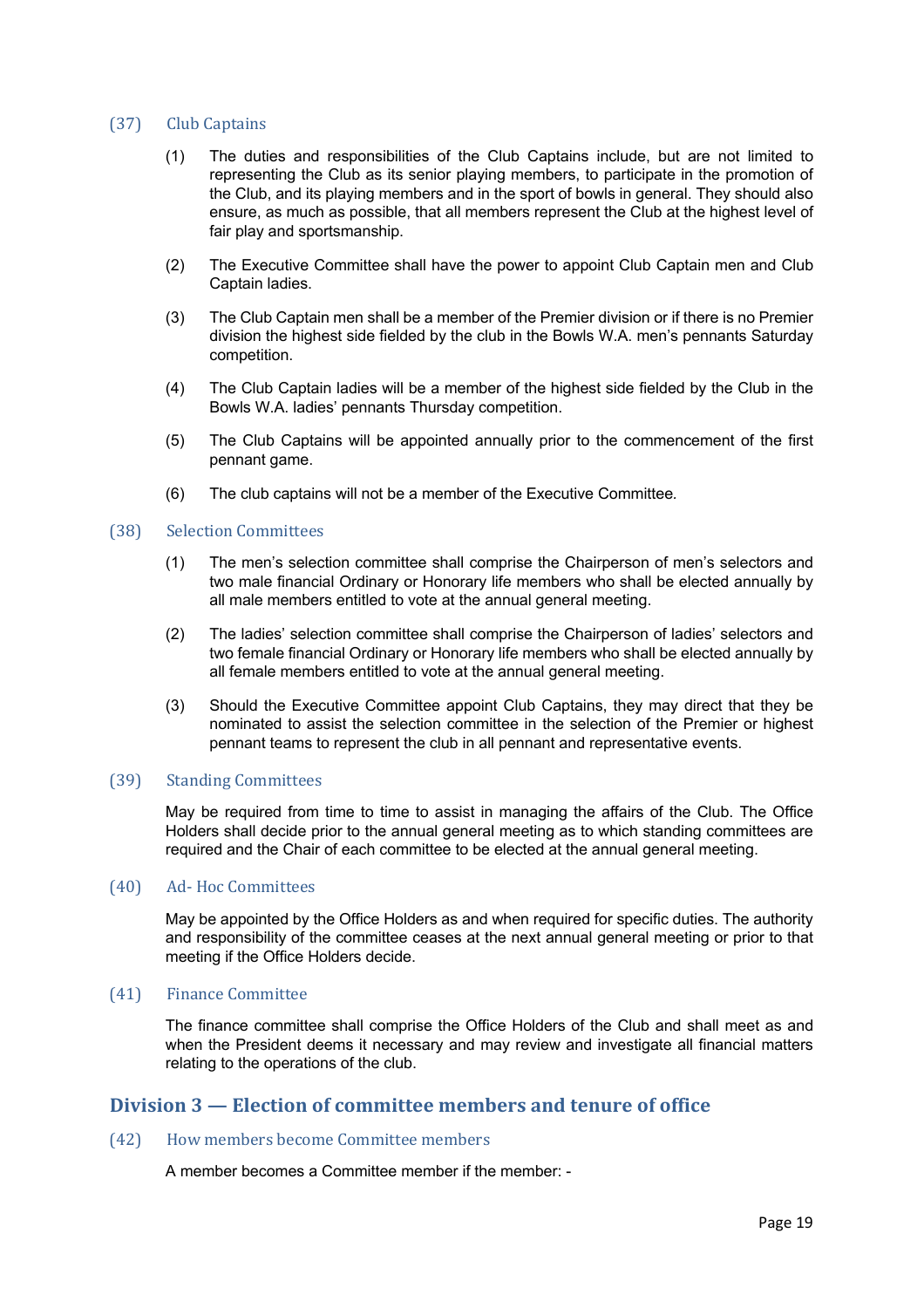- (a) is elected to the Committee at a general meeting; or
- (b) is appointed to the Committee by the Committee to fill a casual vacancy under rule 49.

## (43) Nominations of committee members

- (1) At least 42 days before an annual general meeting, the secretary must send written notice to all the members entitled to vote,
	- (a) calling for nominations for election to the Committee; and
	- (b) stating the date by which nominations must be received by the Secretary to comply with sub rule (2).
- (2) A member who wishes to be considered for election to the Committee at the annual general meeting must nominate for election by sending written notice of the nomination to the Secretary at least 28 days before the annual general meeting.
- (3) The written notice must include a statement by another member in support of the nomination.
- (4) A member may nominate for one specified position of Office Holder of the Club or to be an ordinary Committee member.
- (5) A member whose nomination does not comply with this rule is not eligible for election to the Committee unless the member is nominated under rule 44(2) or 45(2)(b).

#### (44) Election of office holders

- (1) At the annual general meeting, a separate election must be held for each position of Office Holder of the Club
- (2) If there is no nomination for a position, the Chairperson of the meeting may call for nominations from the Ordinary members at the meeting
- (3) If only one member has nominated for a position, the Chairperson of the meeting must declare the member elected to the position
- (4) If more than one member has nominated for a position, the Ordinary members at the meeting must vote in accordance with procedures that have been determined by the committee to decide who is to be elected to the position.
- (5) Each Ordinary member present at the meeting may vote for one member who has nominated for the position.
- (6) A member who has nominated for the position may vote for himself or herself.
- (7) On the member's election, the new Chairperson of the Club may take over as the Chairperson of the meeting.

#### (45) Election of ordinary committee members

- (1) At the annual general meeting, the Club must decide by resolution the number of ordinary committee members (if any) to hold office for the next year.
- (2) If the number of members nominating for the position of ordinary committee member is not greater than the number to be elected, the Chairperson of the meeting: - (a) must declare each of those members to be elected to the position; and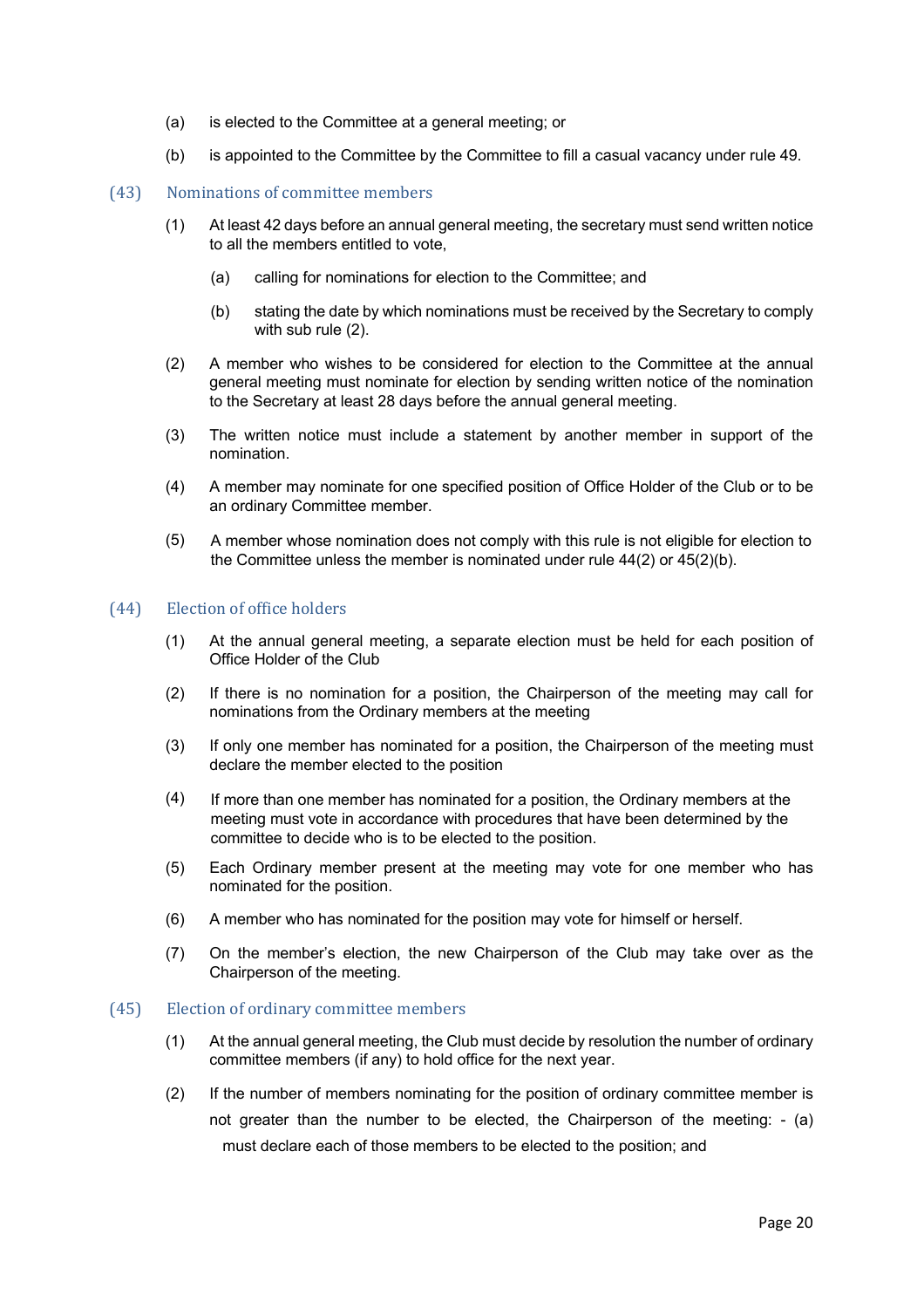- (b) may call for further nominations from the Ordinary members at the meeting to fill any positions remaining unfilled after the elections under paragraph (a).
- $(3)$  If: -
	- (a) the number of members nominating for the position of ordinary committee member is greater than the number to be elected; or
	- (b) the number of members nominating under sub rule  $(2)(b)$  is greater than the number of positions remaining unfilled,

the Ordinary members at the meeting must vote in accordance with procedures that have been determined by the Committee to decide the members who are to be elected to the position of ordinary committee member.

(4) A member who has nominated for the position of ordinary committee member may vote in accordance with that nomination.

#### (46) Term of office

(1) The term of office of a Committee member begins when the member: - (a) is elected at

an annual general meeting or under sub rule  $47(3)(b)$ ; or (b) is appointed to fill a

casual vacancy under rule 49.

- (2) Subject to rule 49, a Committee member holds office until the positions on the Committee are declared vacant at the next annual general meeting.
- (3) A Committee member may be re-elected.
- (47) Resignation and removal from office
	- (1) A Committee member may resign from the Committee by written notice given to the Secretary or, if the resigning member is the Secretary, given to the chairperson.
	- (2) The resignation takes effect:
		- (a) when the notice is received by the Secretary or Chairperson; or
		- (b) if a later time is stated in the notice, at the later time.
	- (3) At a general meeting, the Club may by resolution: (a) remove a committee member

from office; and

(b) elect a member who is eligible under rule 32(4) to fill the vacant position.

- (4) A Committee member who is the subject of a proposed resolution under sub rule  $(3)(a)$ may make written representations (of a reasonable length) to the Secretary or Chairperson and may ask that the representations be provided to the members.
- (5) The Secretary or Chairperson may give a copy of the representations to each member or, if they are not so given, the Committee member may require them to be read out at the general meeting at which the resolution is to be considered.

#### (48) When membership of committee ceases

A person ceases to be a Committee member if the person: -

(a) dies or otherwise ceases to be a member; or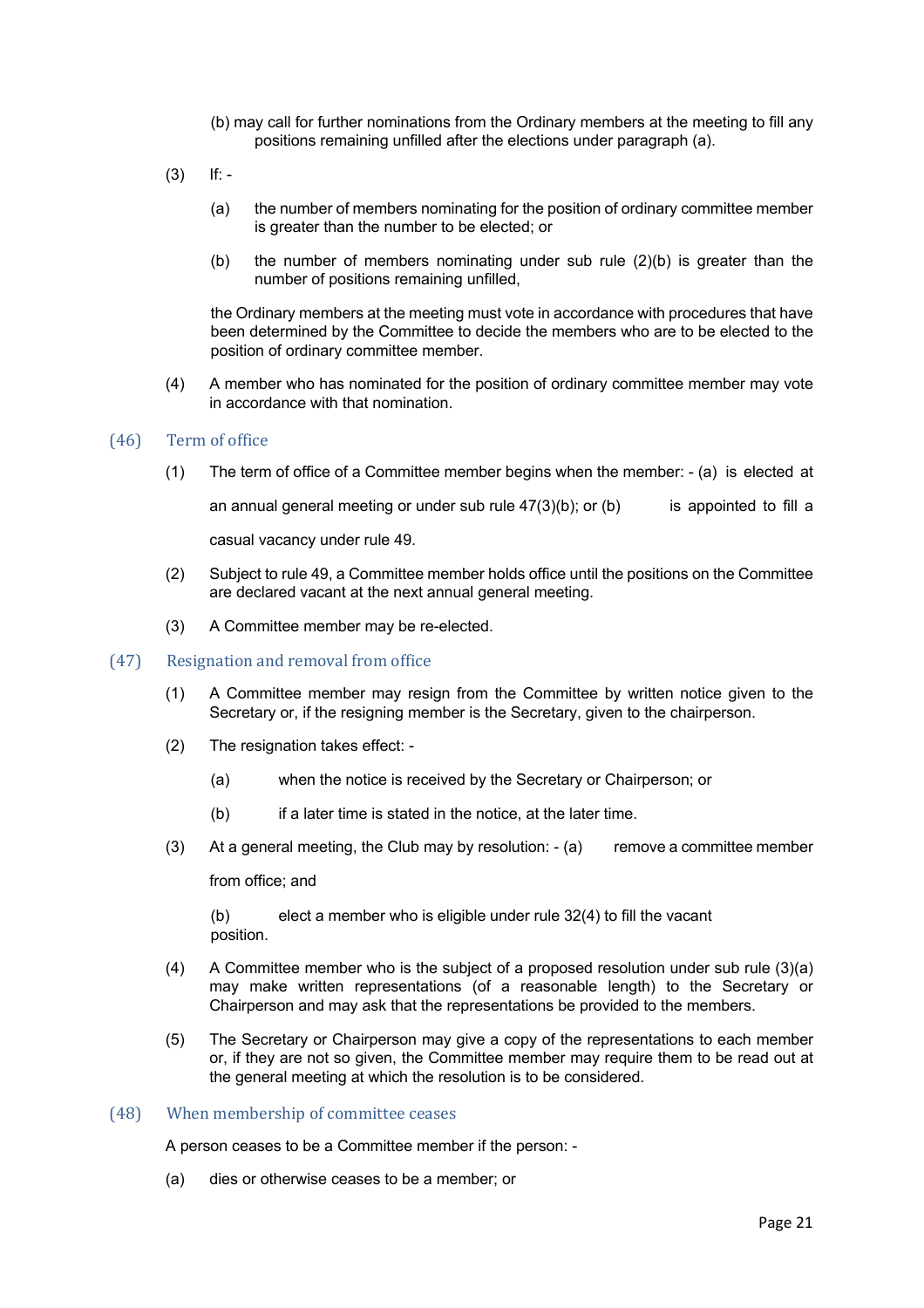- (b) resigns from the Committee or is removed from office under rule 47; or
- (c) becomes ineligible to accept an appointment or act as a Committee member under section 39 of the Act;
- (d) becomes permanently unable to act as a Committee member because of a mental or physical disability; or
- (e) fails to attend 3 consecutive Committee meetings, of which the person has been given notice, without having notified the Committee that the person will be unable to attend.

#### (49) Filling casual vacancies

- (1) The Committee may appoint a member who is eligible under rule 32(4) to fill a position on the Committee that: -
	- (a) has become vacant under rule 48; or
	- (b) was not filled by election at the most recent annual general meeting or under rule 47(3)(b).
- (2) If the position of Secretary becomes vacant, the Committee must appoint a member who is eligible under rule 32 (4) to fill the position within 14 days after the vacancy arises.
- (3) Subject to the requirement for a quorum under rule 56, the Committee may continue to act despite any vacancy in its membership.
- (4) If there are fewer Committee members than required for a quorum under rule 56, the Committee may act only for the purpose of: -
	- (a) appointing Committee members under this rule; or
	- (b) convening a general meeting.

#### (50) Validity of acts

The acts of a Committee or subcommittee, or of a Committee member or member of a subcommittee, are valid despite any defect that may afterwards be discovered in the election, appointment or qualification of a Committee member or member of a subcommittee.

#### (51) Payments to committee members

- (1) In this rule:
	- (a) *committee member* includes a member of a subcommittee; (b) *committee*

*meeting* includes a meeting of a subcommittee.

- (2) A committee member is entitled to be paid out of the funds of the Club for any outofpocket expenses for travel and accommodation properly incurred: -
	- (a) in attending a committee meeting or
	- (b) in attending a general meeting; or
	- (c) otherwise in connection with the Club's business.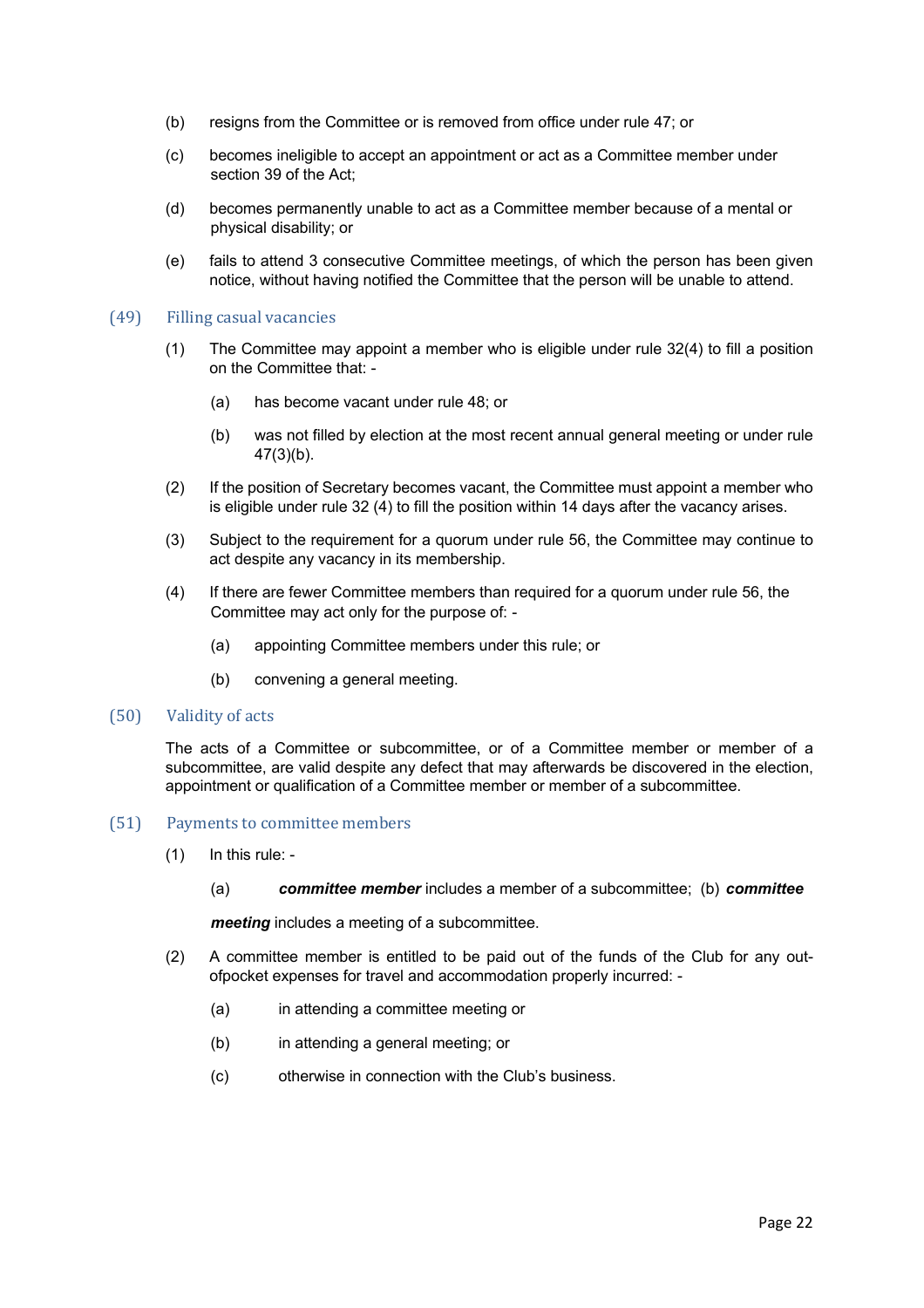# **Division 4 — Committee meetings**

- (52) Committee meetings
	- (1) The Committee must meet at least 10 times in each year on the dates and at the times and places determined by the Committee.
	- (2) The date, time and place of the first Committee meeting must be determined by the Committee members as soon as practicable after the annual general meeting at which the Committee members are elected.
	- (3) Special Committee meetings may be convened by the President or any 2 Committee members.

#### (53) Notice of committee meetings

- (1) Notice of each Committee meeting must be given to each Committee member at least 48 hours before the time of the meeting.
- (2) The notice must state the date, time and place of the meeting and must describe the general nature of the business to be conducted at the meeting.
- (3) Unless sub rule (4) applies, the only business that may be conducted at the meeting is the business described in the notice.
- (4) Urgent business that has not been described in the notice may be conducted at the meeting if the Committee members at the meeting unanimously agree to treat that business as urgent.

#### (54) Procedure and order of business

- (1) The President or, in the Presidents absence, the Vice President must preside as Chairperson of each committee meeting.
- (2) If the President and Vice President are absent or are unwilling to act as Chairperson of a meeting, the Committee members at the meeting must choose one of them to act as Chairperson of the meeting.
- (3) The procedure to be followed at a Committee meeting must be determined from time to time by the Committee.
- (4) The order of business at a Committee meeting may be determined by the Committee members at the meeting.
- (5) A member or other person who is not a Committee member may attend a Committee meeting if invited to do so by the Committee.
- (6) A person invited under sub rule (5) to attend a Committee meeting:
	- (a) has no right to any agenda, minutes or other document circulated at the meeting; and
	- (b) must not comment about any matter discussed at the meeting unless invited by the Committee to do so; and
	- (c) cannot vote on any matter that is to be decided at the meeting.
- (55) Use of technology to be present at committee meetings
	- (1) The presence of a Committee member at a Committee meeting need not be by attendance in person but may be by that Committee member and each other Committee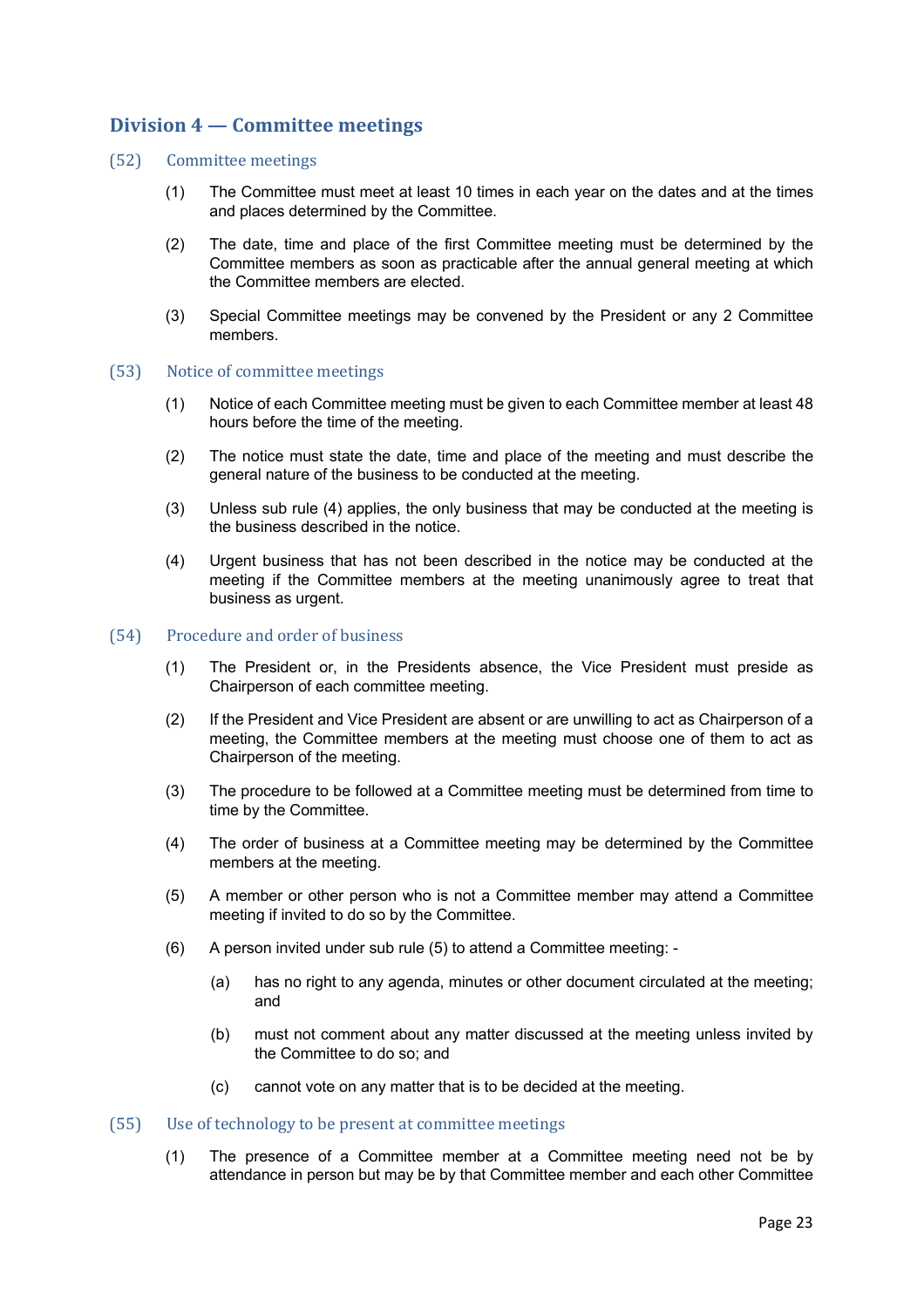member at the meeting being simultaneously in contact by telephone or other means of instantaneous communication.

(2) A member who participates in a Committee meeting as allowed under sub rule (1) is taken to be present at the meeting and, if the member votes at the meeting, the member is taken to have voted in person.

#### (56) Quorum for committee meeting

- (1) The Quorum for a Committee meeting shall be 6 members of the Committee.
- (2) Subject to rule 49(4), no business is to be conducted at a Committee meeting unless a quorum is present.
- (3) If a quorum is not present within 30 minutes after the notified commencement time of a Committee meeting: -
	- (a) in the case of a special meeting the meeting lapses; or
	- (b) otherwise, the meeting is adjourned to the same time, day and place in the following week.
- $(4)$  If: -
	- (a) a quorum is not present within 30 minutes after the commencement time of a Committee meeting held under sub rule (3)(b); and (b)

at least 2 Committee members are present at the meeting,

those members present are taken to constitute a quorum.

- (57) Voting at committee meetings
	- (1) Each Committee member present at a Committee meeting has one vote on any question arising at the meeting.
	- (2) A motion is carried if a majority of the Committee members present at the Committee meeting vote in favour of the motion.
	- (3) If the votes are divided equally on a question, the Chairperson of the meeting has a second or casting vote.
	- (4) A vote may take place by the Committee members present indicating their agreement or disagreement or by a show of hands, unless the Committee decides that a secret ballot is needed to determine a particular question.
	- (5) If a secret ballot is needed, the Chairperson of the meeting must decide how the ballot is to be conducted.

#### (58) Minutes of committee meetings

- (1) The committee must ensure that minutes are taken and kept of each Committee meeting.
- (2) The minutes must record the following:
	- (a) the names of the Committee members present at the meeting;
	- (b) the name of any person attending the meeting under rule 54(5);
	- (c) the business considered at the meeting;
	- (d) any motion on which a vote is taken at the meeting and the result of the vote.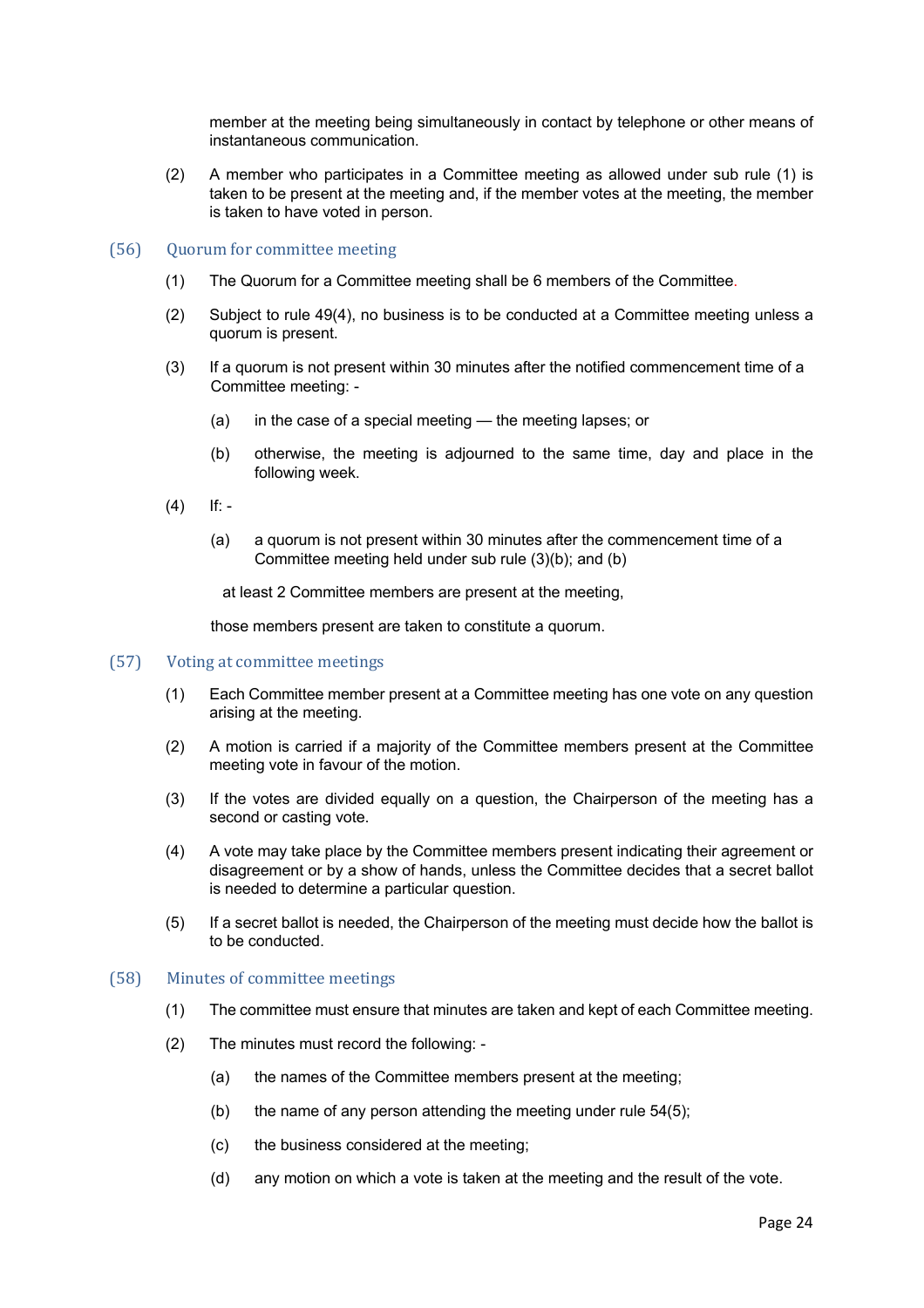- (3) The minutes of a Committee meeting must be entered in the Clubs Minute book within 30 days after the meeting is held.
- (4) The Chairperson must ensure that the minutes of a Committee meeting are reviewed and signed as correct by: -
	- (a) the Chairperson of the meeting; or
	- (b) the Chairperson of the next committee meeting.
- (5) When the minutes of a Committee meeting have been signed as correct they are, until the contrary is proved, evidence that: -
	- (a) the meeting to which the minutes relate was duly convened and held; and
	- (b) the matters recorded as having taken place at the meeting took place as recorded; and
	- (c) any appointment purportedly made at the meeting was validly made.

# **Division 5 — Subcommittees and subsidiary office**

- (59) Subcommittees and subsidiary offices
	- (1) To help the Committee in the conduct of the Club's business, the Committee may, in writing, do either or both of the following: - (a) appoint one or more subcommittees;
		- (b) create one or more subsidiary offices and appoint people to those offices.
	- (2) A subcommittee may consist of the number of people, whether or not members, that the Committee considers appropriate.
	- (3) A person may be appointed to a subsidiary office whether or not the person is a member.
	- (4) Subject to any directions given by the Committee
		- (a) a subcommittee may meet and conduct business as it considers appropriate; and
		- (b) the holder of a subsidiary office may carry out the functions given to the holder as the holder considers appropriate.

#### $(60)$  Delegation to subcommittees and holders of subsidiary offices

(1) In this rule: -

*non-delegable duty* means a duty imposed on the Committee by the Act or another written law.

- (2) The Committee may, in writing, delegate to a subcommittee or the holder of a subsidiary office the exercise of any power or the performance of any duty of the Committee other than: -
	- (a) the power to delegate; and
	- (b) a non-delegable duty.
- (3) A power or duty, the exercise or performance of which has been delegated to a subcommittee or the holder of a subsidiary office under this rule, may be exercised or performed by the subcommittee or holder in accordance with the terms of the delegation.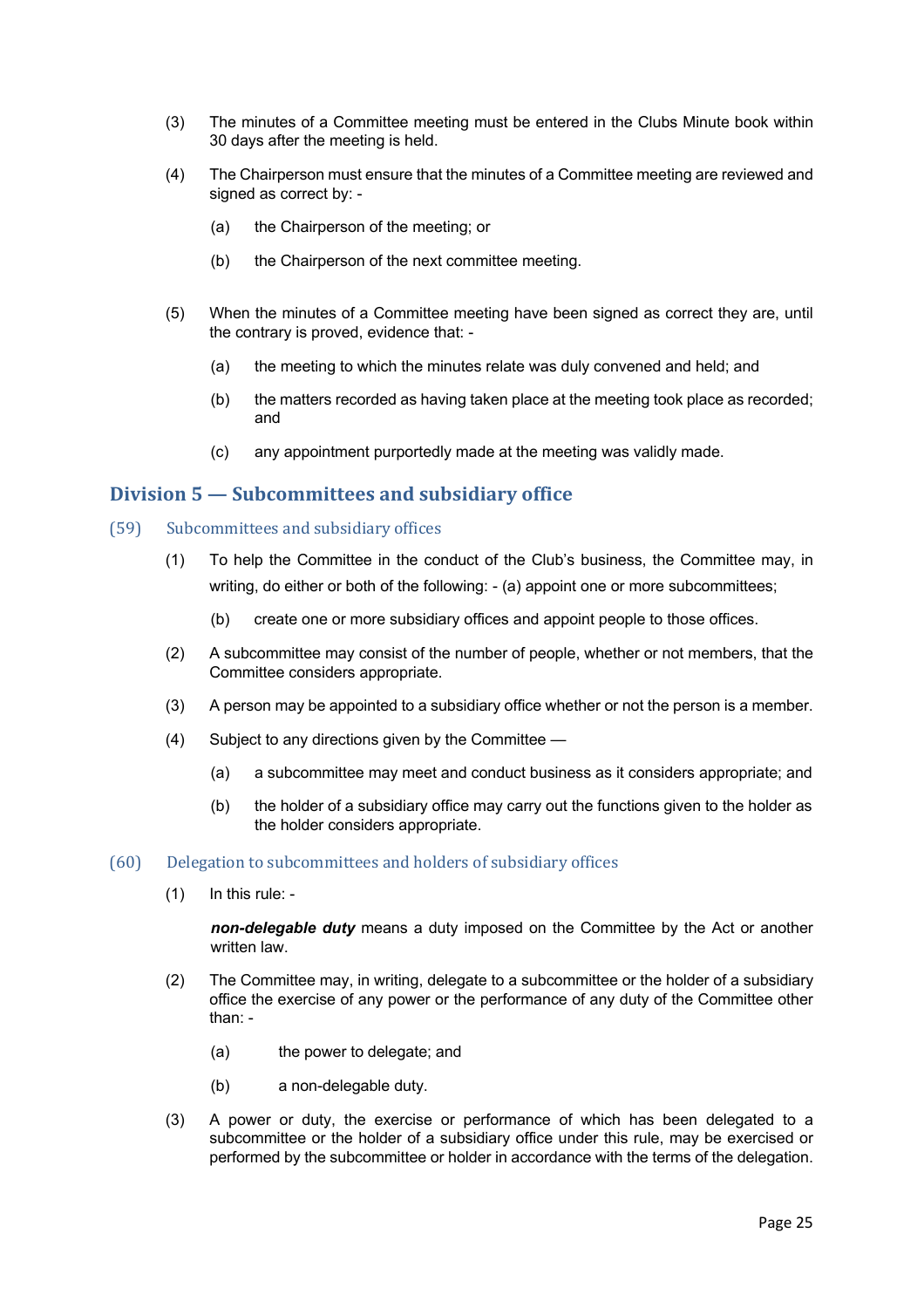- (4) The delegation may be made subject to any conditions, qualifications, limitations or exceptions that the Committee specifies in the document by which the delegation is made.
- (5) The delegation does not prevent the Committee from exercising or performing at any time the power or duty delegated.
- (6) Any act or thing done by a subcommittee or by the holder of a subsidiary office, under the delegation has the same force and effect as if it had been done by the Committee.
- (7) The Committee may, in writing, amend or revoke the delegation.

# **PART 6 – GENERAL MEETINGS OF ASSOCIATION**

#### (61) Annual general meeting

- (1) The Committee must determine the date, time and place of the annual general meeting subject to the meeting being held no longer than 90 days after the last day of the financial year.
- (2) If it is proposed to hold the annual general meeting more than 6 months after the end of the Club's financial year, the Secretary must apply to the Commissioner for permission under section 50(3)(b) of the Act within 4 months after the end of the financial year.
- (3) The ordinary business of the annual general meeting is as follows:
	- (a) to confirm the minutes of the previous annual general meeting and of any special general meeting held since then if the minutes of that meeting have not yet been confirmed;
	- (b) to elect Club Patrons
	- (c) to receive and consider:
		- (i) the Committee's annual report on the Club's activities during the preceding financial year; and
		- (ii) the financial statements of the Club for the preceding financial year presented under Part 5 of the Act; and
		- (iii) a copy of the report of the review or Auditor's report on the financial statements or financial report;
	- (d) to elect the Office Holders of the Club and other Committee members;
	- (e) if applicable, to appoint or remove a Reviewer or Auditor of the Club in accordance with the Act:
	- (f) to confirm or vary the entrance fees, subscriptions and other amounts (if any) to be paid by members.
- (4) Any other business of which notice has been given in accordance with these rules may be conducted at the annual general meeting.

#### (62) Special general meetings

(1) The Committee may convene a special general meeting.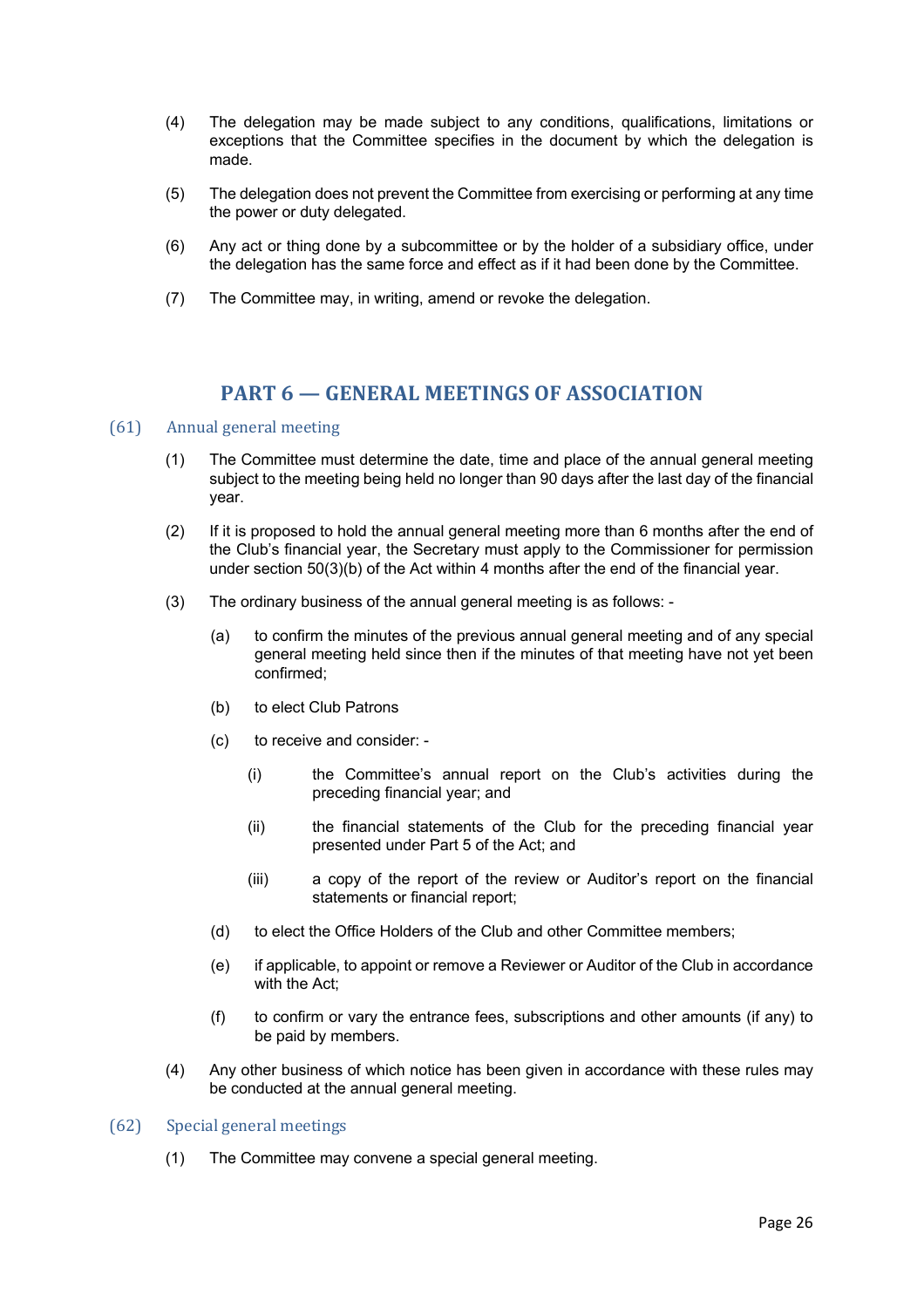- (2) The Committee must convene a special general meeting if at least 20% of the members require a special general meeting to be convened.
- (3) The members requiring a special general meeting to be convened must: (a) make the requirement by written notice given to the Secretary; and (b) state in the notice the business to be considered at the meeting; and (c) each sign the notice.
- (4) The special general meeting must be convened within 28 days after notice is given under sub rule (3)(a).
- (5) If the Committee does not convene a special general meeting within that 28-day period, the members making the requirement (or any of them) may convene the special general meeting.
- (6) A special general meeting convened by members under sub rule (5):
	- (a) must be held within 3 months after the date the original requirement was made; and
	- (b) may only consider the business stated in the notice by which the requirement was made.
- (7) The Club must reimburse any reasonable expenses incurred by the members convening a special general meeting under sub rule (5).

#### (63) Notice of general meetings

- (1) The Secretary or, in the case of a special general meeting convened under rule 62(5), the members convening the meeting, must give to each member: -
	- (a) at least 21 days' notice of a general meeting if a special resolution is to be proposed at the meeting; or
	- (b) at least 14 days' notice of a general meeting in any other case.
- (2) The notice must:
	- (a) specify the date, time and place of the meeting; and
	- (b) indicate the general nature of each item of business to be considered at the meeting; and
	- (c) if the meeting is the annual general meeting, include the names of the members who have nominated for election to the committee under rule 43(2); and
	- (d) if a special resolution is proposed:
		- $(i)$  set out the wording of the proposed resolution as required by section 51(4) of the Act; and
		- (ii) state that the resolution is intended to be proposed as a special resolution; and
		- (iii) comply with rule 64(7).
- (64) Proxies
	- (1) Subject to sub rule (2), an Ordinary member may appoint an individual who is an ordinary member as his or her proxy to vote and speak on his or her behalf at a general meeting.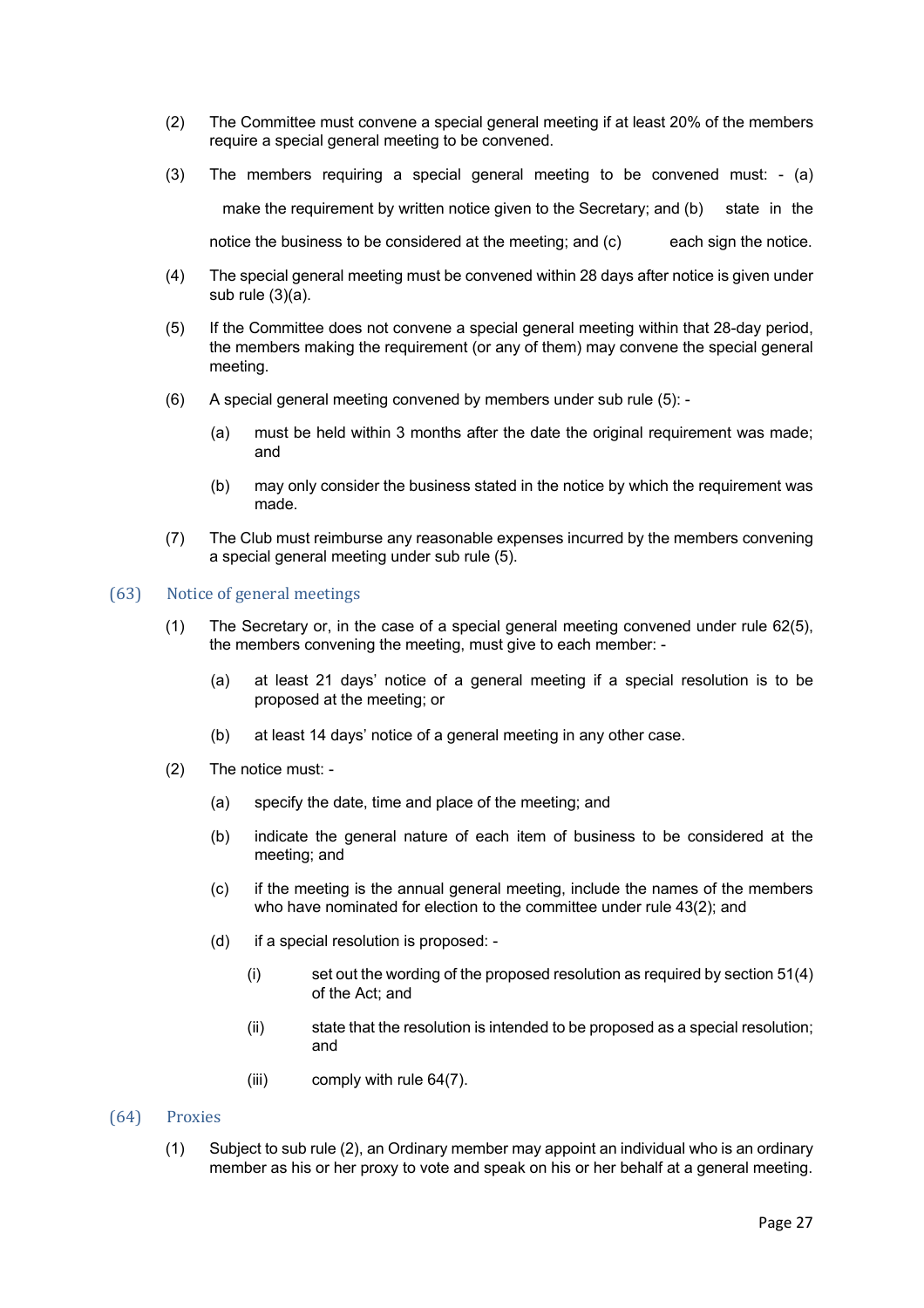- (2) An Ordinary member may be appointed the proxy for not more than 5 other members.
- (3) The appointment of a proxy must be in writing and signed by the member making the appointment.
- (4) The member appointing the proxy may give specific directions as to how the proxy is to vote on his or her behalf.
- (5) If no instructions are given to the proxy, the proxy may vote on behalf of the member in any matter as the proxy sees fit.
- (6) If the Committee has approved a form for the appointment of a proxy, the member may use that form or any other form: -
	- (a) that clearly identifies the person appointed as the member's proxy; and (b) that

has been signed by the member.

- (7) Notice of a general meeting given to an Ordinary member under rule 62 must:
	- (a) state that the member may appoint an individual who is an Ordinary member as a proxy for the meeting; and
	- (b) include a copy of any form that the Committee has approved for the appointment of a proxy.
- (8) A form appointing a proxy must be given to the Secretary before the commencement of the general meeting for which the proxy is appointed.
- (9) A form appointing a proxy sent by post or electronically is of no effect unless it is received by the Club not later than 24 hours before the commencement of the meeting.
- (65) Use of technology to be present at general meetings
	- (1) The presence of a member at a general meeting need not be by attendance in person but may be by that member and each other member at the meeting being simultaneously in contact by telephone or other means of instantaneous communication.
	- (2) A member who participates in a general meeting as allowed under sub rule (1) is taken to be present at the meeting and, if the member votes at the meeting, the member is taken to have voted in person.

#### (66) Presiding member and quorum for general meetings

- (1) The President or, in the President's absence, the Vice President must preside as Chairperson of each general meeting.
- (2) If the President and Vice President are absent or are unwilling to act as Chairperson of a general meeting, the Committee members at the meeting must choose one of them to act as Chairperson of the meeting.
- (3) A Quorum for a general meeting shall be 20 ordinary members who are entitled to attend and vote at the meeting.
- (4) No business is to be conducted at a general meeting unless a quorum is present.
- (5) If a quorum is not present within 30 minutes after the notified commencement time of a general meeting: -
	- (a) in the case of a special general meeting the meeting lapses; or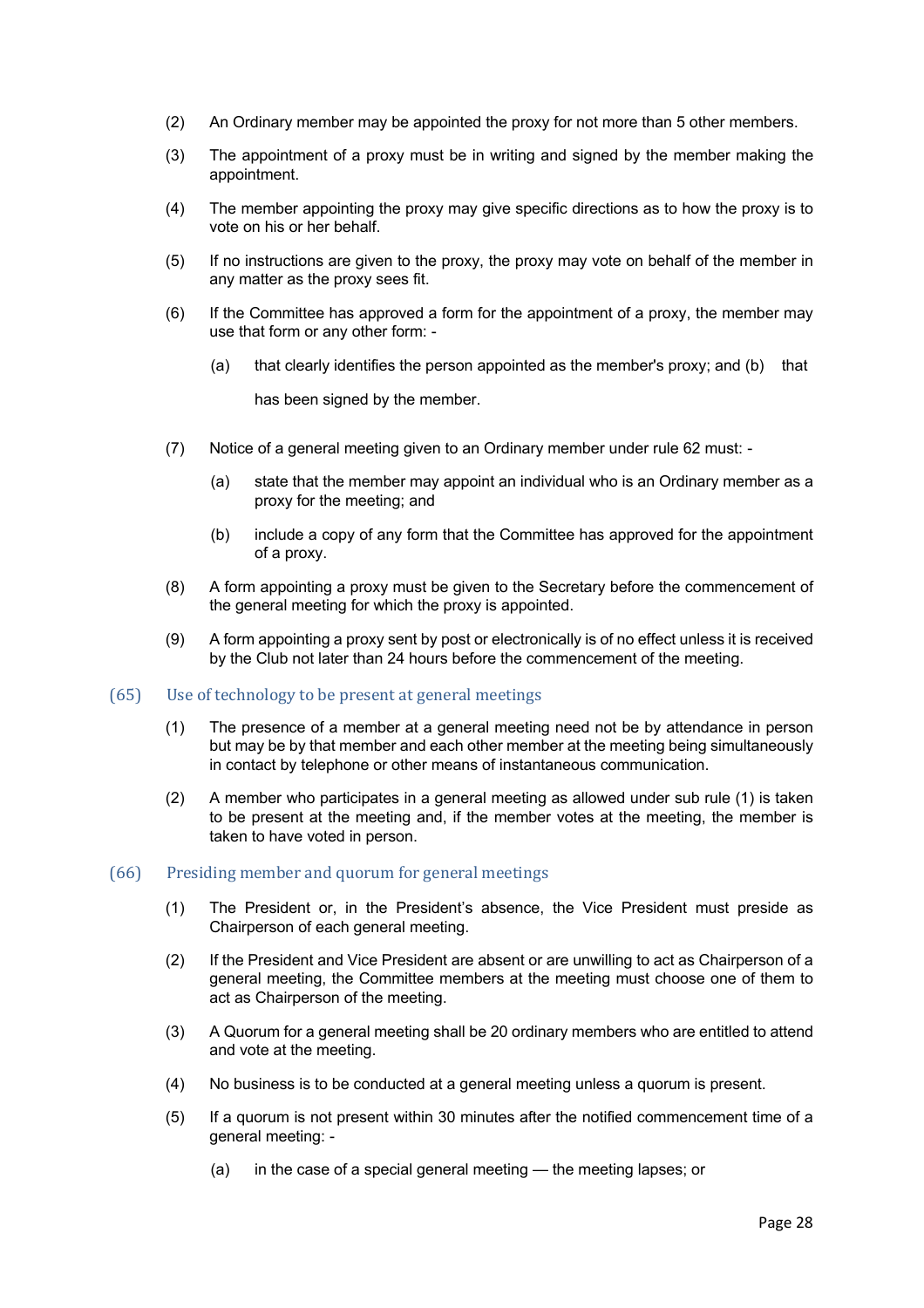- (b) in the case of the annual general meeting the meeting is adjourned to:
	- (i) the same time and day in the following week; and
	- (ii) the same place, unless the chairperson specifies another place at the time of the adjournment or written notice of another place is given to the members before the day to which the meeting is adjourned.
- $(6)$  If: -
	- (a) a quorum is not present within 30 minutes after the commencement time of an annual general meeting held under sub rule (5)(b); and
	- (b) at least 2 Ordinary members are present at the meeting, those members present are taken to constitute a quorum.

#### (67) Adjournment of general meeting

- (1) The Chairperson of a general meeting at which a quorum is present may, with the consent of a majority of the Ordinary members present at the meeting, adjourn the meeting to another time at the same place or at another place.
- (2) Without limiting sub rule (1), a meeting may be adjourned:
	- (a) if there is insufficient time to deal with the business at hand; or
	- (b) to give the members more time to consider an item of business.
- (3) No business may be conducted on the resumption of an adjourned meeting other than the business that remained unfinished when the meeting was adjourned.
- (4) Notice of the adjournment of a meeting under this rule is not required unless the meeting is adjourned for 14 days or more, in which case notice of the meeting must be given in accordance with rule 63.

#### (68) Voting at general meeting

- (1) On any question arising at a general meeting:
	- (a) subject to sub rule (3), each Ordinary member has one vote (b) Ordinary

members may vote personally or by proxy.

- (2) Except in the case of a special resolution, a motion is carried if a majority of the ordinary members present at a general meeting vote in favour of the motion.
- (3) If votes are divided equally on a question, the Chairperson of the meeting has a second or casting vote.
- (4) If the question is whether or not to confirm the minutes of a previous general meeting, only members who were present at that meeting may vote.
- (5) For a person to be eligible to vote at a general meeting as an Ordinary member, the Ordinary member: -
	- (a) must have been an Ordinary member at the time notice of the meeting was given under rule 63; and
	- (b) must have paid any fee or other money payable to the Club by the member.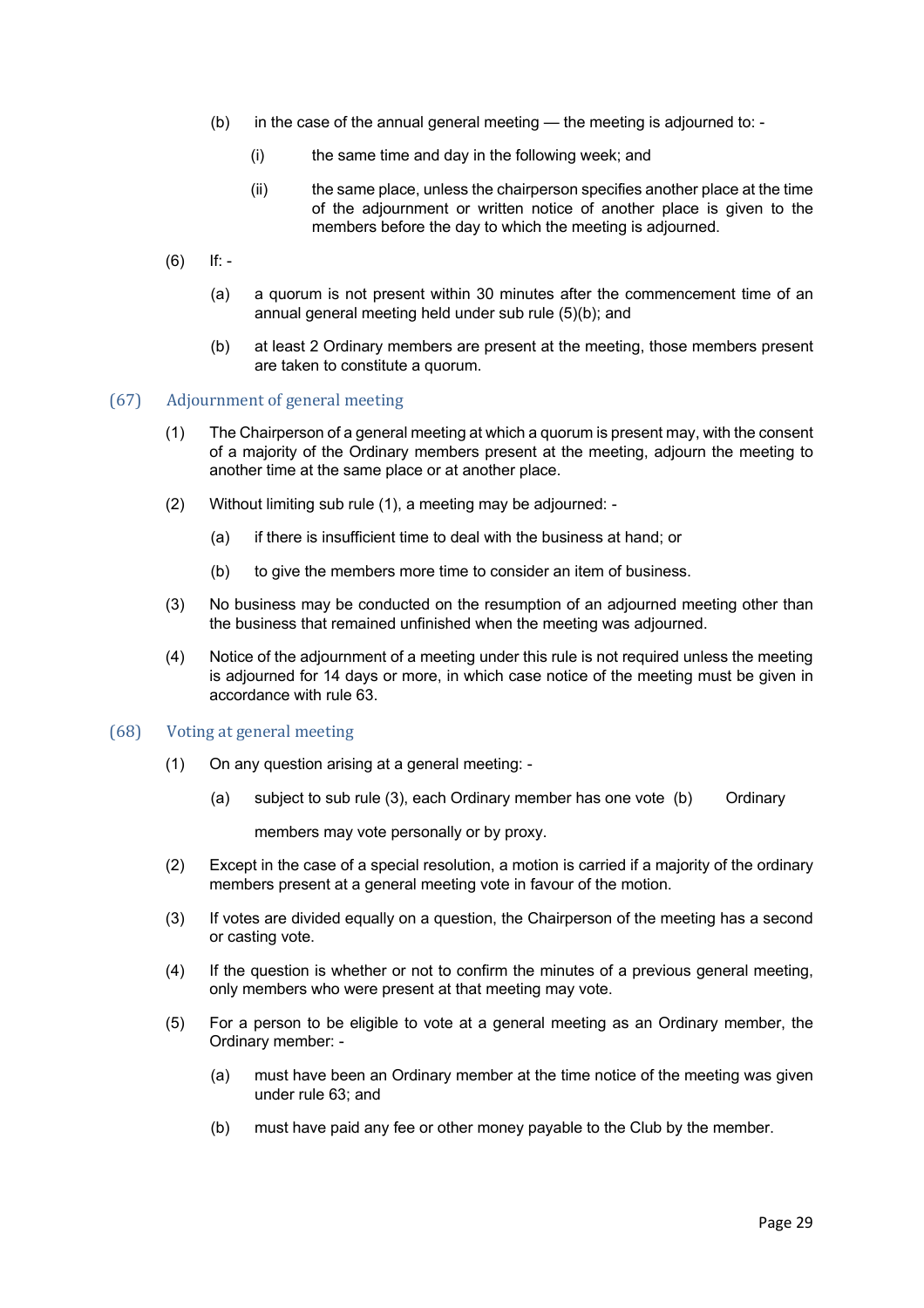#### (69) When special resolutions are required

- (1) A special resolution is required if it is proposed at a general meeting:
	- (a) to affiliate the Club with another body; or
	- (b) to request the Commissioner to apply to the State Administrative Tribunal under section 109 of the Act for the appointment of a statutory manager.
	- (c) To change or amend the Constitution and Rules of the Club.
- (2) Sub rule (1) does not limit the matters in relation to which a special resolution may be proposed.
- (70) Determining whether resolution carried
	- (1) In this rule: *poll* means the process of voting in relation to a matter that is conducted in

writing.

- (2) Subject to sub rule (4), the Chairperson of a general meeting may, on the basis of general agreement or disagreement or by a show of hands, declare that a resolution has been: -
	- (a) carried; or
	- (b) carried unanimously; or
	- (c) carried by a particular majority; or (d) lost.
- (3) If the resolution is a special resolution, the declaration under sub rule (2) must identify the resolution as a special resolution.
- (4) If a poll is demanded on any question by the Chairperson of the meeting or by at least 3 other ordinary members present in person or by proxy: -
	- (a) the poll must be taken at the meeting in the manner determined by the Chairperson;
	- (b) the Chairperson must declare the determination of the resolution on the basis of the poll.
- (5) If a poll is demanded on the election of the Chairperson or on a question of an adjournment, the poll must be taken immediately.
- (6) If a poll is demanded on any other question, the poll must be taken before the close of the meeting at a time determined by the Chairperson.
- (7) A declaration under sub rule (2) or (4) must be entered in the minutes of the meeting, and the entry is, without proof of the voting in relation to the resolution, evidence of how the resolution was determined.

#### (71) Minutes of general meeting

- (1) The Secretary, or a person authorised by the committee from time to time, must take and keep minutes of each general meeting.
- (2) The minutes must record the business considered at the meeting, any resolution on which a vote is taken and the result of the vote.
- (3) In addition, the minutes of each annual general meeting must record: -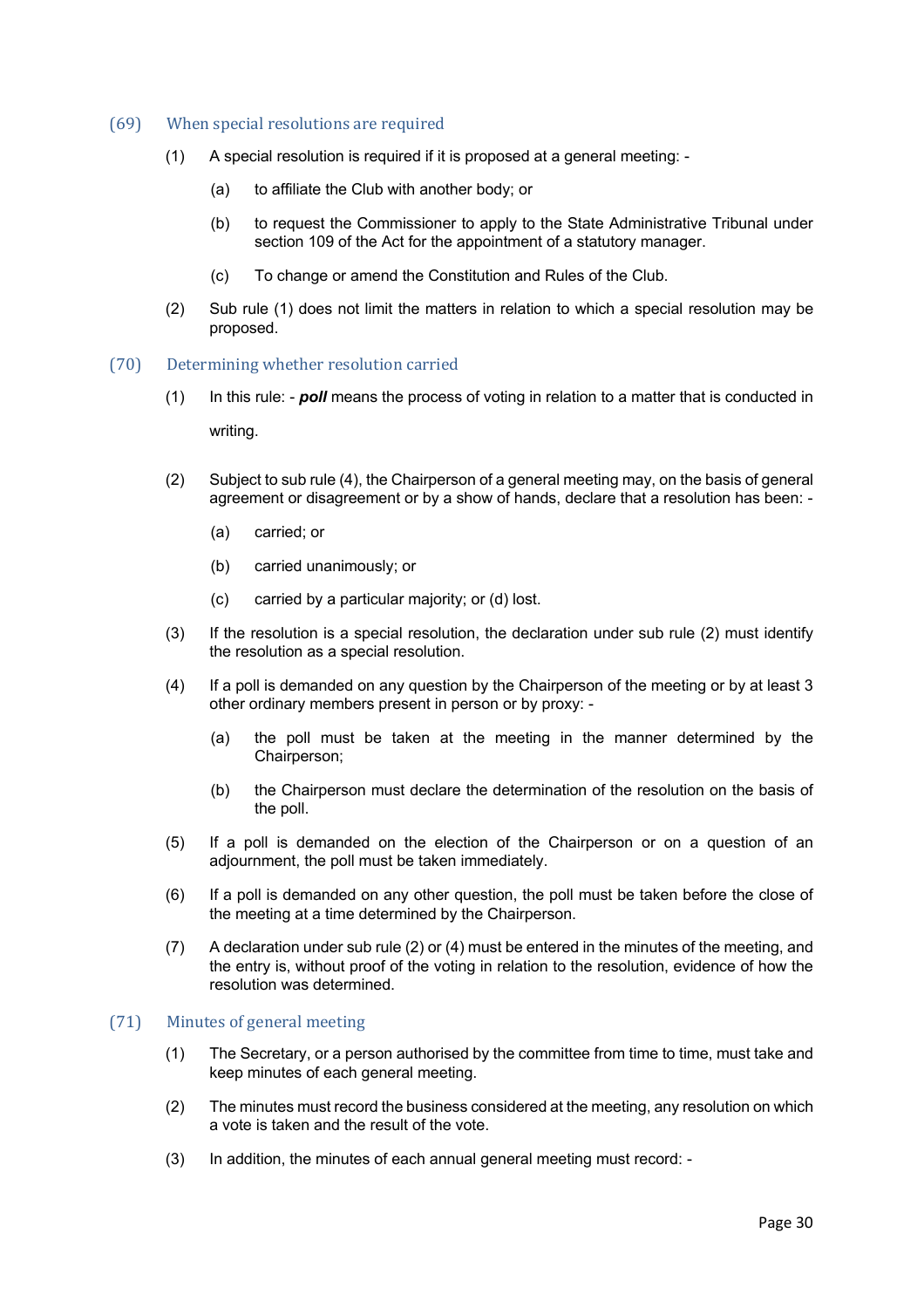- (a) the names of the Ordinary members attending the meeting; and
- (b) any proxy forms given to the Chairperson of the meeting under rule 64(8); and
- (c) the financial statements or financial report presented at the meeting, as referred to in rule  $61(3)(c)(ii)$ ; and
- (d) any report of the review or Auditor's report on the financial statements or financial report presented at the meeting, as referred to in rule 61(3)(c)(iii)
- (4) The minutes of a general meeting must be entered in the Club's Minute book within 30 days after the meeting is held.
- (5) The Chairperson must ensure that the minutes of a general meeting are reviewed and signed as correct by: -
	- (a) the Chairperson of the meeting; or
	- (b) the Chairperson of the next general meeting.
- (6) When the minutes of a general meeting have been signed as correct they are, in the absence of evidence to the contrary, taken to be proof that: -
	- (a) the meeting to which the minutes relate was duly convened and held; and
	- (b) the matters recorded as having taken place at the meeting took place as recorded; and
	- (c) any election or appointment purportedly made at the meeting was validly made.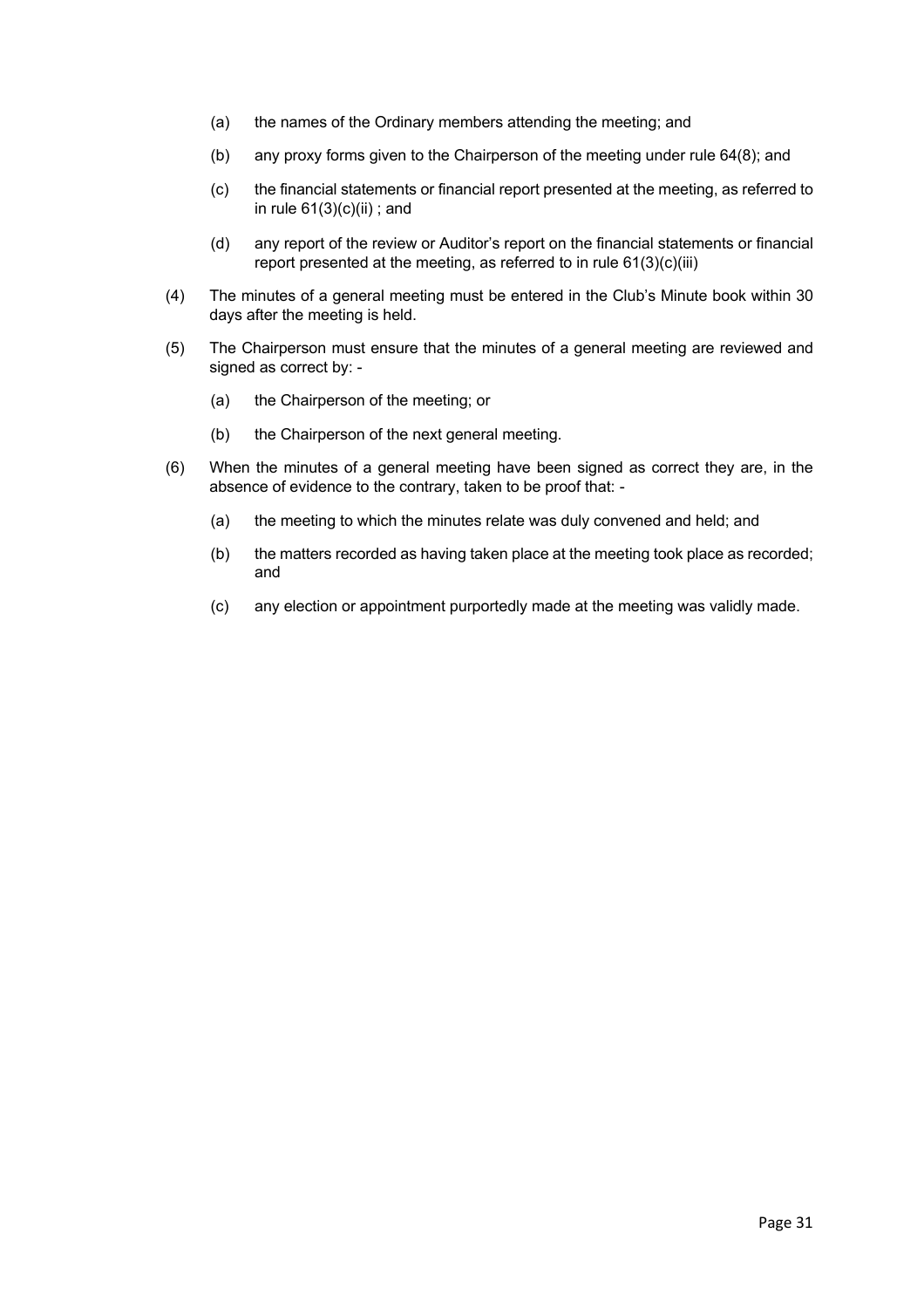# **PART 7 – FINANCIAL MATTERS**

#### (72) Source of funds

The funds of the Club may be derived from entrance fees, annual subscriptions, donations, fund-raising activities, grants, interest and any other sources approved by the Committee.

### (73) Control of funds

- (1) The Club must open an account in the name of the Club with a financial institution from which all expenditure of the Club is made and into which all funds received by the Club are deposited.
- (2) Subject to any restrictions imposed at a general meeting, the Committee may approve expenditure on behalf of the Club.
- (3) The Committee may authorise the Treasurer to expend funds on behalf of the Club up to a specified limit without requiring approval from the Committee for each item on which the funds are expended.
- (4) All cheques, drafts, bills of exchange, promissory notes and other negotiable instruments including electronic payments of the Club must be signed by any two jointly of the Office Holders.
- (5) All funds of the Club must be deposited into a Club account within 5 working days after their receipt.

#### (74) Financial statements and financial reports

- (1) For each financial year, the Committee must ensure that the requirements imposed on the Club under Part 5 of the Act relating to the financial statements or financial report of the Club are met.
- (2) Without limiting sub rule (1), those requirements include:
	- (a) if the Club is a tier 1 association, the preparation of the financial statements; and
	- (b) if the Club is a tier 2 association or tier 3 association, the preparation of the financial report; and
	- (c) if required, the review or auditing of the financial statements or financial report, as applicable; and
	- (d) the presentation to the annual general meeting of the financial statements or financial report, as applicable; and
	- (e) if required, the presentation to the annual general meeting of the copy of the report of the review or Auditor's report, as applicable, on the financial statements or financial report.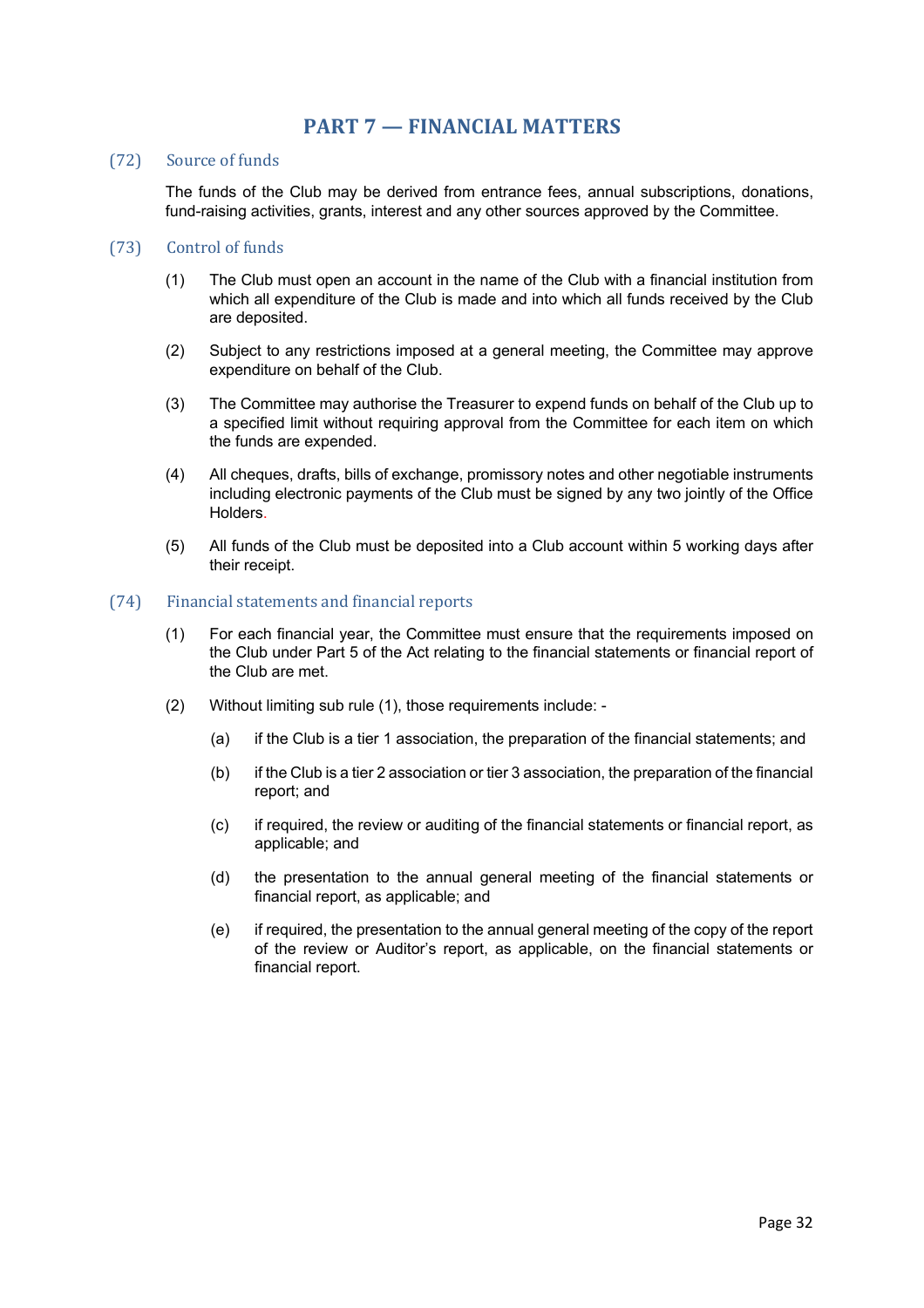# **PART 8 – GENERAL MATTERS**

- (75) By-laws
	- (1) The Club may, by resolution at a general meeting, make, amend or revoke By-laws.
	- (2) By laws may:
		- (a) Provide for the rights and obligations that apply to any classes of Associate membership approved under rule 10(2); and
		- (b) impose restrictions on the committee's powers, including the power to dispose of the association's assets; and
		- (c) impose requirements relating to the financial reporting and financial accountability of the Club and the auditing of the Club's accounts; and
		- (d) provide for any other matter the Club considers necessary or convenient to be dealt with in the by-laws.
	- (3) A by-law is of no effect to the extent that it is inconsistent with the Act, the regulations or these rules.
	- (4) Without limiting sub rule (3), a by-law made for the purposes of sub rule (2)(c) may only impose requirements on the Club that are additional to, and do not restrict, a requirement imposed on the Club under Part 5 of the Act.
	- (5) At the request of a member, the Club must make a copy of the by-laws available for inspection by the member.
- (76) Executing documents and common seal
	- (1) The Club may execute a document without using a common seal if the document is signed by any 2 office holders jointly.
	- (2) The common seal of the Club,
		- (a) Must have the name of the Club appear in legible characters on the common seal; and
		- (b) a document may only be sealed with the common seal by the authority of the Committee and in the presence of two Office Holders and each of them is to sign the document to attest that the document was sealed in their presence.
	- (3) The Secretary must make a written record of each use of the common seal.
	- (4) The common seal must be kept in the custody of the Secretary or another Committee member authorised by the Committee.

#### (77) Giving notices to members

- (1) In this rule: *recorded means* recorded in the register of members.
- (2) A notice or other document that is to be given to a member under these rules is taken not to have been given to the member unless it is in writing and: - (a) delivered by hand to the recorded address of the member; or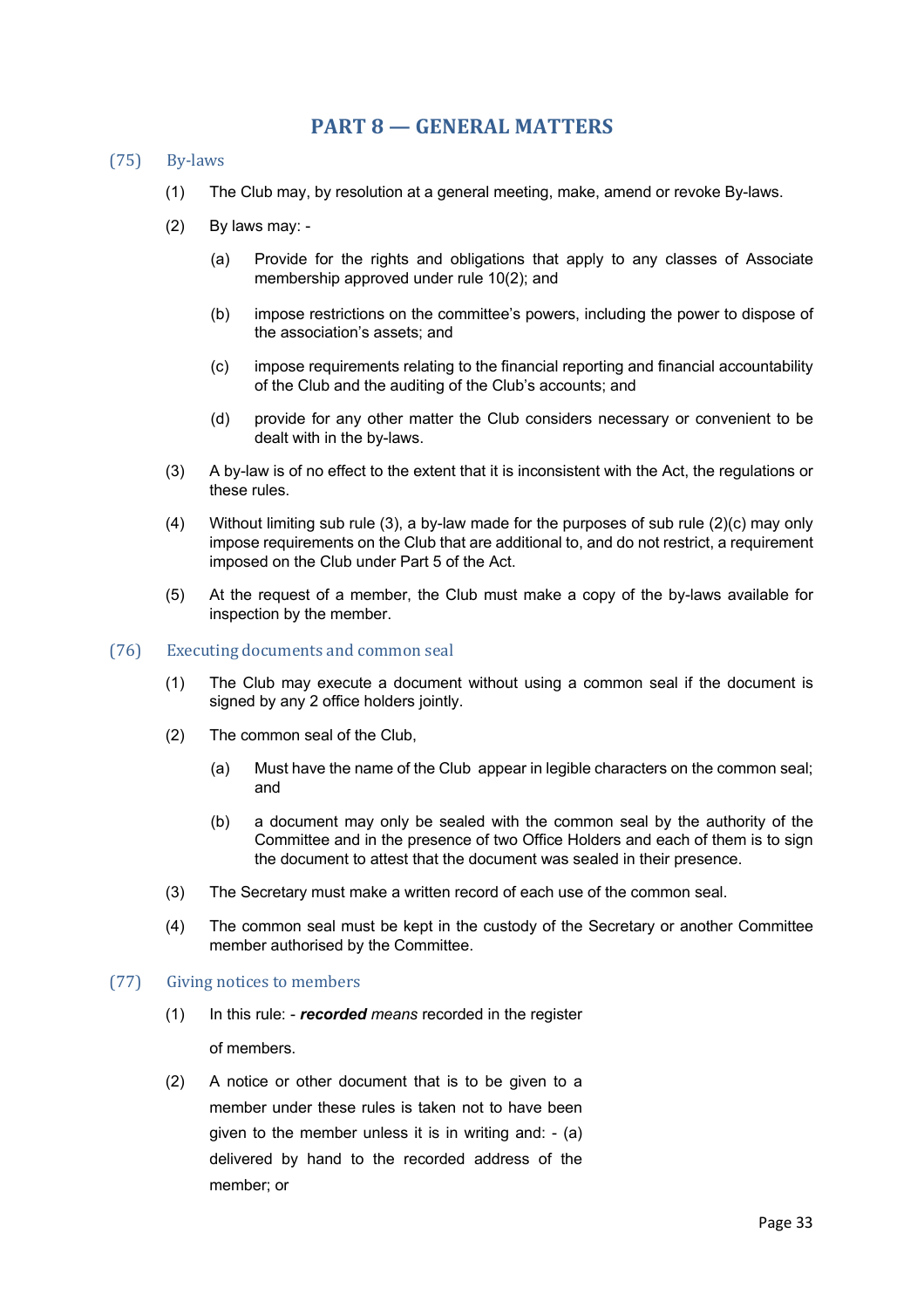- (b) sent by prepaid post to the recorded postal address of the member; or
- (c) sent by facsimile or electronic transmission to an appropriate recorded number or recorded electronic address of the member.

#### (78) Custody of books and securities

- (1) Subject to sub rule (2), the books and any securities of the Club must be kept in the Secretary's custody or under the Secretary's control.
- (2) The financial records and, as applicable, the financial statements or financial reports of the Club must be kept in the Treasurer's custody or under the Treasurer's control.
- (3) Sub rules (1) and (2) have effect except as otherwise decided by the Committee.
- (4) The books of the Club must be retained for at least 7 years.

#### (79) Record of office holders

The record of committee members and other persons authorised to act on behalf of the Club that is required to be maintained under section 58(2) of the Act must be kept in the Secretary's custody or under the Secretary's control.

#### (80) Inspection of records and documents

(1) Sub rule (2) applies to a member who wants to inspect:  $-(a)$  the register of

members under section 54(1) of the Act; or

(b) the record of the names and addresses of committee members, and other persons authorised to act on behalf of the Club, under section 58(3) of the Act; or (c) any other record or document of the Club.

- (2) The member must contact the Secretary to make the necessary arrangements for the inspection.
- (3) The inspection must be free of charge.
- (4) If the member wants to inspect a document that records the minutes of a committee meeting, the right to inspect that document is subject to any decision the committee has made about minutes of committee meetings generally, or the minutes of a specific committee meeting, being available for inspection by members.
- (5) The member may make a copy of or take an extract from a record or document referred to in sub rule (1)(c) but does not have a right to remove the record or document for that purpose.
- (6) The member must not use or disclose information in a record or document referred to in sub rule (1)(c) except for a purpose: -
	- (a) that is directly connected with the affairs of the Club; or
	- (b) that is related to complying with a requirement of the Act.

## (81) Publication by committee members of statements about Association business prohibited

A Committee member must not publish, or cause to be published, any statement about the business conducted by the Club at a general meeting or Committee meeting unless: - (a) the Committee member has been authorised to do so at a Committee meeting; and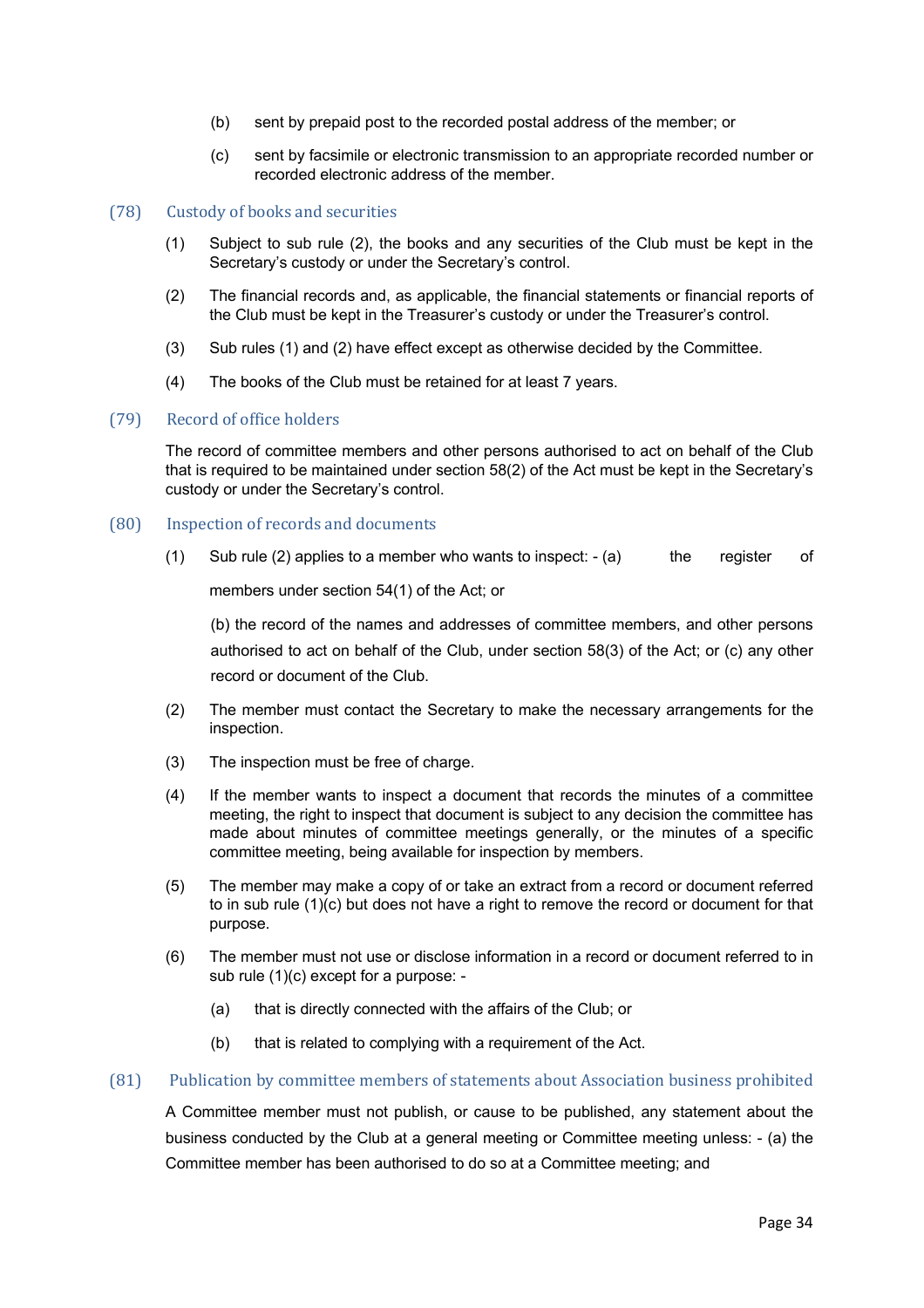- (b) the authority given to the Committee member has been recorded in the minutes of the Committee meeting at which it was given.
- (82) Distribution of surplus property on cancellation of incorporation or winding up
	- (1) In this rule: -

-

*surplus property*, in relation to the Club, means property remaining after satisfaction of:

- (a) the debts and liabilities of the Club; and
- (b) the costs, charges and expenses of winding up or cancelling the incorporation of the Club,

but does not include books relating to the management of the Club

(2) On the cancellation of the incorporation or the winding up of the Club, its surplus property must be distributed as determined by special resolution by reference to the persons mentioned in section 24(1) of the Act.

#### (83) Alteration of rules

- (1) If the Club wants to alter or rescind any of these rules, or to make additional rules, the Club may do so only by special resolution and by otherwise complying with Part 3 Division 2 of the Act.
- (2) As soon as is practicable after the making of any proposal for a change to the Constitution or Rules of the Club, the Secretary shall provide to the Director of Liquor Licensing, certified particulars of the change proposed. No effect will be given to the change without the prior approval of the Director.

#### (84) Associations Liquor License

- (1) On any application to the Director of Liquor Licensing for a Club license and whilst the Club shall continue to hold such license, these rules shall be interpreted in all things as being subject to the provisions of the Liquor Act and such provisions shall be deemed to be included in and form part of these rules.
- (2) The maximum number of guests per member per day for the purposes of s 48(4)(b) the Act is five (5).
- (3) No liquor shall be sold or supplied to any juvenile (i.e. any person under the age of 18).
- (4) No liquor shall be sold or supplied for consumption elsewhere than on the club premises unless such liquor is removed from the premises of the club by or on the instructions from the member purchasing the same.
- (5) No payment or part payment to any secretary, treasurer, manager or other officer or servant of the club shall be made by way of commission or allowance from or upon the receipts of the club for liquor.
- (6) No stranger shall be permitted to use the club premises and no member or other person shall admit any stranger to use the club premises.
- (7) The club shall only be open for the sale of liquor during such hours (within the hours permitted under the Act) as the committee shall from time to time determine.
- (8) No liquor shall be sold or disposed of on Christmas Day, Good Friday or before noon on ANZAC Day except as permitted under the provisions of the Act.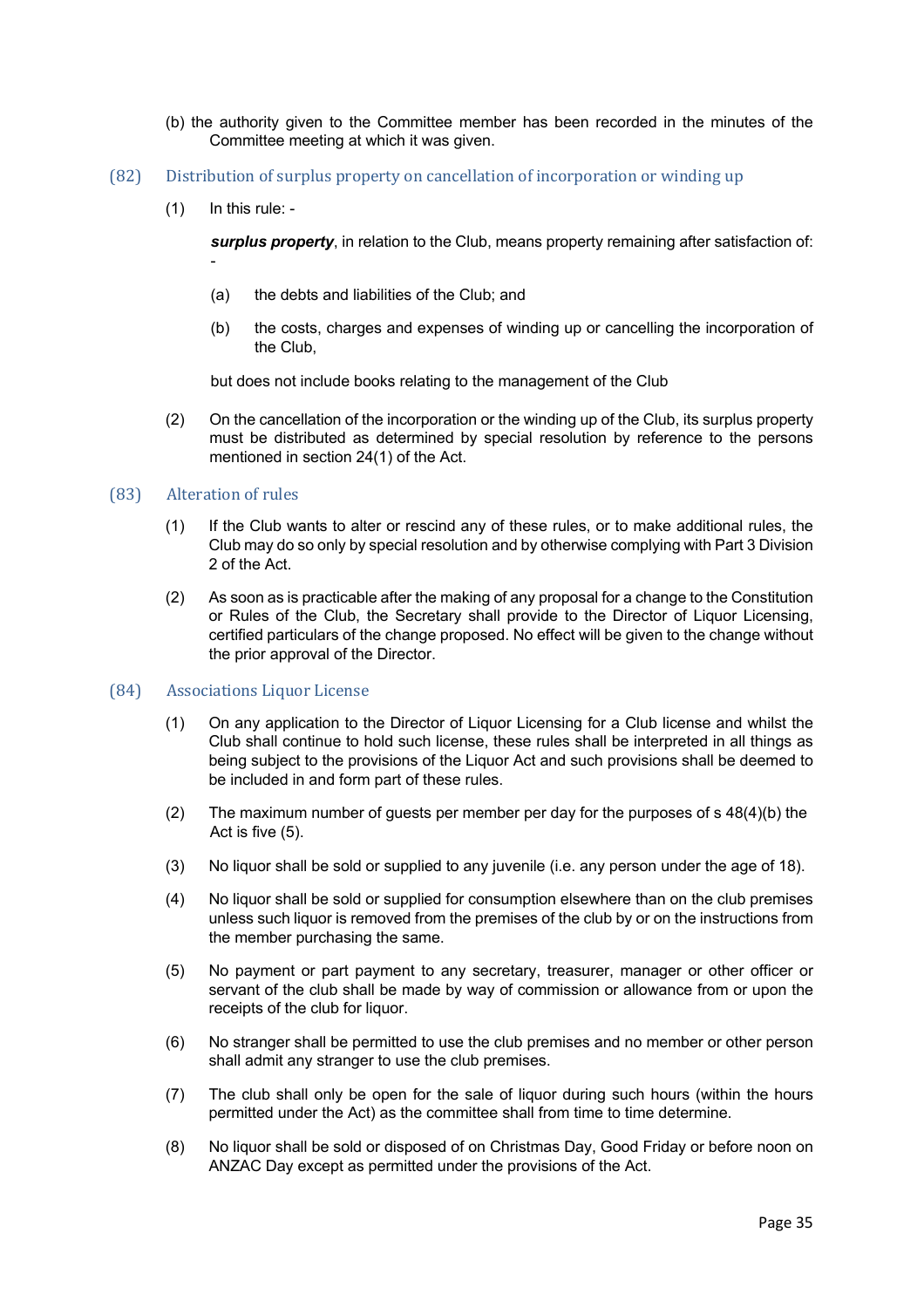## (85) Indemnity

Subject to the Act, duly appointed and authorised members of the Committee and sub committees ("Authorised Club Officer") shall at all times be held harmless and indemnified against all reasonable costs, charges, losses and expenses which they or any of them incur on behalf of the Club in or about the due and lawful execution and discharge of their respective authorised and normal duties and offices or in or about any action suit or proceeding at law or in equity in which they or any of them shall or may be plaintiffs or defendants, provided always that the amount of such reasonable costs, charges or expenses for which indemnity is intended to be hereby provided, shall as soon as reasonable after it has been incurred, be paid from the funds of the Club and that none of the other officers of the Club shall be answerable or accountable for the others or any of them or any other person or persons whosoever, but for his or her own acts, deeds and defaults alone. This indemnity shall also apply in relation to injury and/or damages sustained by an Authorised Club Officer, but only if the Club carries current insurance relevant to the particular event or risk, and then only up to the maximum amount of the insurance coverage applicable to the relevant event or risk.

## PART 9 – FUTURE FUND

#### (86) Future Fund

#### **(a)** Establishing a FutureFund

The Club shall establish a fund which shall be known as "the Future Fund". The Future Fund shall form part of the assets of The Club, however, it shall be administered pursuant to and shallbe subject to the provisions in Part 9 of this constitution. The purpose of the Future Fund is to provide the club with a source of finance for future capital developments and facility improvements.

#### **(b)** Separate Account

A separate account with a bank authorised to conduct banking business in Australia shall be established into which payments into and from the Future Fund will be made (Future Fund Bank Account). Only monies to be paid to the Future Fund in accordance with Clause 86(d) shall be paid into the Future Fund Bank Account.

## **(c)** Authorised Signatories

The authorised signatories and the persons authorised to undertake electronic or other transactions in respect of the Future Fund Bank Account shall be the Fund Custodians appointed in accordance with this Section (g) and all transactions in relation to the Future Fund Bank Account must be undertaken by at least two (2} Fund Custodians who are authorised signatories or who are authorised to undertake electronic transactions in the Future Fund.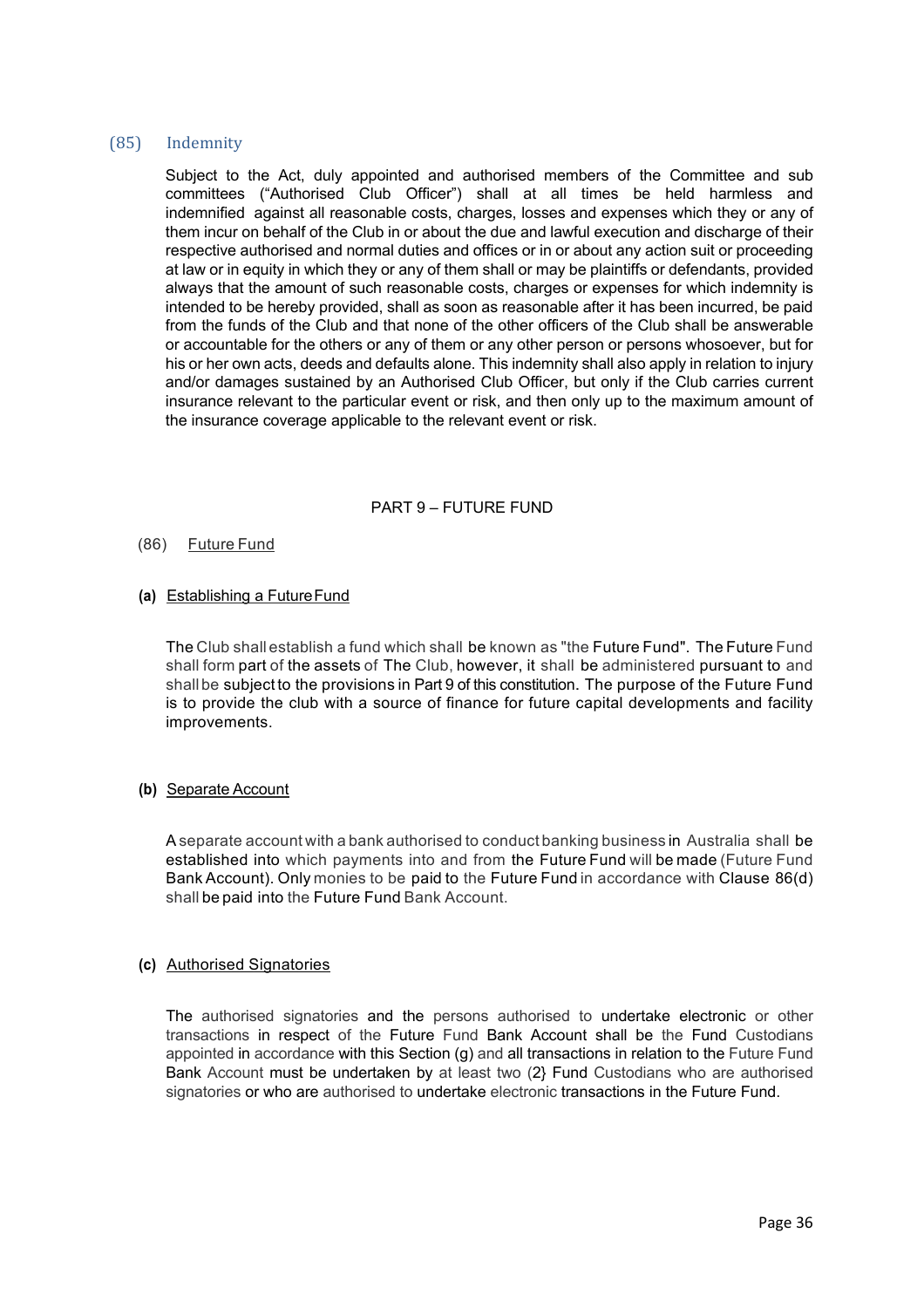### **(d)** Funds to be paid into the Future Fund

The following funds shall be paid into the Future Fund:

- (i) any Funds arising from Club surpluses in the bank accounts of normal operations which had not been nominated as raised for the Future Fund and that the Committee wished to transfer to the Future Fund must first be approved by members through Special Resolution at a General Meeting;
- $(ii)$  gifts and/or grants which are made  $b$  The Club on the express condition that they are paid into the Future Fund;
- (iii) proceeds of fundraising undertaken by The Club where an express statement is made that the funds received will be paid into the Future Fund;
- $(iv)$  gifts by Will other than those which are expressly made for other specific purposes;
- $(v)$  interest on funds held by the Future Fund, proceeds of the sale of investments or returns on investments held by the Future Fund and refunds of franking credits; and
- (vi) rent received under any sub-lease agreement entered into by the Club.

No other funds shall be paid into the Future Fund.

#### **(e)** Fund Custodians

Not less than three (3) and no more than five persons shall be appointed as Fund Custodians (Fund Custodians) to undertake the functions set out in this Clause 86(n).

## **(f)** Eligibility to be a Future Fund Custodian

Subject to Clause 86 (f) (i) and (ii) below a person is eligible to become a Fund Custodian if he or she is an ordinary member of the club as defined under Clause 10 (5) of the club constitution.

PROVIDED THAT that person shall not be eligible to become a Fund Custodian:

- $(i)$  if he or she is a Member of the Committee: or
- (ii) he or she would not be entitled to be a Member of a management committee of an association incorporated under the Act by reason of Section 39 of the Act (or any provision which amends or replaces that provision).

Persons who are proposed as Fund Custodians may be required to provide a police clearance certificate.

**(g)** Appointment of Fund Custodians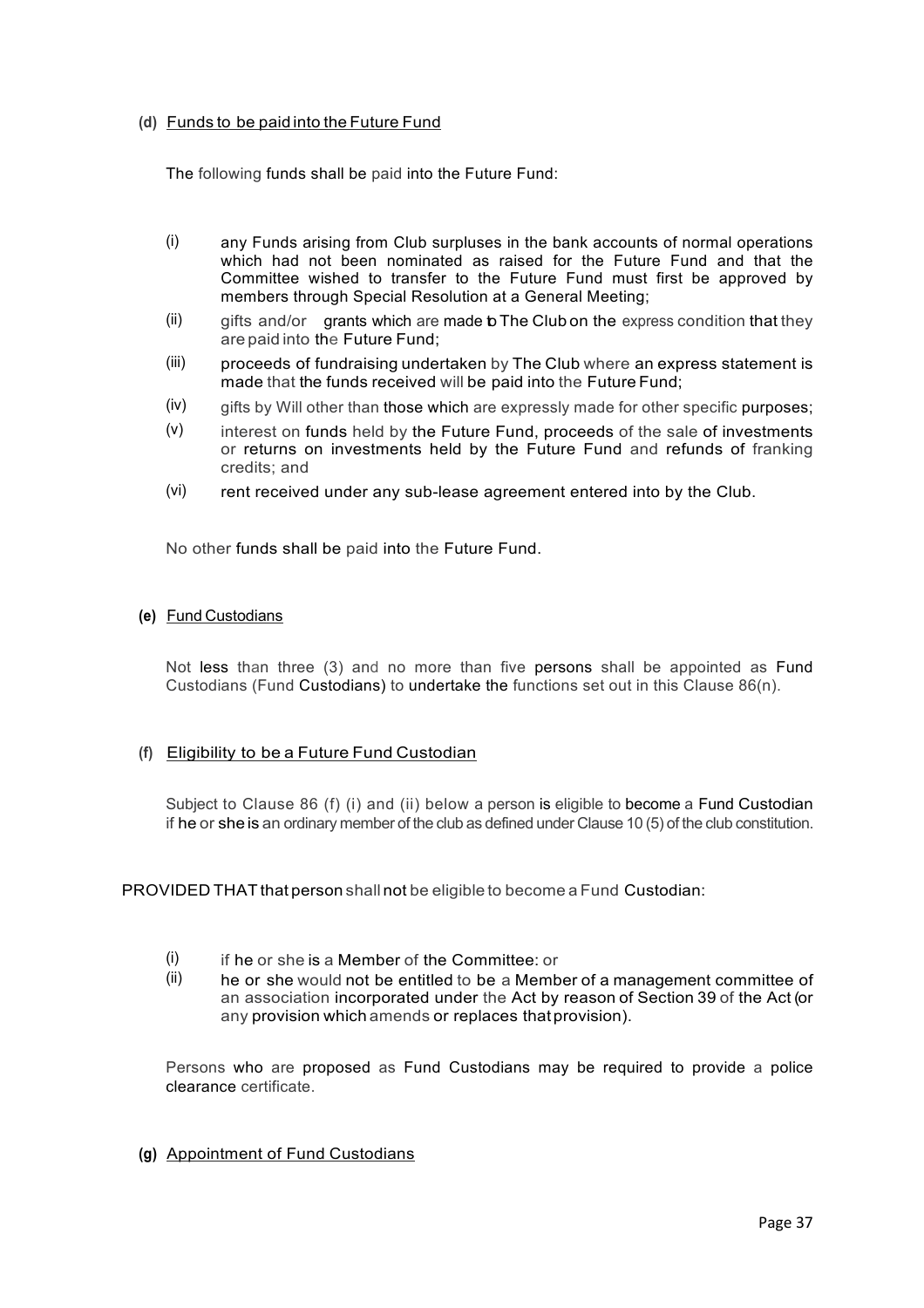Fund Custodians shall be appointed by a resolution passed at a General Meeting. Subject as provided in this Clause 86 (h) each Fund Custodian shall hold office for a period of three (3) years.

## **(h)** Fund Custodian Ceasing to hold Office

A Fund Custodian shall cease to hold office:

- $(i)$  if he or she becomes subject to any matter or event which would prevent him or her from being a member of a management committee of an association incorporated under the Act by reason of Section 39 of the Act (or any provision which amends or replaces that provision);
- (ii) if he or she becomes a member of The Committee;
- $(iii)$  if he or she resigns by notice in writing to the Club or otherwise ceases to be a member of the Club; or
- $(iv)$  if he or she is removed by a Special Resolution passed at aGeneral Meeting.

## **(i)** Rotation of Fund Custodians

The provisions in this clause shall only come into effect three years after this Part 9 has come into effect. At each Annual General Meeting of The Club, if there are no Fund Custodians whose terms have expired, one third of the Fund Custodians who hold office shall retire and shall be eligible for re-election and the following provisions shall apply:

- $(i)$  those who have held office longest shall retire; and
- $(i)$  if all or some of the Fund Custodians have held office for the same period of time and there are not sufficient Fund Custodians for one third of the Fund Custodians to resign, the Fund Custodians may agree between themselves who shall retire at the Annual General Meeting to ensure that one third of their number retire and are re-elected and if they do not reach agreement the Fund Custodians who retire shall be determined by lots.
- **(j)** Casual Vacancies

Where a vacancy arises because a person has ceased to be a Fund Custodian and a resolution has not been passed at a General Meeting which appoints a replacement to fill the vacancy, the remaining Fund Custodians (provided that they are not less than two (2) in number may appoint a person to act as a Fund Custodian. who shall hold office until the next Annual General Meeting, when he or she shall be entitled to stand for election as a Fund Custodian.

## **(k)** Co-opted Members

The Fund Custodians may co-opt up to two (2) persons who may attend meetings of the Fund Custodians and speak but not vote. The persons co- opted pursuant to this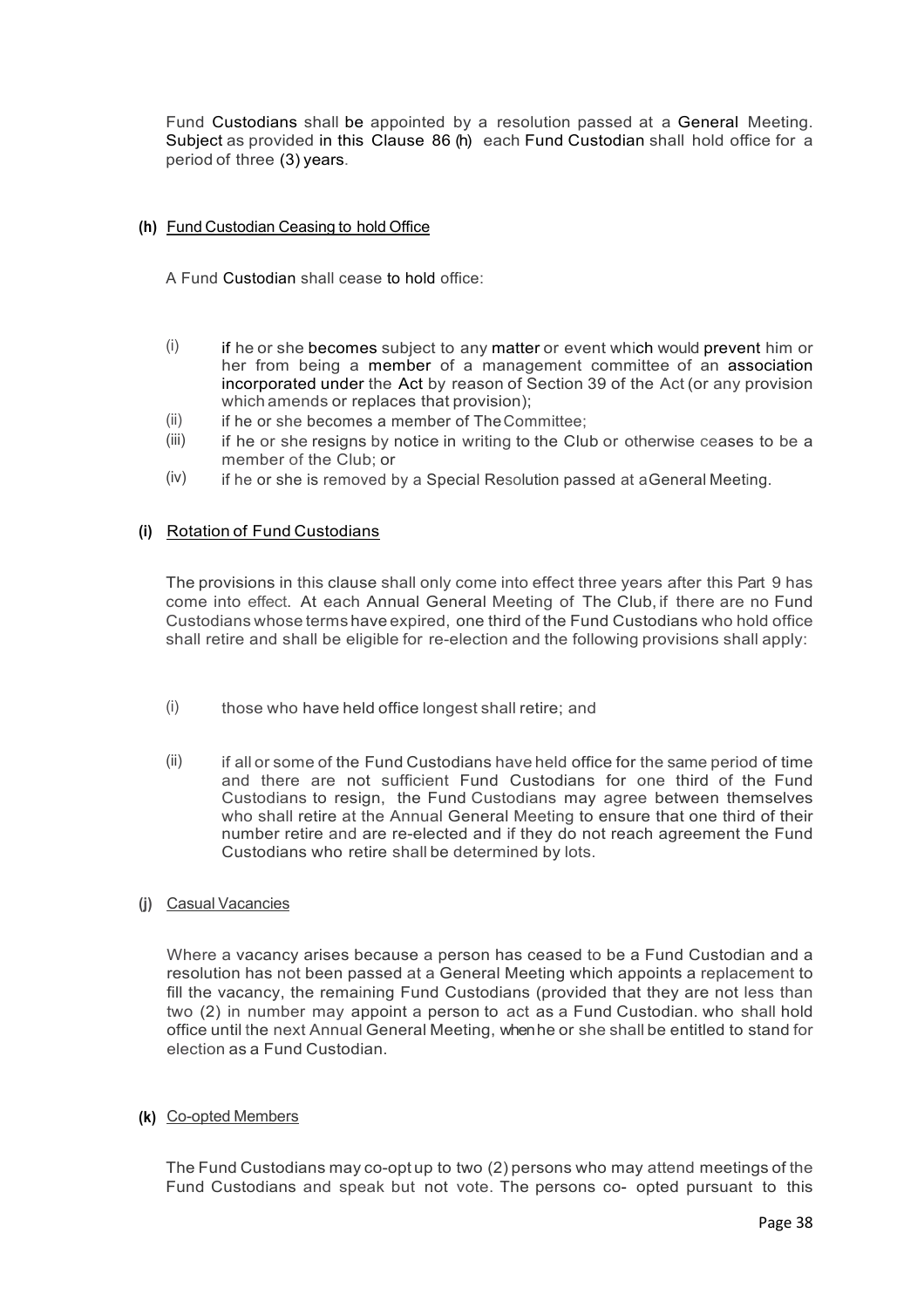provision are referred to as ''Co-opted Members". The purpose of appointing the Coopted Members is to obtain the benefit of their experience in particular matters. Co-Opted Members may be appointed and removed by the Fund Custodians.

#### **(l)** Ex – Officio Member

The President of the Club can attend meetings of the Fund Custodians and speak but not vote. A summary of the activities and investment strategies of the Future Fund will be provided by the President to the club committee on at least a quarterly basis. Committee proposals for expenditure from the Future Fund will be presented through the President to the Fund Custodians for consideration and in accordance with the requirements of the Fund custodians. The person elected President shall only attend meetings while holding the elected position as President of the club unless co-opted under Clause 86 (k) by the Fund Custodians.

#### **(m)** Frequency of Meetings of Fund Custodians

Fund Custodians will meet as necessary to discharge their functions under this Section (n) and shall meet at least once every six {6) months.

#### **(n)** Responsibilities of Fund Custodians

The Fund Custodians will be responsible for the development and implementation of a suitable investment strategy for the funds of the Future Fund taking account of the level of funds in the Future Fund.The investment strategy will be detailed and documented and provided to the committee for approval and then to the members for comment.

A summary of annual activity through a detailed report will be presented to members at the Annual General Meeting. The Fund Custodians will apply the principles of good corporate governance in the management of the funds of the Future Fund. Fund Custodians have the obligation to declare any material interest that they may have in regard to particular matter and abstain from voting on a matter in which they have a material interest.

#### **(o)** Convening Meetings of Fund Custodians

Any Fund Custodian may convene a meeting of Fund Custodians by not less than 7 days written notice (which can also be by email) to the other Fund Custodians.

## **(p)** Quorum for Meetings of FundCustodians

There must be a quorum of a majority of Fund Custodians for a meeting of Fund Custodians to be held.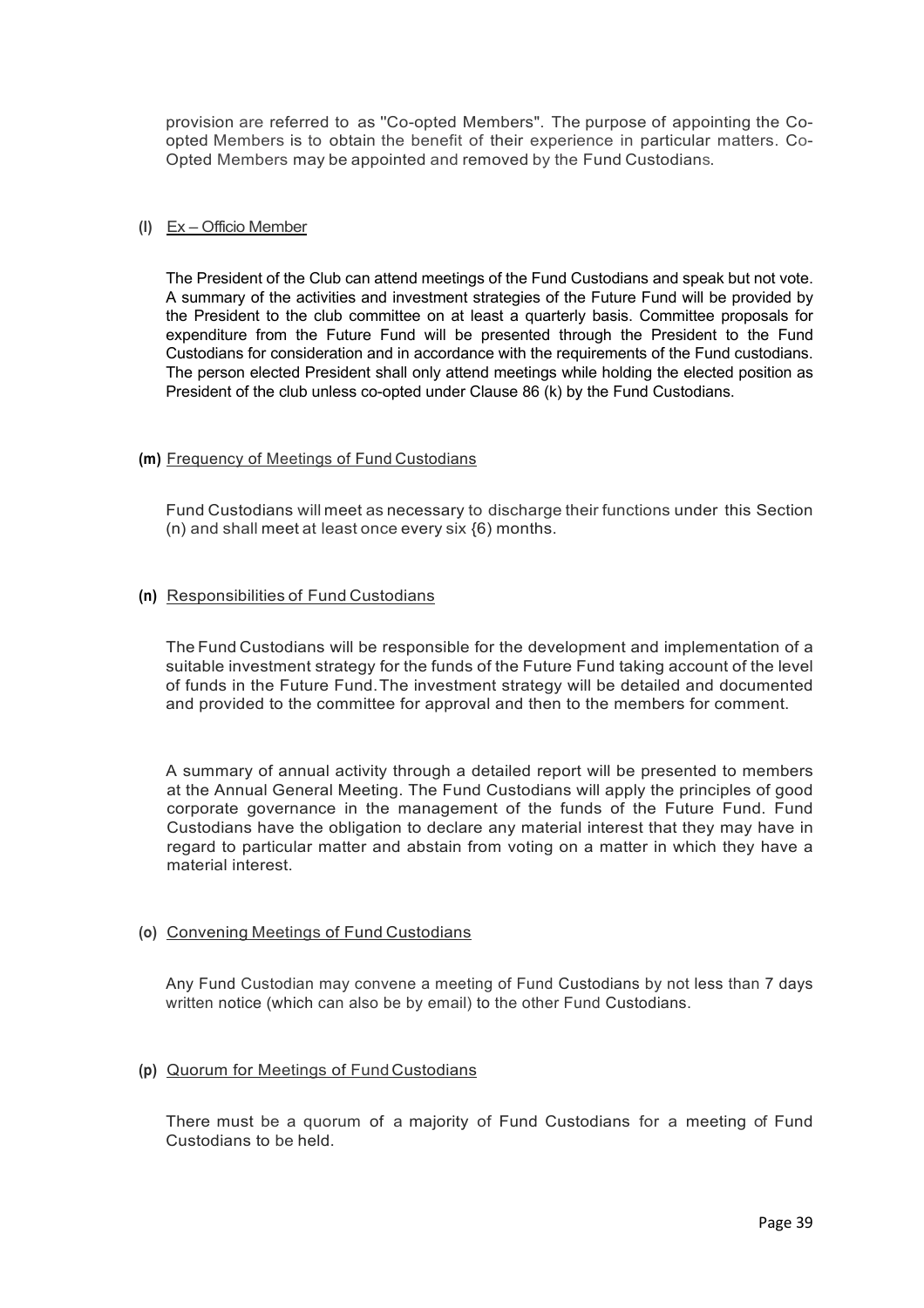## **(q)** Chair

TheFundCustodians will electa person to act as Chair of meetings. However that person will not have a deliberate or casting vote.

#### **(r)** Procedure at Meetings

The elected Chair shall determine the time and frequency of the meeting provided the timing of such meetings is in accordance with Clause 86 (m) and (o). The Fund Custodians shall cause minutes of meetings to be kept. Minutes of meetings to be available to the Committee on request.

#### **(s)** Written Resolutions

If all Fund Custodians have signed a document containing a statement that they agree to a resolution in terms set out in that document, a resolution in those terms shall be deemed to have been passed by the Fund Custodians.

#### **(t)** Payments From the Future Fund

Payments from the Future Fund may only be made:

- (i) where The Committee has requested that a payment be made from the Future Fund: and
- (ii) where it has been authorised by the Fund Custodians or by a Special Resolution passed at a General Meeting as provided under Part 6 of this Constitution: or
- (iii) where it relates to a proper expense incurred in connection with the operation of the Future Fund approved by the Fund Custodians; or
- (iv) in connection with the acquisition of investments on behalf of the Future Fund which have been approved by the Fund Custodians.

Payments made from the Future Fund may include, but are not limited to capital works, repairs, maintenance of premises and or equipment. When the Committee makes a request for a payment from the Future Fund it must provide the Fund Custodians with details of how the funds will be expended, together with all relevant quotes of contractors who will be supply goods or services. The Fund Custodians may require The Committee to provide additional or further information before considering the proposal.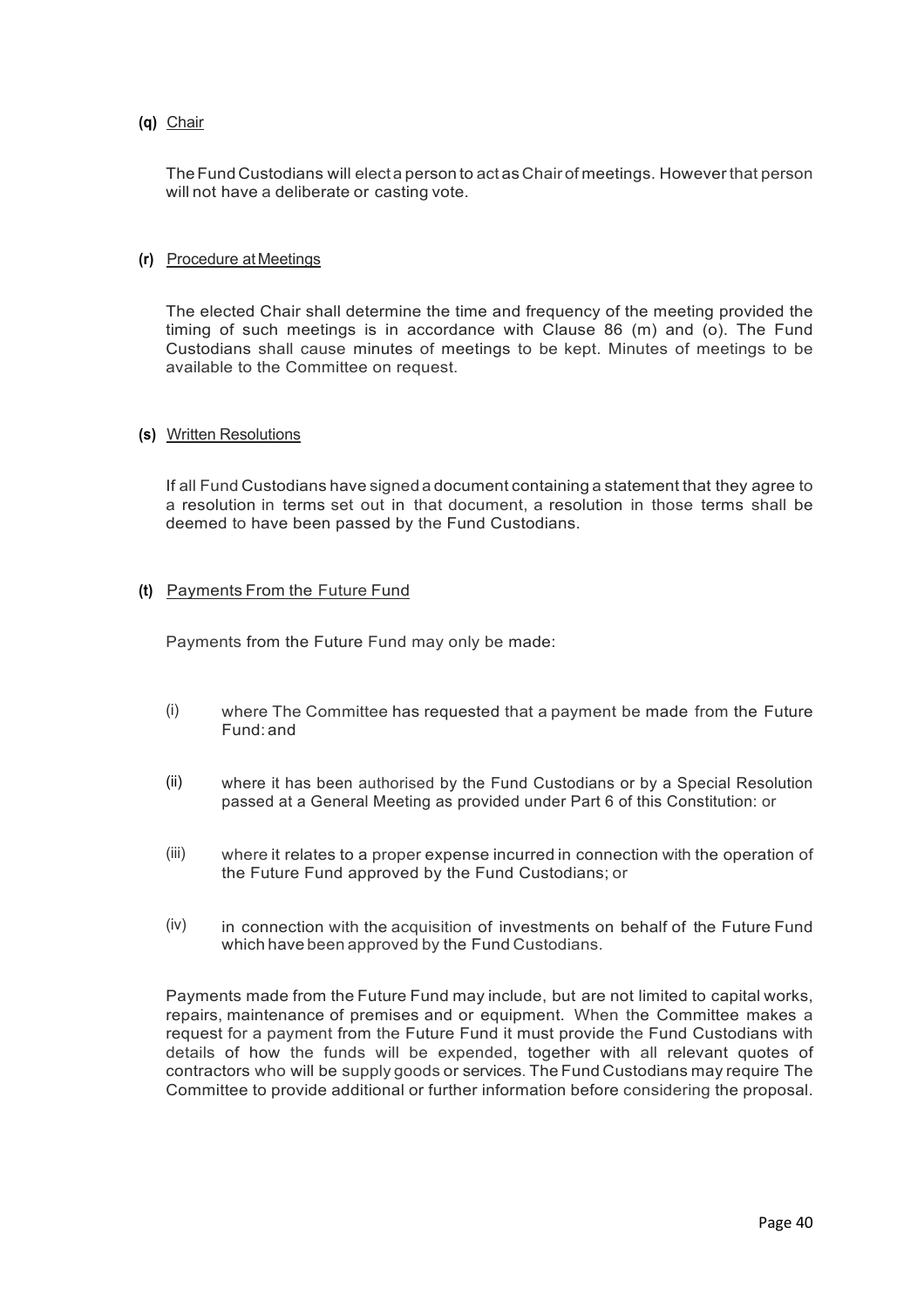#### **(u)** Decisions Regarding Payments

- (i) Any decision of the Fund Custodians approving payment from the Future Fund which does not exceed two hundred thousand dollars (\$200,000) requires a simple majority resolution of all of the Fund Custodians and not simply those attending the relevant meeting; and
- (ii) Any decision of the Fund Custodians approving a payment from the Future Fund in excess of two hundred thousand dollars (\$200,000} requires a unanimous resolution of all of the Fund Custodians and not simply those attending the relevant meeting.

Where a project or proposed expenditure from the Future Fund exceeds two hundred thousand dollars {\$200,000) unanimous approval must be obtained from all of the Fund Custodians as above for the aggregate expenditure. Any revisions to proposed expenditure must be approved by the Fund Custodians and where as a consequence of revisions the proposed expenditure exceeds two hundred thousand dollars (\$200,000) unanimous approval must be obtained from all of the Fund Custodians as above.

## **(v)** Review of Decisions of FundCustodians

- (i) If the Fund Custodians *do* not approve a payment from the Future Fund requested by The Committee, The Committee may request the Fund Custodians to consider the request a second time.
- (ii) If the Fund Custodians have rejected or have not approved the request by The Committee to make the same payment from the Future Fund on two (2) occasions. then the Committee may convene a General Meeting to consider and if considered appropriate approve the payment from the Future Fund by a Special Resolution. If a Special Resolution is passed at the General Meeting, the relevant payment shall be made from the Future Fund.
- **(w)** Decisions on Other Matters

Decisions by the Fund Custodians on matters other than payments from the Future Fund shall be made by a resolution of a majority of the Fund Custodians attending and voting at the relevant meeting.

**(x)** Expenses

Fund Custodians shall not receive remuneration, however, the Club may pay to a Fund Custodian his or her travelling and other expenses on the same basis as Committee Members are entitled to receive reimbursement as provided in Section 51 of this Constitution.

**(y)** Booksand Records